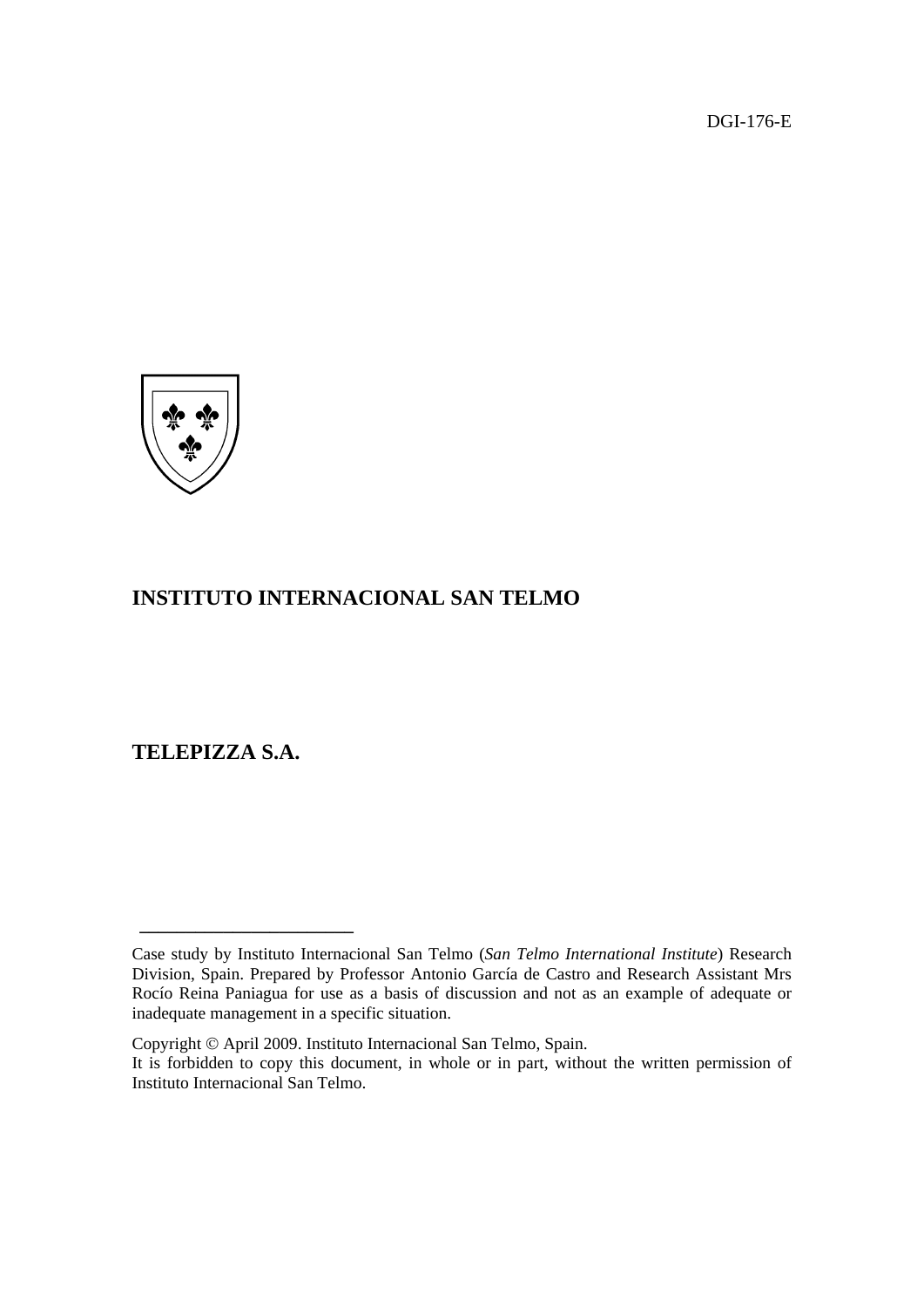This document was drafted as a result of the contributions made by the sponsorship of the companies to which the Members of Instituto International San Telmo's Department of Food and Agrarian Companies Advisory Board belong, which in April 2009 are: AECOC, AGRÍCOLA SAN MARTÍN, AGRO SEVILLA ACEITUNAS, C.C. CARREFOUR, CAJA RURAL SUR, CAMPOFRÍO ALIMENTACIÓN, S.C.A. OLEÍCOLA HOJIBLANCA, COVAP, COVIRÁN S.C.A., DIAGEO ESPAÑA, FIAB, FRIMANCHA INDUSTRIAS CÁRNICAS, GONZALEZ BYASS, PASTAS GALLO, HEINEKEN ESPAÑA, GRUPO YBARRA, INVERALIA, LANDALUZ, MAHOU-SANMIGUEL, MERCADONA, OSBORNE Y CÍA, GRUPO EBRO PULEVA, RABOBANK, RENDELSUR, S.A.T. ROYAL, BODEGAS WILLIAMS & HUMBERT.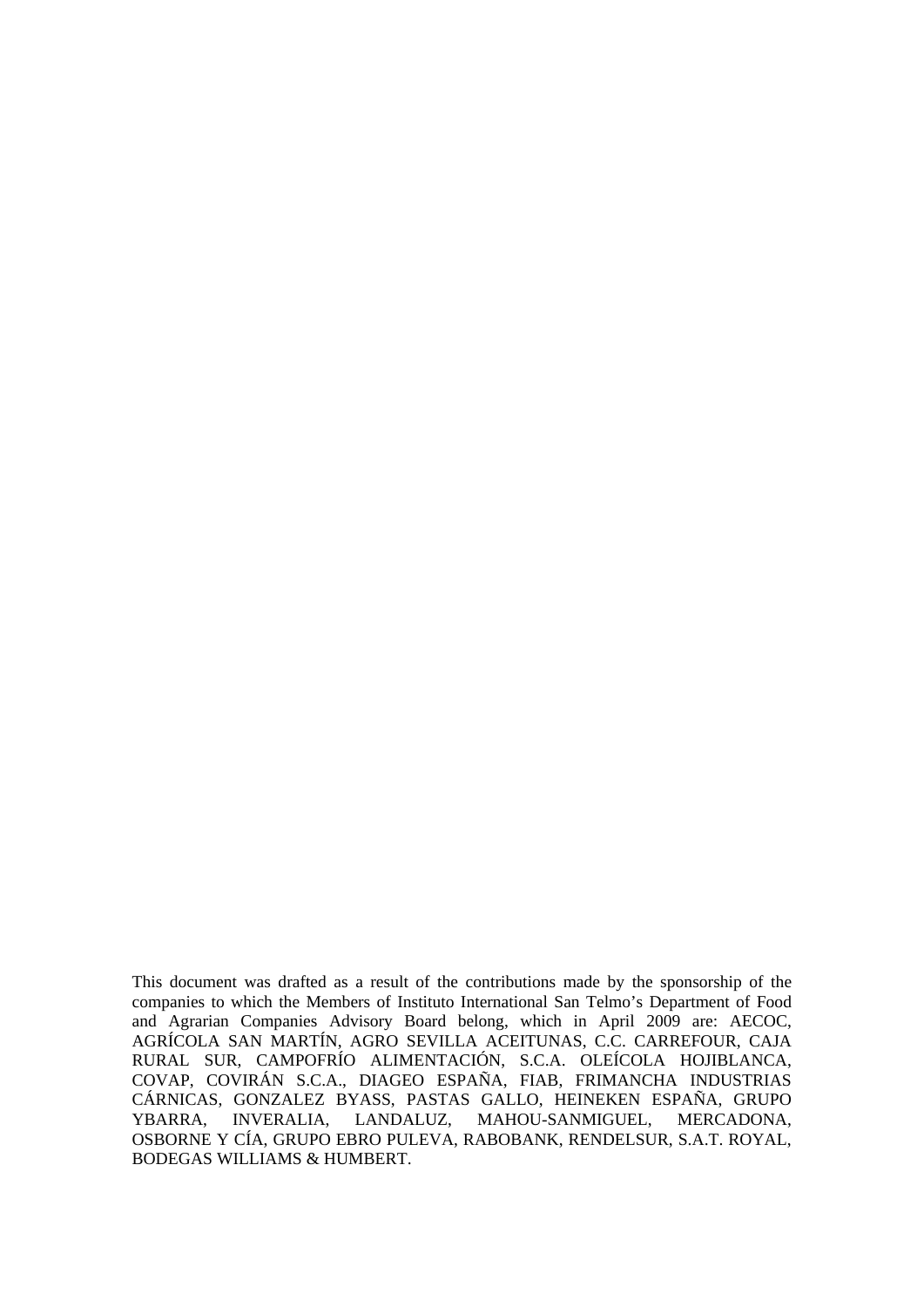# **TELEPIZZA, S.A.**[1](#page-2-0)

## **BACKGROUND**

Leopoldo Fernández Pujals, who was well aware of the booming industry of home-delivered pizzas market in the USA, founded Telepizza company in 1987. Leopoldo held 45.45 per cent of the company, his brother, Eduardo, 32.35 per cent and the rest of the share capital was distributed among a group of smaller shareholders. Telepizza opened its first store in Madrid, and then in other Spanish cities, and, in no time at all, became the market leader. On the other hand, it did not renounce its opportunity of international expansion and in 1995, the company set up stores in Portugal, Mexico, Chile and Poland.

Eduardo sold his shares in 1996 and a few months later, following a very successful advertising campaign in the press, a public offering of shares was arranged and 45 per cent of the share capital was placed in the Spanish stock market. Banco Bilbao Vizcaya, one of the most important national banks, bought 9.1 per cent of the capital, with several smaller shareholders continuing to hold 7.9 per cent and Leopoldo holding the rest.

After its listing on the Stock Market, during two highly successful years, Telepizza shares became the highest valued among small investors, entering even the IBEX-35<sup>[2](#page-2-1)</sup>. In November 1996, the company's shares<sup>[3](#page-2-2)</sup> were listed on the stock market at a price of 0.67 euros and in June 1998 they reached their maximum value of 9.92 euros; however, in 1999 the share price fell dramatically, reaching a minimum value of 4.10 euros. Exhibit 1 contains the projects that were started that year.

1

<sup>&</sup>lt;sup>1</sup> Case study by Instituto Internacional San Telmo, España. Research Division. Prepared by Professor Antonio García de Castro and Research Assistant Mrs Rocío Reina Paniagua, for use as a basis for discussion and not as an example of adequate or inadequate management in a specific situation. Copyright © April 2009. Instituto Internacional San Telmo, España.

It is forbidden to copy this document, total o parcial, without the written permission of Instituto Internacional San Telmo.

<sup>&</sup>lt;sup>2</sup> IBEX 35: capitalisation-weighted stock market index listing the 35 companies with the highest liquidity ratio of those operating in the continuous market of the 4 Spanish stock exchanges (Barcelona, Bilbao, Madrid and Valencia).

<span id="page-2-2"></span><span id="page-2-1"></span><span id="page-2-0"></span><sup>&</sup>lt;sup>3</sup> In 1996 the company had 240 million shares.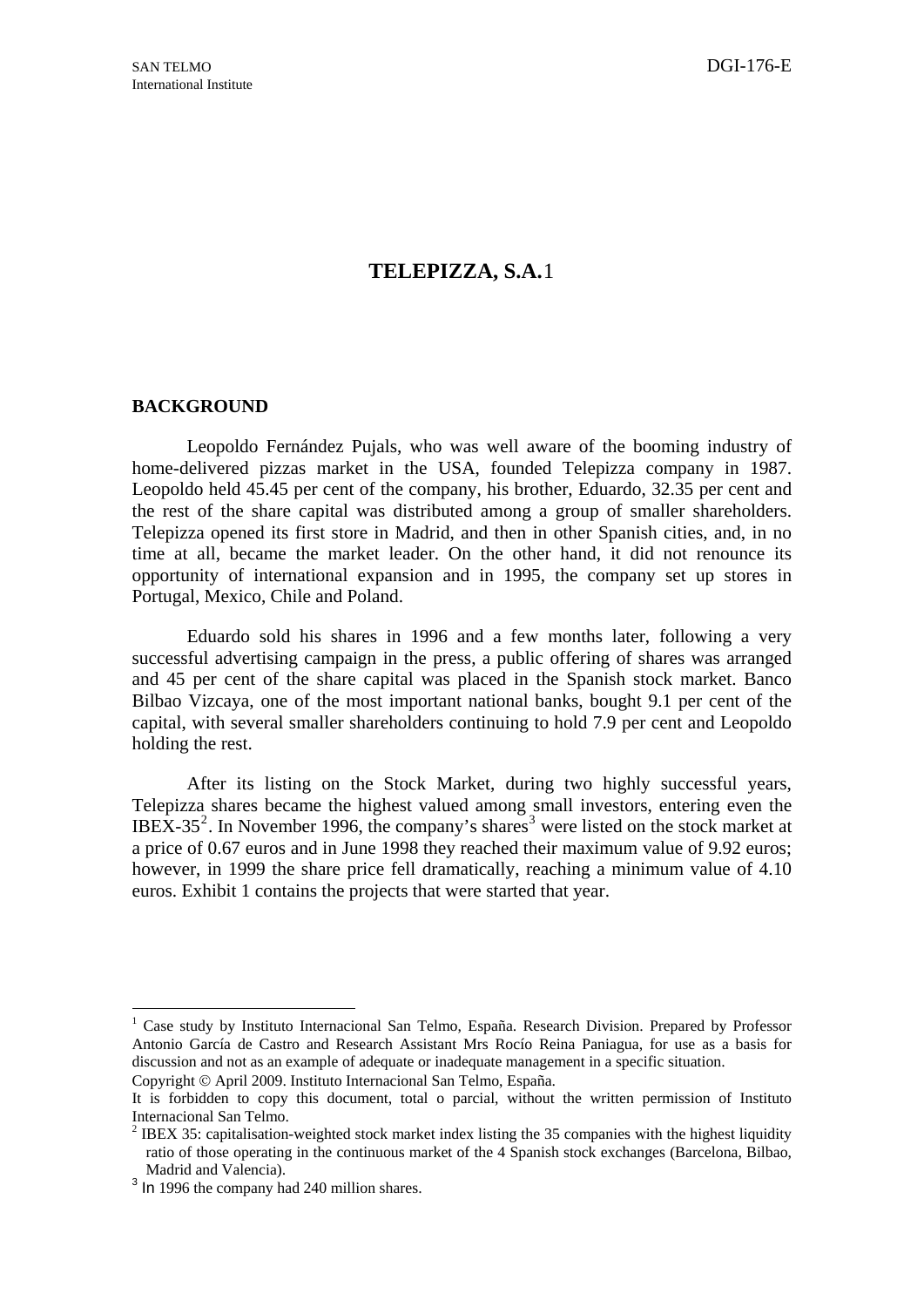## **OCTOBER**, **1999: THE BEGINNING OF A NEW PHASE**

In October 1999, the chairman and majority shareholder Leopoldo Fernández Pujals announced to the Board, the CNMV<sup>[4](#page-3-0)</sup> and the market that he was selling his shares -30.2 per cent of the share capital- at a price of  $\epsilon 4.6$  per share. The brothers Pedro<sup>[5](#page-3-1)</sup> and Fernando Ballvé, together with Aldo and José Carlos Olcese, shareholders of TeleChef Corporation  $S.A^6$  $S.A^6$  bought 5.4 per cent of the share package; the rest was placed in the market by Lehman Brothers<sup>[7](#page-3-3)</sup>. Following that change in the stakeholders, Fernández Pujals left the Board and Pedro Ballvé was designated as Chairman.

The Ballvé and Olcese brothers initially wanted Telepizza to be used for a capital increase in Telechef, this way reducing the company's leverage (4 million euros). They were convinced that the future of the companies in general and the food industry, in particular, lay in entering the homes of consumers; however, after years of trying this with Telechef, they had not managed to come up with a project with a future.

Telechef offered Telepizza the option of launching two of the "*Fast Food*" segments (rolls and hamburgers) into most of its stores to achieve higher growth with a view to obtaining a market share of 93.6 per cent together with the pizzas. In November, a market trial was carried out in six Telepizza stores to evaluate the potential of incorporating them, with positive results. Sales in the stores increased by an average of 10 per cent above the mean growth of the stores in the region, with 89 per cent of clients considering the product good or very good and 87 per cent saying they would ask for them again. In addition, selling these products had no effect on selling the pizzas since it did not limit the oven capacity or increase the store's fixed costs. The increase in sales came about through three channels: winning new clients who were not pizza-consumers, increasing the frequency of consumption by clients and increasing the average size of the orders.

In December 1999, PriceWaterHouseCoopers considered that Telepizza alone was worth 1,000 millions euros, whereas following the entry of TeleChef, the company worth amounted to 1,153 million euros. The Shareholders Meeting approved the entry and the capital was increased by the shares subscribed entirely by the shareholders of TeleChef. It was considered that Telepizza should hold a share of 69 per cent of that extra value and Telechef, 31 per cent, meaning that for the purpose of the exchange equation, the value of Telechef was 45 million  $\epsilon$  Thus the share capital was increased by 4.16 per cent and not by 15 per cent. Great care was taken to ensure that the competition defence requirements were fulfilled in all cases and for this purpose, a Board Committee was set up to monitor the process of incorporating Telechef, formed by the independent Board Members.

In the letter addressed to the shareholders included in the management report for that year, the new Chairman, Pedro Ballvé, wrote: "1999 has laid the foundations of Telepizza based on three channels of growth: increasing its product range,

<u>.</u>

**<sup>4</sup>** CNMV: National Securities Market Commission.

<span id="page-3-1"></span><span id="page-3-0"></span>**<sup>5</sup>** Pedro Ballvé: Chairman of the family-run meat company Campofrío, leader of the Spanish market, and also Board Member in several companies: *Telefónica*, Banco Santander Central Hispano, ING, González Byass… **<sup>6</sup>**

<span id="page-3-2"></span><sup>&</sup>lt;sup>6</sup> Telechef, S. A.: A company specialising in the home delivery of rolls and hamburgers.

<span id="page-3-3"></span>**<sup>7</sup>** Lehman Brothers: A financial and investment institution.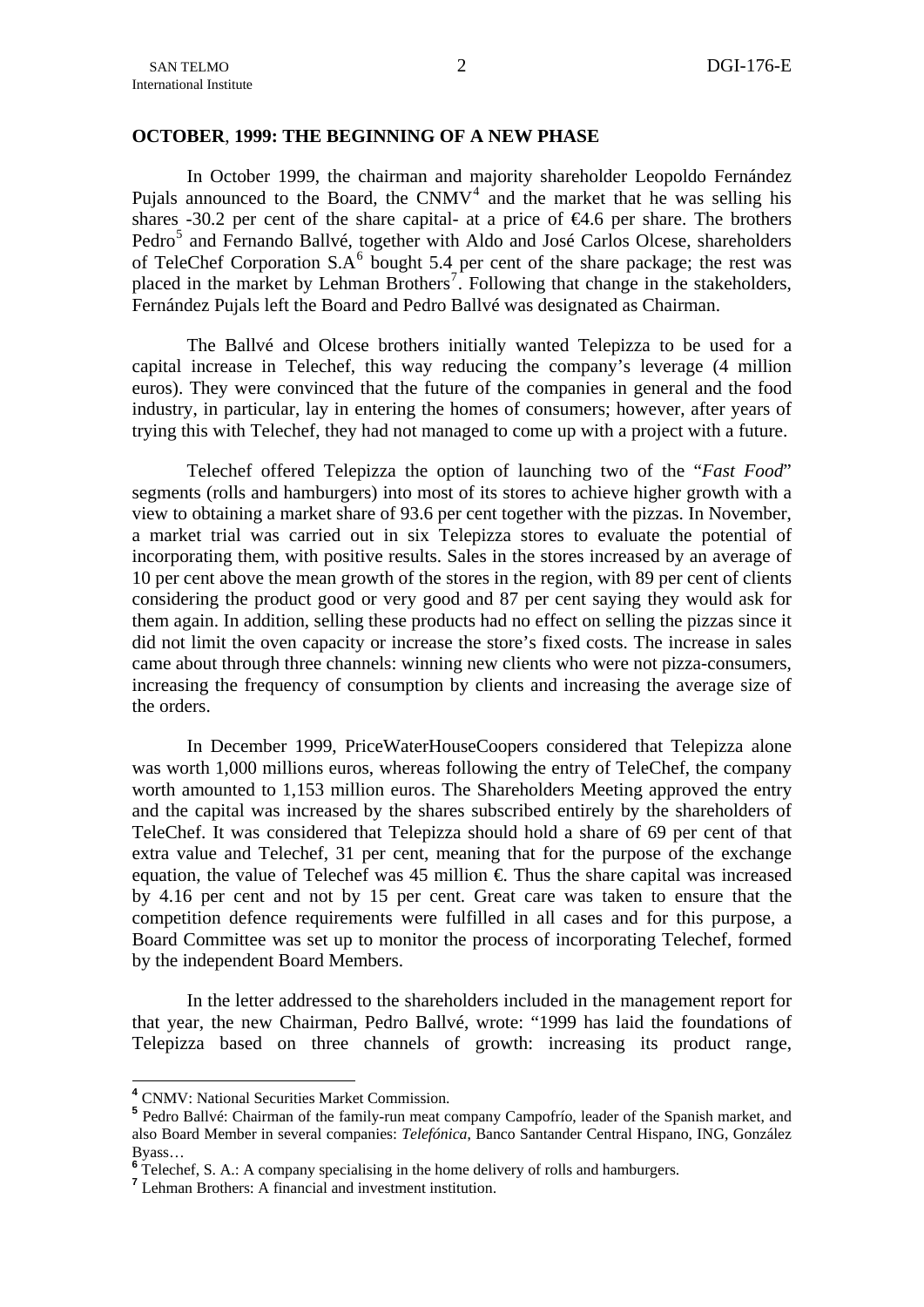<u>.</u>

internationalising the company and, finally, exploring new business areas to create synergies with traditional activities".

After the purchase operation, a stock options plan was approved to retain the management team for a maximum of 4,293,000 shares (2 per cent of the share capital), targeted at certain employees from the main office, plant, stores managers and Board Members. One year later, it was agreed to purchase own equity (4,500,000 shares) to cover those stock option plans, for which purpose it was necessary to obtain finance amounting to 12 million euros. This made it possible to respond to an offer made by the former chairman, which had never materialised.

## **2000-2005: FORGING A FUTURE**

## **Time for analysis and taking the first decisions**

The new shareholders wanted to get to know the company well and they therefore decided to undertake several studies to ascertain the company's strong and weak points. The first to give an opinion were the company auditors, who identified the following as critical or sensitive areas: self-portfolio, Vending Pizza<sup>[8](#page-4-0)</sup>, France and the bad debt of the Pizza World franchises.

During the spring of 2000, Telefónica bought 4.88 per cent of the shares through Atento, and an agreement of intent was signed with the company Terra Networks S.A. owned by Telefónica-. A mixed company called A TU HORA (IN TIME) was set up whose aim was the sale and distribution of convenience products through a *call centre* or the Internet with the promise to delivery in one hour. The notification of this to the markets coincided with the stock exchange *boom* of new technology companies, and led the shares to reach historic values of more than  $\epsilon 0$ .

In May 2000 the multinational consultant Bain & Co. was hired, and it presented a report indicating a halt in the growth of the Spanish home delivery market. To continue growing, Telepizza would have to focus on pizzas, developing its business through new locations, new formats, new channels, new products and continue with its international expansion.

In the opinion of the consultant, the development of Telepizza should be based on three main strategic lines:

Core business. Focusing on its core business through the correct management of the customer database and increasing sales outlets, mainly through franchise stores, especially in cities with less than 50,000 inhabitants. In addition, it was suggested they should be adapted to allow customers to eat them on the premises. Furthermore, it was recommended that the company increase its product range with more innovation and four launches a year, that it improve its service (reducing late orders from 14 per cent to 10 per cent and non-answered calls to 6 per cent), adapt its prices (price review by homogenous economic zones) and reduce promotions.

<span id="page-4-0"></span><sup>&</sup>lt;sup>8</sup> Vending Pizza: This project was started during the time the company was managed by Leopoldo Fernández Pujals for the purpose of selling pizzas through Vending machines.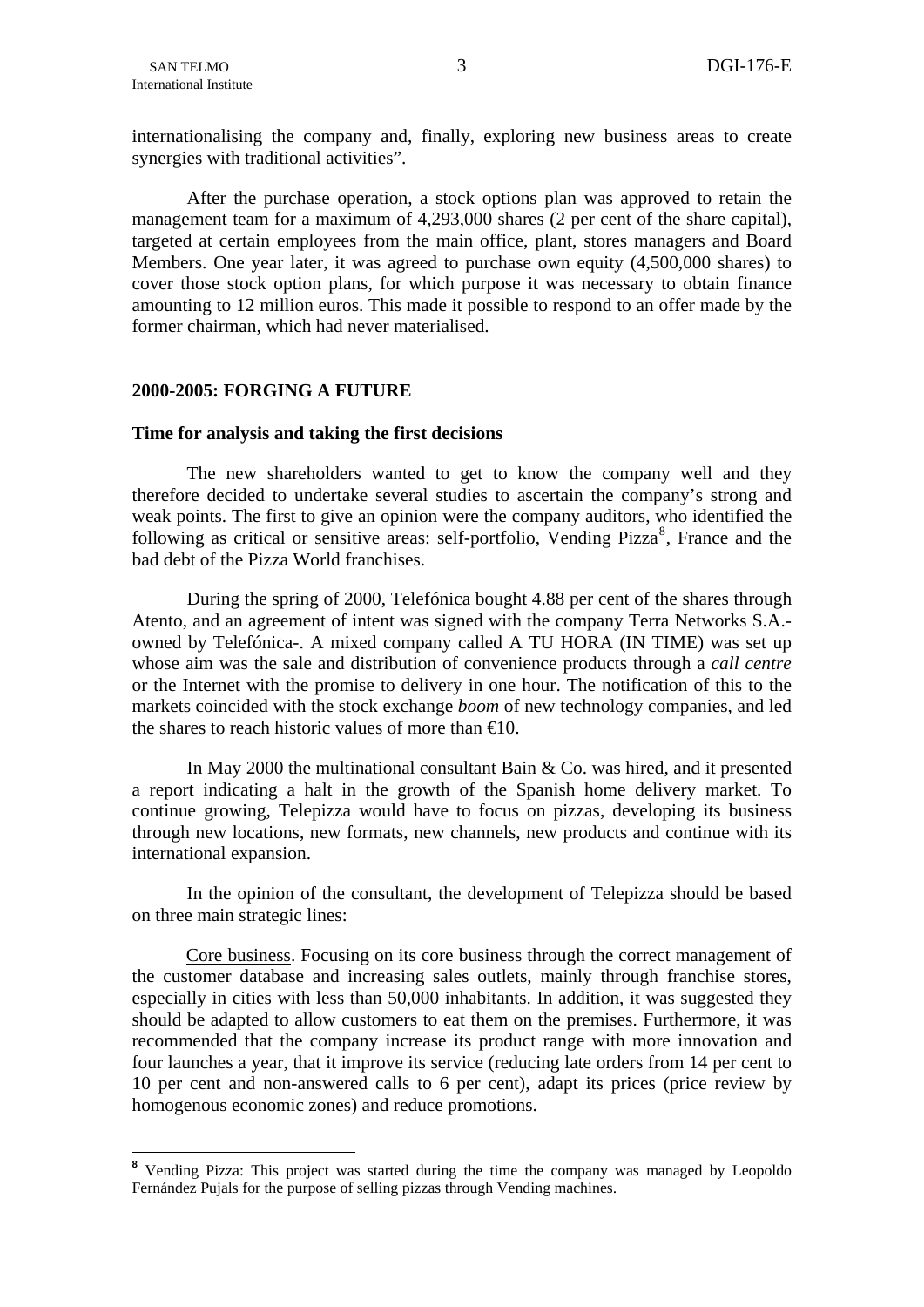1

Growth in adjacent businesses. They proposed supporting the project *Telepizza Express* for which they recommended opening 90 new stores in three years in shopping centres, airports and areas of passage, with a store model that would have a break-even point of €380,000 per month.

International area. They drew a distinction between businesses to be consolidated (Portugal and Chile), businesses to be strengthened (Mexico, Poland and Morocco) and businesses to be re-assessed (UK and France).

At the same time, the Board entrusted Jose Carlos Olcese with studying the situation in the different countries where Telepizza was operating. His conclusions were:

Portugal had exceeded expectations along with Poland, where the launch of the hamburger/roll formula had been successful. In France, the negative trend continued. Five stores had been closed and considerable losses were being obtained every month, for which reason continuity of the business depended on changing the strategy adopted up to that time. In addition, the company from which the stores had been bought had taken the contact databases and it is prohibited to mail coupons (Telepizza's greatest advertising tool) in France. The United Kingdom was experiencing a downturn, following the conversion of all the HippoPizza stores into Telepizza. In Morocco development was slow due to the lack of this type of eating habits among consumers and not being able to have certain key elements in the Telepizza strategy, due to the low number of telephones installed in Morocco and lack of addresses in many areas of the most important cities. In South America, the situation was quite contradictory: the strong growth rate in Mexico in 1999 was leading to difficulties in the personnel area, and important deviations in profits. However, things were going well in Chile and the company was now the leader in its market.

As regards the group's situation in Spain, a significant fall had been observed in business growth due to the stagnation of the home delivery market and the increase in consumption outside the home, the greater presence of refrigerated pizzas, scarce impact of marketing campaigns and poorer than expected results in sales of hamburgers and rolls.

## **Incorporation of José Carlos Olcese as Executive Vice-Chairman and his first actions**

In October 2000, López Casas, CEO and first executive of the company until that time, resigned from his post and was replaced by the Vice-Chairman, José Carlos Olcese. In May 2001 Fernando Zapater<sup>[9](#page-5-0)</sup> was recruited as CEO and first executive of the company, reporting to both the Board and to the Executive Vice-President. The CEO took charge of the company's day to day affaire and the Executive Vice-Chairman, of its international development, strategic planning and new business. In addition, Gonzalo del Barrio was hired to lead the Telepizza Express project.

<span id="page-5-0"></span><sup>&</sup>lt;sup>9</sup> Fernando Zapater: He had previously held the post of General Manager in Grupo AZKAR, Fibrocements and Sales Division Manager in Uralita, General Manager in Grupo BH and CEO in BP SOLAR España.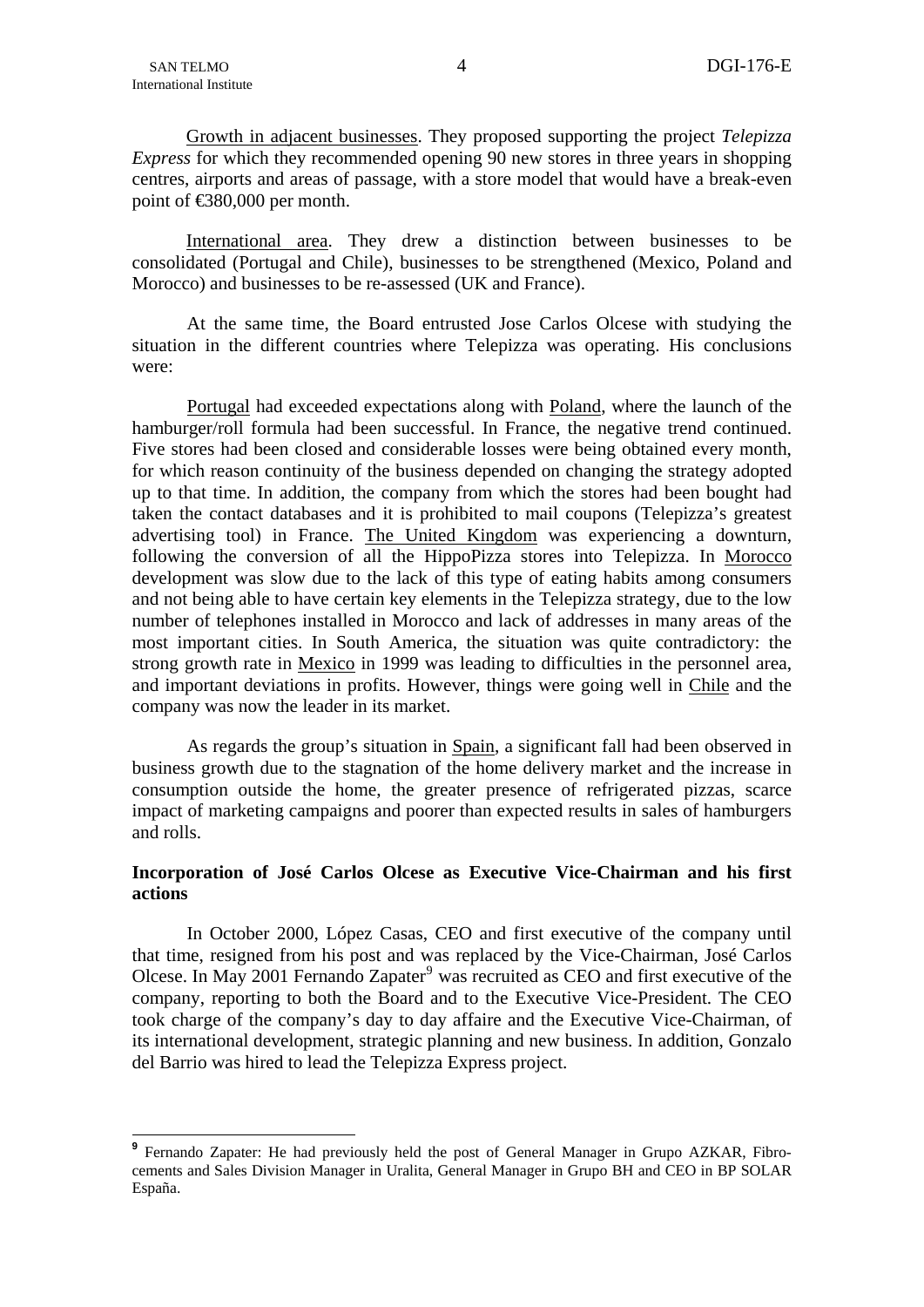1

<span id="page-6-0"></span>Firstly, José Carlos studied the franchise stores market. He analysed its historic evolution and observed that it had changed from supporting the granting of franchise stores during the period 92/96 to recovering franchise stores during the period 97/99 and that from the beginning of 2000, it had been granting franchises only to small stores. The Executive Vice-Chairman presented an action plan to improve relations with franchise stores which was approved, with the aim of reassuring franchisees (who were particularly concerned due to the negative sales situation).

The franchise policy was reinforced, and a model created that was similar to that of the most important multinational "*Fast Food"* chains, permitting faster growth and less risk and investment by Telepizza. A Franchise Development department was set up to define a franchise model and the profile of the franchisees, advertise the Telepizza franchise in the market, train and support new franchisees and manage relations with franchisees. A monthly franchisee committee was set up and it was decided to take part in the International Franchise Show and for the first time, hold a Telepizza franchisee convention in November 2000.

In December 2000, the Vice-Chairman provided the Board with the first economic figures of the international expansion: France and the UK would contribute losses of 5.5 million euros a year to the profit and loss account, since these were markets in which Telepizza held a minority share, the situation in Mexico had deteriorated considerably, and obsolete marketing products had been detected for a value of 1.5 million euros. It was recommended to reduce the mailing of coupons to save 4 million  $\epsilon$  per year.

At the same time, he informed the Board that certain accounting items had been detected that would have a substantial effect on the profit and loss account for the years 1999 and 2000. For example, in Mexico profits of €570,000 had been recorded in 1999 when in actual fact, there had been losses of  $\epsilon$ 3,000,000; in the data for Spain, an item of  $\epsilon$ 2,000,000 had been detected that had not been booked, along with other accounting errors. It was also agreed to allocate an accounting provision for the amount of €12,000,000 in relation to the Vending Pizza project.

In view of this scenario, it was decided to close the stores in Morocco and the UK and an agreement of intent was signed with the Central American company "Pollo Campero" to set up a pilot plan consisting of installing Pollo Campero corners in certain Telepizza stores in Mexico and installing Telepizza corners in certain Pollo Campero stores in Central America.

On the other hand, the industrial director, Manuel Capelo<sup>[10](#page-6-0)</sup>, presented a plant management plan to put an end to the productivity, health and legal problems that existed in the plants built during the time the company had been managed Fernández Pujals. For this purpose he hired a team of highly-qualified professionals as well as different companies to work with him as soon as he started working in Telepizza, to

<sup>&</sup>lt;sup>10</sup> Manuel Capelo: During the last few months of his career in Telepizza, Leopoldo Fernández Pujals hired Manuel Capelo as Purchases Manager. Until then, Manuel had been Purchases Director in Continente and Makro. On entering the company, Pedro Ballvé, who already knew Manuel from previous contacts, encouraged him to lead different projects for the new period of operations of the company. Later, from the end of 2001 until 2004 he was Industrial Director and then from that year until 2008, Telepizza General Manager in Spain.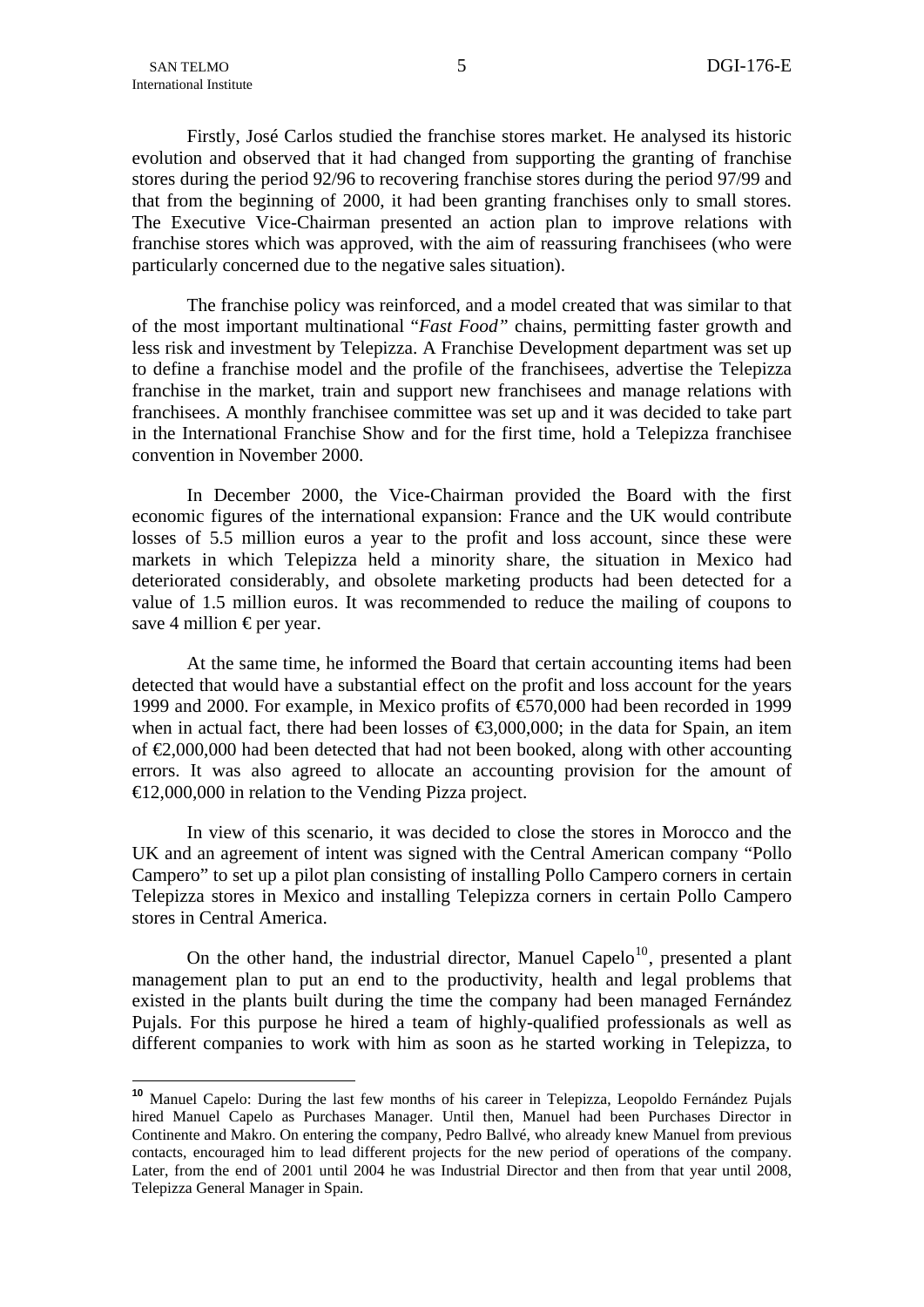<span id="page-7-0"></span>develop and reorganise the Purchases Department which had practically been nonexistent until then.

Following the instructions of Manuel Capelo, the Board agreed to buy land in Daganzo (Madrid) to build a new plant/logistics platform with a view to substituting the five plants and logistics platforms that were scattered throughout Spanish territory. It occupied an area of  $40,000m^2$  with a developed area of  $14,000m^2$  and a production capacity of 60 million balls of dough / year. It was scheduled to start operating at the end of 2003. The investment amounted to between  $\text{ } \in \text{ } 3.000,000$  and  $\text{ } \in \text{ } 6.000,000$ . The main objectives established for this new industrial centre were the application of the latest technologies and improvements in efficiency and concentration in production. One important aspect was the logistics platform adjoining the plant, which, thanks to all its technological advances, became a key element in the Telepizza production process.

In 2001, work was started on construction and technological development in Luxtor, Telepizza's cheese factory. Experts say that it was the best pizza cheese factory in Europe. At that time, it was also agreed that due to the increase in raw material prices, mozzarella would be replaced by a new reformulated product that, without any reduction in taste or quality, led to an important increase in the industrial margin (3.3 million euros per year) with an investment in a cheese factor in Luxtor for  $\epsilon 2.1$  million. During 2001 a series of projects studied which eventually materialised in 2002: such as the consolidation of sales of cheese to other companies and to the  $HORECA<sup>11</sup>$  $HORECA<sup>11</sup>$  $HORECA<sup>11</sup>$  channel.

During the time López Casas was the company CEO, a plot of land was bought in San Sebastián de los Reyes with 10,000m<sup>2</sup> available for development for building the new company head office. One year later, at the same time as building the factory in Daganzo, work was started on the new building. At the end of 2001, it was agreed to sign a *sale and lease back[12](#page-7-0)* agreement for the building with a German real estate investment fund, which would pay approximately  $E$ 5,000,000 for it, with a return of 7.43 per cent on that price over a ten-year period.

To end the reorganisation of the operations and logistics area, Telepizza decided to sell off its factory-to-store transport activity. *Delivery Delta,* the group's transport subsidiary, was sold for 7,500,000 euros, and at the same time a transport contract was negotiated that enabled Telepizza to cover its needs.

Despite all efforts, in 2001 the sales evolution was not at all positive, with a fall in orders of 10 per cent in local and 19 per cent in home deliveries, 20 per cent of which was due to product-related reasons, 18 per cent due to the service, 13 per cent due to the price and 7 per cent due to refrigerated pizzas. The marketing director recommended a series of measures including a customer loyalty programme (points that could be exchanged for products), new launches, guaranteed gift offers, combined menus, extra ingredients and a change in the coupon design.

The out-of-home leisure and restaurants project continued to be developed along these lines, given the increase taking place in that segment. In this way, a new brand was launched in this line of business: *La Piazza* de Telepizza. This was Telepizza's

<sup>&</sup>lt;sup>11</sup> HORECA hotel accommodation, restaurants and catering.

<sup>&</sup>lt;sup>12</sup> Sales and lease back: Process for selling off assets and then leasing them.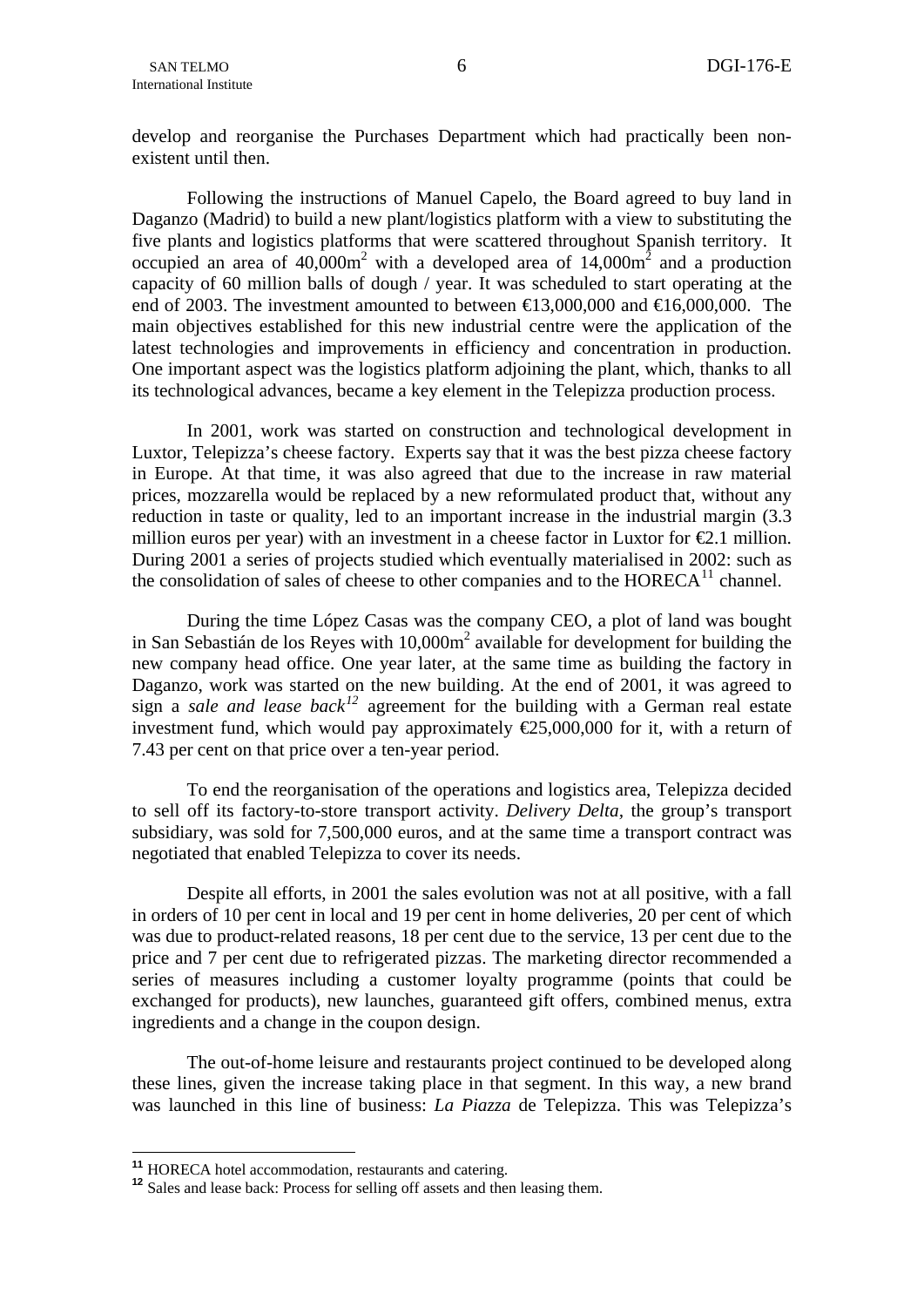proposal for consumption outside the home, especially in shopping centres, to fill a gap in the fast food service segment.

Through all these measures and several others, the objective was to reach sales of 500 million euros in 2003 in Spain, 200 million euros in other countries and 150 million euros in new countries, making a total of 850 million euros and profits before tax of 114 million euros.

## **New strategic plan in 2002**

The key message of the new Strategic Plan was based on changing the previous model, focused on the product, to a new offer of added value, linked to a strong emotional component. The idea was to enjoy leisure time, the "Telepizza moment", in a different way to other food included in the "*Fast Food"* category. Telepizza was largely for consumption at home (85.8 per cent of its sales), linked to a social moment of leisure shared with others, through a product with a similar nutritional content to that of the Mediterranean diet, made to order and to suit the client's taste.

The new strategic plan was presented by the company's internal auditing team, together with the CEO and Vice-Chairman and with the collaboration of J.P. Morgan y Bain & Co.

A reduction was proposed in the number of own stores in Spain and an increase in franchise stores. Small stores, all of which were franchised, had to increase in number, along with the *La Piazza* restaurants, ending up with 10 own stores and 100 franchise stores. In countries such as Portugal and Poland, both own and franchise stores continued to be opened, but with a larger number of franchise stores.

Telepizza continued with its initiative of modernising the company and the new strategic plan proposed new projects that would drive the company to achieve its objectives; in particular, these projects were the following:

Eureka: An excellence plan with respect to the service provided in the operations area, including teams from own and franchise stores. The programme provided customised training and coaching for future managers. In a few months all the store managers had attended refresher courses.

Telepizza Newsletter: A circulation of one million copies was expected to be reached by December. The monthly publication "*Qué plan!"* was first delivered along with the pizzas in September, with the objective of being an agenda that readers and consumers could use to find out about leisure options at home, for each day of the month.

New store image: In the autumn, the new image and new logo were implanted, in an attempt to make the new "Telepizza moments " campaign take on the values of simplicity, proximity and quality, remodelling seven stores as a test with a view to total implantation in 2003.

Blockbuster: In August, a collaborative pilot plan between both companies was launched. The agreement consisted of adapting areas in three Telepizza stores for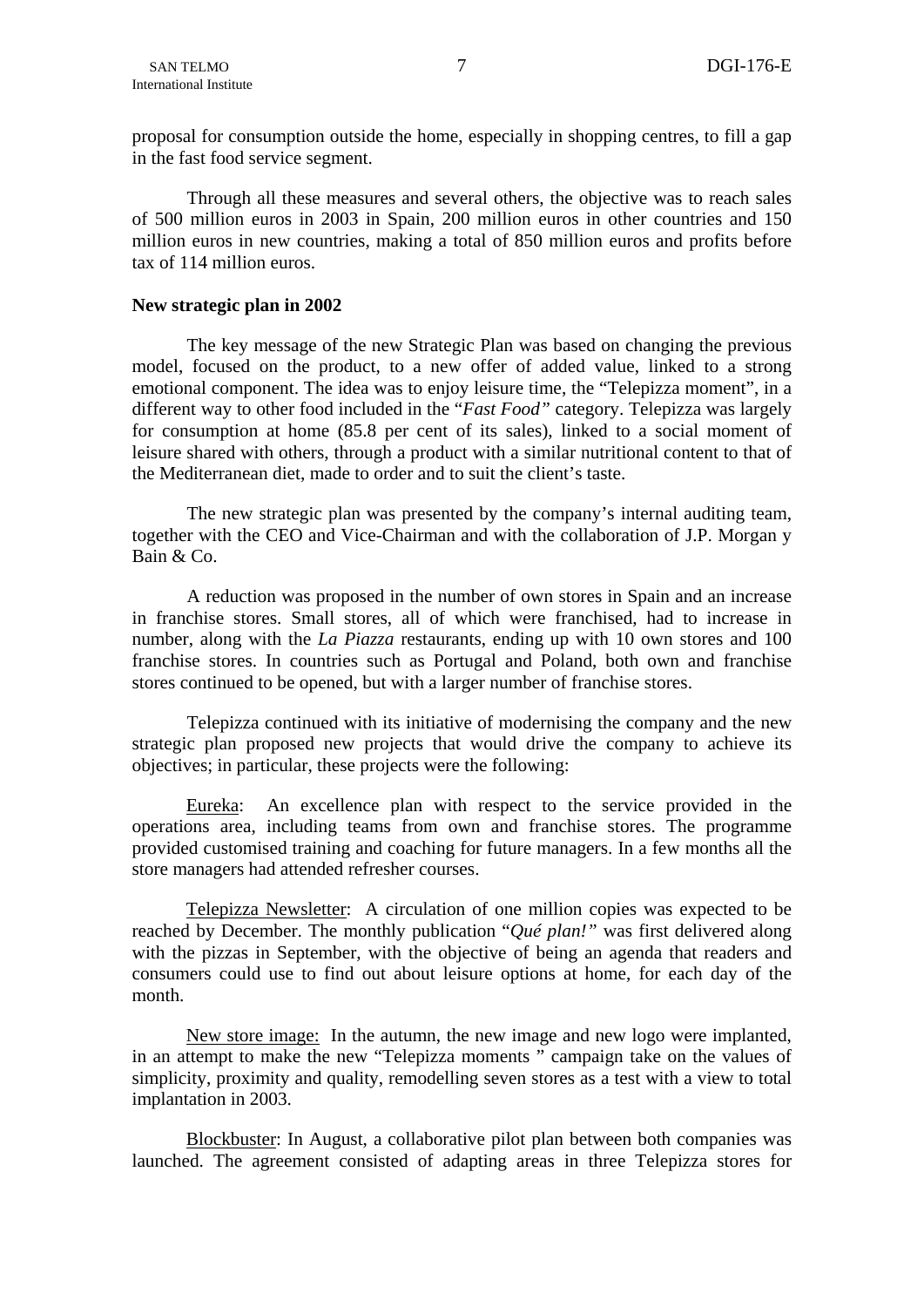<span id="page-9-0"></span>Blockbuster to distribute and market its services and projects. This activity was also included in the leisure time at home campaign: pizza + video.

Refrigerated pizzas: The project consisted of selling this product in the stores. That way, the purchase time and consuming time were separated, increasing comfort and ease for consumers.

In 2003 Telepizza awareness was 99.45 per cent, surpassing the maximum figure reached in 2002, of 98.85 per cent. However, image was not everything and management's aim through all these projects was to make the group's EBITDA<sup>[13](#page-9-0)</sup> increase from 48 million to 96 million.

José Carlos Olcese continued developing the company's strategic plan. He based this on the premise that most of the business was based in Spain and Portugal, which contributed 93 per cent of the EBITDA and 89 per cent of sales, and that the next two countries to function well were Poland, with greater options for the future, and Chile, with limitations in terms of growth. As regards France and Mexico, the company was debating whether to continue with them or close them. Thus, he presented the following fundamental strategic objectives: selling off certain non-profitable activities and sectors [La Piazza de Telepizza, Telepizza Express and *A tu Hora* (In Time)], modernising Spain and Portugal and ensuring the company's core business.

## **Negotiating the funds**

To finance these projects, the self-portfolio of  $\epsilon$ 30,000,000 and accumulated losses in failed international projects, it was decided to refinance the debt of 78 million euros with a new syndicated loan from Banco Santander. Since it was not possible to obtain this, it was agreed that the company would negotiate a potential agreement with Barclays for issuing bonds in the institutional market of the US for the amount of 70 million euros, and at the same time analyse the possibility of issuing convertible debentures for the same amount, in collaboration with Societé Generale. In 2003, an attempt was made to find a solution by issuing bonds for 50 million dollars and 20 million euros with a fixed interest rate of 6.72 per cent (in dollars) and 7.06 per cent (in euros) for placement in the US market, but eventually this financial solution was ruled out.

Finally, after several frustrated attempts to refinance the company, the Board decided to issue a series of convertible bonds which the CNMV approved in March 2003 for the amount of 62 million euros, repayable through conversion into shares on the fifth year or through payment in advance during any of the foreseen three ordinary conversion periods. The issue closed with a subscription of 58.5 million euros.

On the other hand, that same month of March of that year, the Chairman informed the Executive Committee that talks were under way with the company Bitonce (owned by the Chairman and his brother and holder of the stake of both of them in Telepizza) and the fund  $CVC^{14}$  $CVC^{14}$  $CVC^{14}$  Capital Partners, owner of Zena<sup>[15](#page-9-0)</sup>, which were

<u>.</u>

**<sup>13</sup>** EBITDA: Earnings Before Interest, Taxes, Depreciation and Amortisation. **<sup>14</sup>** CVC: A venture capital firm and a competitor of Permira.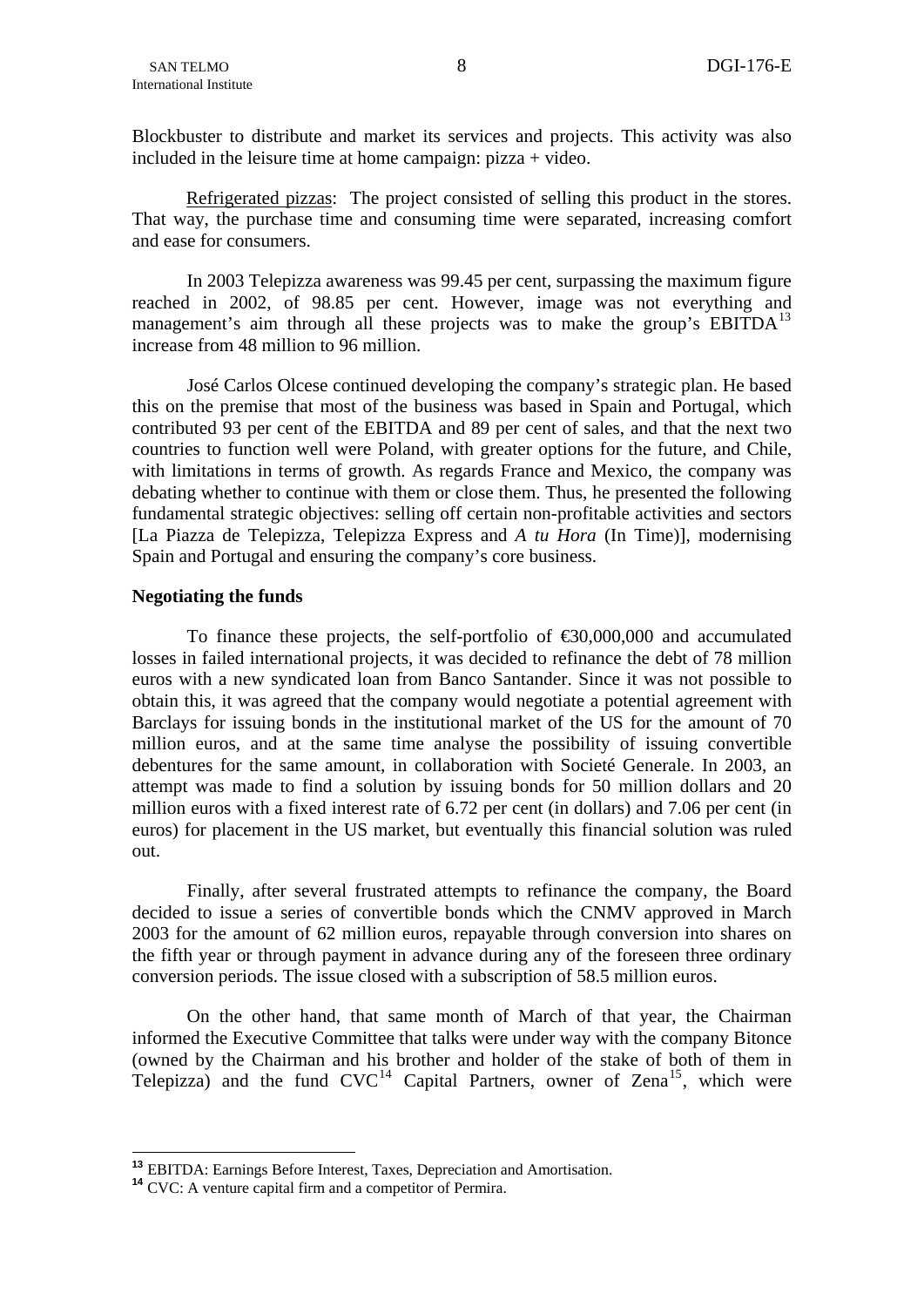<span id="page-10-0"></span>interested, in principle, in taking a share in Telepizza. The Board agreed to provide access to the requested information, signing a non-disclosure agreement beforehand and installing a *data room[16](#page-10-0)* outside the company from where the information could be accessed. In May, the Chairman informed the Board about the ending of the talks with CVC for taking a share in the company, and the start of new talks with  $ICG<sup>17</sup>$  $ICG<sup>17</sup>$  $ICG<sup>17</sup>$  and the German bank Bayerische Hypo und Vereinsbank A.G.

## **The last few months of 2003**

In October 2003, the Financial Director submitted a report on the situation of Mexico, which had 20 stores in operation and 80 closed stores and an estimated value of recovery after selling off assets of 5 million euros. In light of this, he proposed a plan to stop the activities in that country and sell off the assets. The impact of closing the Mexican stores on the company's own equity was 40 million euros, meaning that own equity was reduced to 63 million euros. In addition, the situation in France made it necessary to allocate 14.5 million euros in the form of a tax loan, leading to own equity being finally reduced to 53 million euros.

On 19 December, bearing in mind the foregoing, the Board decided to finally approve the closing of the stores in Mexico and France, given that the formulae implemented to try and make operations in those countries feasible during 2002 and 2003 had failed. Although this decision meant an extraordinary loss of approximately 33 million euros, it eventually proved to be the solution for restoring the group's financial position and allowed it to face 2004 on a more solid basis.

In the words of the Chairman, 2003 meant "the end of the reorganisation process and the focus on the countries in which we had obtained profits. This decision led to the ceasing of Telepizza's business activity in France and Mexico and the consolidation of our operations in Portugal, Poland and Chile, where Telepizza has shown its capacity for leadership and generating profits".

## **Review of the strategic plan in 2004**

The objectives of the new strategic plan for 2010 were: to reach a proportion of own stores/franchise stores of 25/75; to reach the appropriate international size; to move ahead and implant the CRM<sup>[18](#page-10-0)</sup>; to develop a marketing strategy based on different client segments and reach strategic alliances with the leaders in each business. In 2003, the Telepizza stores reached a total of more than 10.9 million Spanish homes, which, taking into account its international expansion made a total of more than 17 million. According to the Strategic Committee, the growth of Telepizza was to be supported by opening stores in cities with less than 25,000 inhabitants (150 stores in 3 years), pizza vending machines in areas with heavy urban traffic (100 in 3 years), mobile stores and corners in

**<sup>15</sup>** Grupo Zena: an important multi-brand restructuring company based in Spain with Kentucky Fried Chicken, Burger King, Pizza Hut, Foster´s Hollywood, Cañas y Tapas, Il Tempietto, Cenesa and California.

<sup>&</sup>lt;sup>16</sup> Data Room: Place where all the relevant information is stored (originals of contracts, etc.) governed by strict security measures.<br>
<sup>17</sup> ICG: Intermediate Capital Group, a venture capital and investment firm.

**<sup>18</sup>** CRM (Customer Relationship Management): a computer tool that permits the most appropriate segmentation thanks to exhaustive information about the client.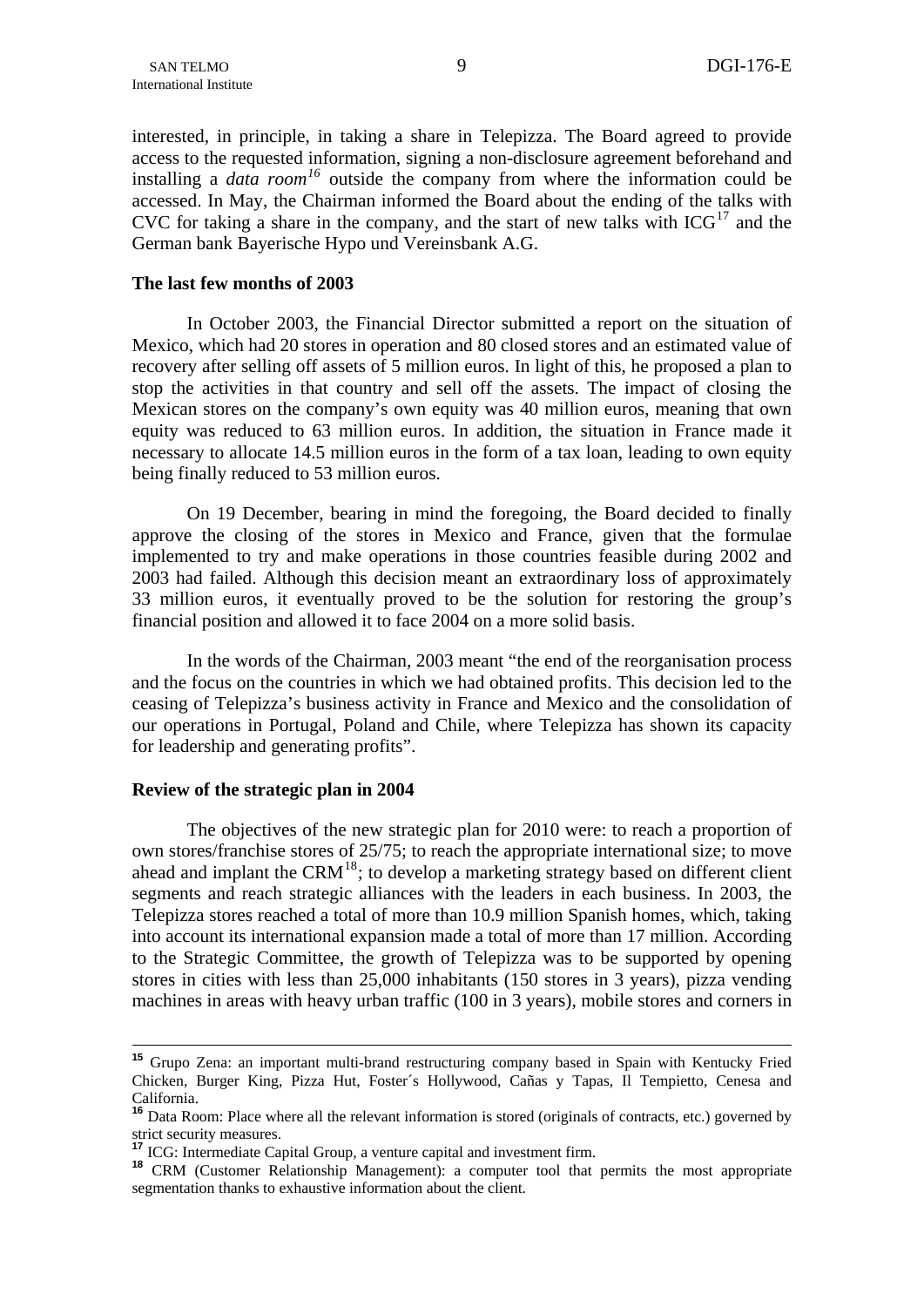Shopping Centres, the CRM, the store Management Plan (Internet, call centre, sms) and Sogecable. During the course of this review, some projects such as the newsletter, the Blockbuster Project and the sale of refrigerated pizzas in stores were abandoned.

The marketing department started a process of decentralisation, with the aim of maintaining direct and effective contact with consumers, granting greater decisiontaking capacity to each of the regional areas through the figure of the regional marketing technician. As the Vice-Chairman put it:

"The future of the Telepizza strategy involves strengthening the price/value ratio as a differentiating element vs. refrigerated pizzas and consumption times in the home, by restoring the figure of the mother as the person who purchases the product through continuing with the line of consolidating the Telepizza concept by making the product known and transforming it into an element that generates pleasant leisure time, associating the Telepizza concept with the concepts of natural, freshness, Mediterranean and replacing promotions by activities to generate customer loyalty."

Although not included in the strategic plan, a new line of business was started up aimed at a new type of institution client: hotels. Telepizza "*Room service"*. This was based on placing orders in the nearest store through the hotel reception. The operation was exactly the same as the home delivery service, except for collection, and customers could pay directly or payment could be deferred and added to the hotel bill. In addition, customised menus were posted for each of the hotel chains. At the end of 2004, the company was working with 195 hotels and 17,000 rooms with this service.

## **The franchisees and their frustrated hostile take-over bid**

At the end of 2003, 57 per cent of the company stores in Spain were run on a franchise basis. At that time, talks had commenced with a view to buying the 16 franchise stores of Medmad and the 15 stores of Asturpizza, due to the constant problems with both franchisee groups, for subsequently reselling them to the Di Boca group. At the same time, it was agreed to purchase 75 per cent of the shares of Fasgel (Telepizza already held a stake of 25 per cent), owner of 8 franchise stores in the north of Spain.

As 2004 advanced, the purchase of the 5 franchise stores in Galicia continued, which were openly hostile to the company. In December, 49 per cent of the Telepizza Insular chain was purchased (Canary Islands, with 7 stores) for 3 million euros.

A group of franchisees who had always adopted a hostile attitude towards the company, and controlled one of the Telepizza franchisee associations filed a claim against the company, asking the court to uphold its authorisation to provide the different types of cheeses for pizzas as a cheaper alternative to the Luxtor products. The supplier requesting to be authorised was in fact, the same person who had previously sold the Luxtor cheese factory to Telepizza.

The filing of this claim was part of a strategy to harass the management group and principal shareholder, coordinated by that group of franchisees and some investors who intended to launch a hostile take-over bid, taking advantage of the low price of the shares and poor results of recent years. They also filed a claim against the company with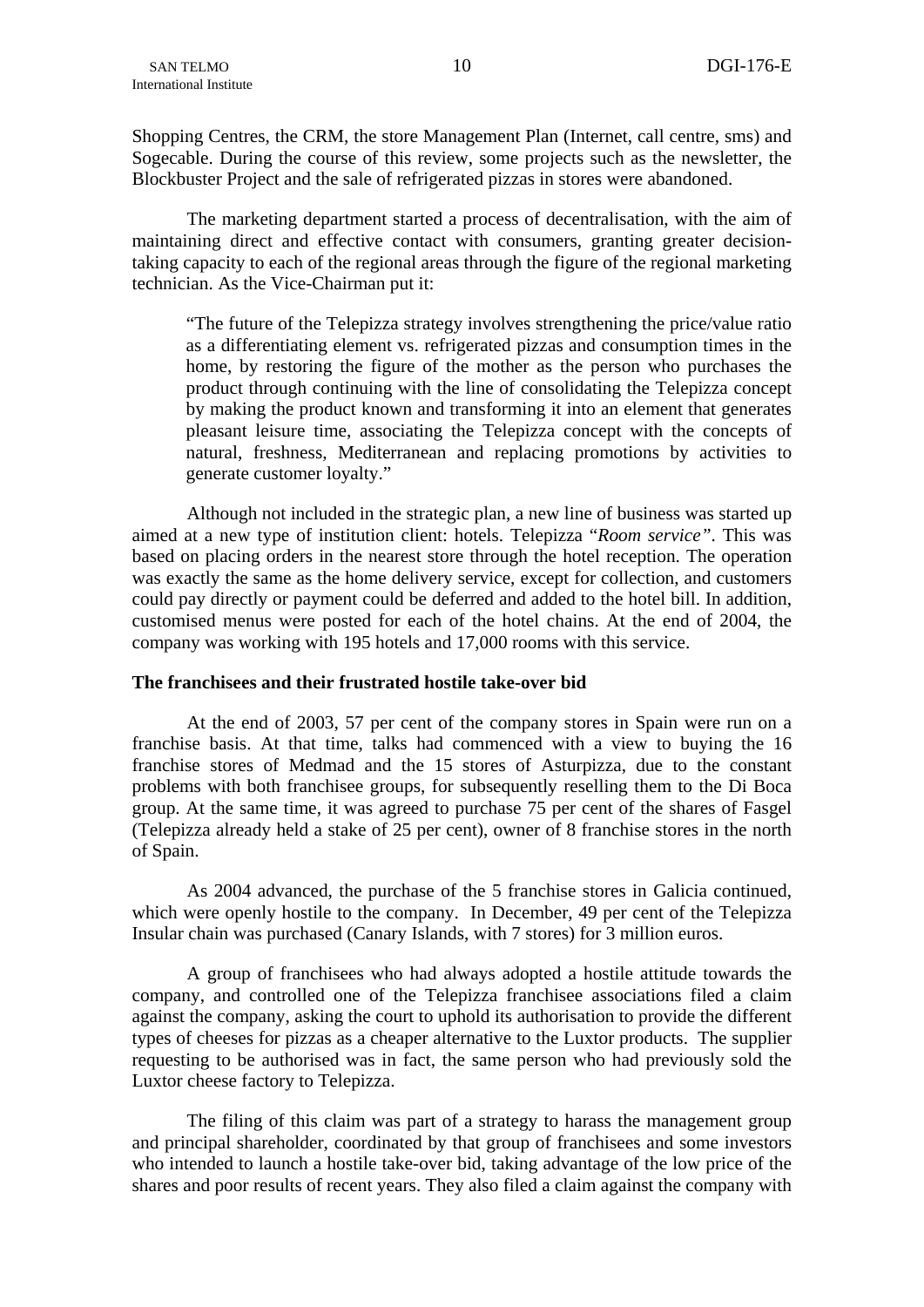the Competitors' Defence Service alleging that it was responsible for implementing practices in relation to the franchisees that were contrary to the legislation defending competitors and held several press conferences to inform about their actions and pave the way for attempting to gain control of the company. The claim was dismissed by the magistrate's court and later by the Spanish Court of Justice and the people filing the claim were unable to obtain funds to achieve their purpose.

The company was able to allay the fears of the franchisees with respect to the conditions for extending or renewing their contracts (the standard franchisee contract had a term of 10 years and left the possibility of extension on termination in the hands of Telepizza, with a discretional purchase option for the franchisee at a previouslyappraised price), offering to agree to a policy of renewing the contracts for five more years if 80 per cent or more of the franchisees accepted the new contract. To renew it, the franchisee had to prove it had complied with certain ratios, that is had no litigations pending with the company and that it had honoured its obligations, etc. The company's proposal was accepted by almost 90 per cent of the franchisees.

## **Management team and Human Resources**

An Incentives Programme was approved, linked to the revaluation of the shares, in which the yield was subordinated to compliance with the objectives set by the board (sales-EBIDTA-profits) for two periods, 04-06 and 07-08. The beneficiaries were the Board Members, General Managers, General Deputy Managers, Department Managers and certain middle management staff members (some 60 people). The Programme made it necessary to reach the turnover for the chain and one of the other two requirements (EBIDTA or profits). The Board set those objectives at sales of 453 million euros in 2006 and 509 million euros in 2008; an EBIDTA of 60.5 million euros in 2006 and 72.7 million euros in 2008 and profits of 28.6 million euros in 2006 and 40 million euros in 2008.

The initial reference for the purpose of paying the incentives was set at  $\epsilon 1.44$  per share and an agreement was closed with Société-Générale for it to purchase the selfportfolio belonging to Banco Cooperativo, keeping 5.6 million shares in the name of Telepizza for purchasing the shares necessary to pay the incentives at the appropriate time, and sell the rest on the market. In the middle of this operation, Manuel Capelo was appointed as the new General Manager for Spain.

Personnel management (20,000 employees) was very important to Telepizza; the staff volume was very high and the pizza-delivery staff alone numbered 11,000. In addition, the employment situation up to a few months before and the type of post that was to be filled (working for 12 or 20 hours a week with a high concentration at weekends) meant that the people working in the stores were mostly young students and immigrant workers. Staff rotation was considerably high, including that of supervisors: the 13,000 new staff members and staff leaving the company every month processed by the company give us an idea of the rotation of the staff dealing with the public. Everyone, including the pizza delivery-staff, had part of their salary paid on a variable basis and in the case of supervisors this was linked to the EBITDA.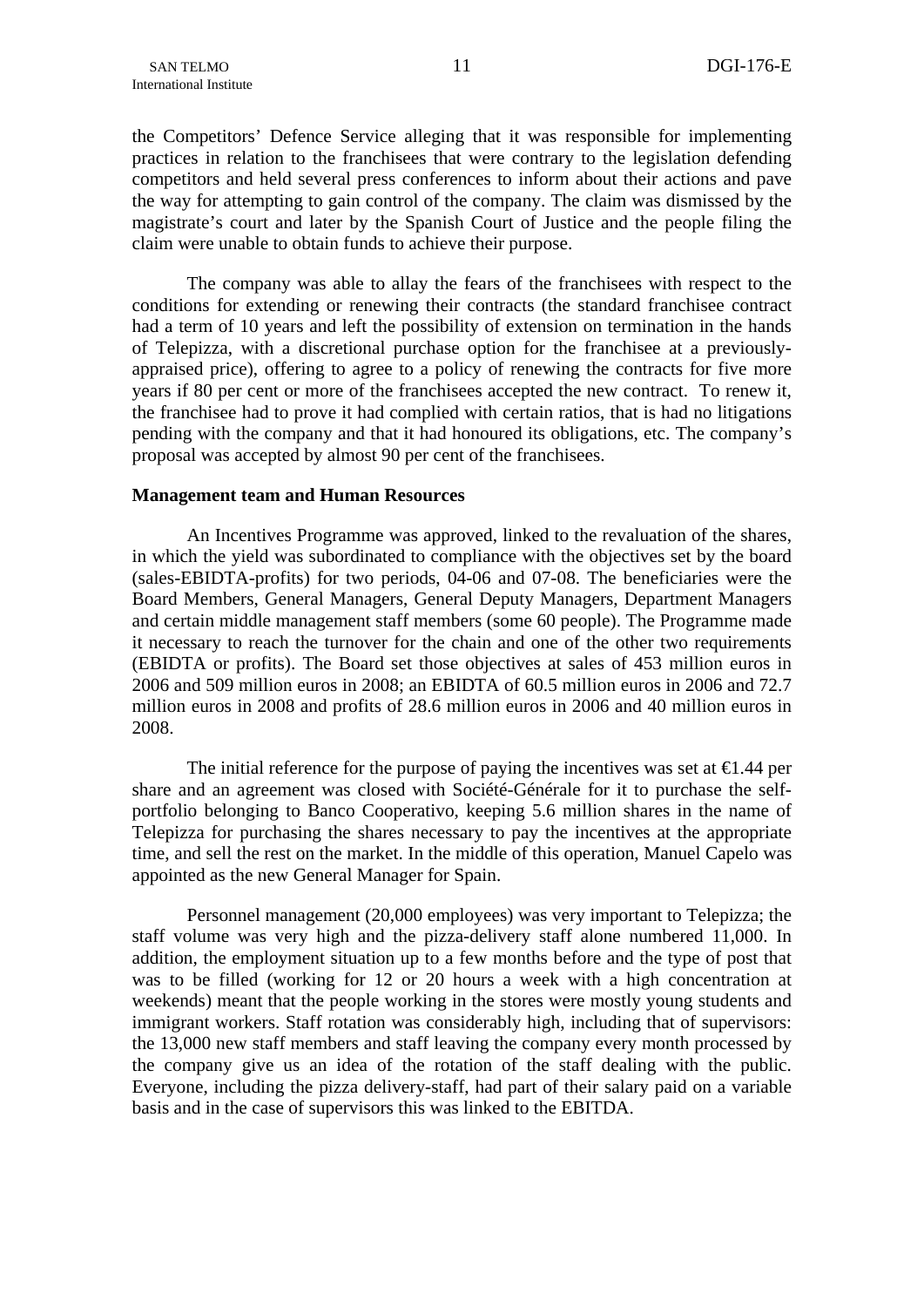## <span id="page-13-0"></span>**2005: Establishing of strategies**

In 2005 Mr Fernando Frauca<sup>[19](#page-13-0)</sup> was recruited as the new General Director for Marketing and Strategy, and the company organisation chart was as follows:

| Executive Vice-Chairman              | Mr José Carlos Olcese |
|--------------------------------------|-----------------------|
| <b>Managing Director</b>             | Mr Fernando Zapater   |
| General Director for Spain           | Mr Manuel Capelo      |
| <b>General Director for Strategy</b> | Mr Fernando Frauca    |

In May, the new General Director for Strategy submitted the Marketing Management Plan, whose objectives laid the foundations for developing the brand during the period 05/08, achieving sales of 509 million euros and an EBITDA of 72 million euros in 2008, and defining the customer relations.

These objectives meant adding value to the brand and through the *momentos redondos* (round moments) strategy, emphasise its emotional component. Telepizza was a universal company not focused on a specific client segment or age group, social class or type of population, but targeted at the whole of society. The most innovative aspect, what made Telepizza different, was the fact of segmenting by *moments,* and aiming to be present at different times in the life of a person. For this reason it was decided to segment by moments: the football moment, the friends' moment, the family moment... all of them social and for sharing, in an attempt to bring together the largest number of moments and even creating other *Telepizza moments* that were not habitual, such as "crazy Tuesdays". José Carlos defined this quite clearly:

"From selling the idea of "the secret is in the dough" we changed to offering "round moments". Telepizza is an emotional brand that aims to accompany people at amusing moments in their lives: with their families, watching a film, with friends coming round to watch football...Telepizza is "fun food"<sup>[20](#page-13-0)</sup> and "finger food"<sup>[21](#page-13-0)</sup>, we want to be where people are having fun in a group: events taking place in the city, sports…Telepizza is a fun product, not just a meal, but a moment for everyone.

Telepizza is above all a healthy and complete food in nutritional terms, according to experts. It is based on the Mediterranean diet and balanced, there are no fried products, not too much oil, it is cooked in the oven, which completely eliminates germs…In fact several schools in Madrid have a Telepizza menu that obtains a high score on the nutritional scale. Telepizza is a quality product with a wide variety of natural ingredients that customers can

1

**<sup>19</sup>** Fernando Frauca: he had previously worked for 11 year at Unilever, later at Terra and afterwards, as an independent consultant.

**<sup>20</sup>** Fun food: Food consumed on fun occasions.

**<sup>21</sup>** Finger food: Food for eating with fingers.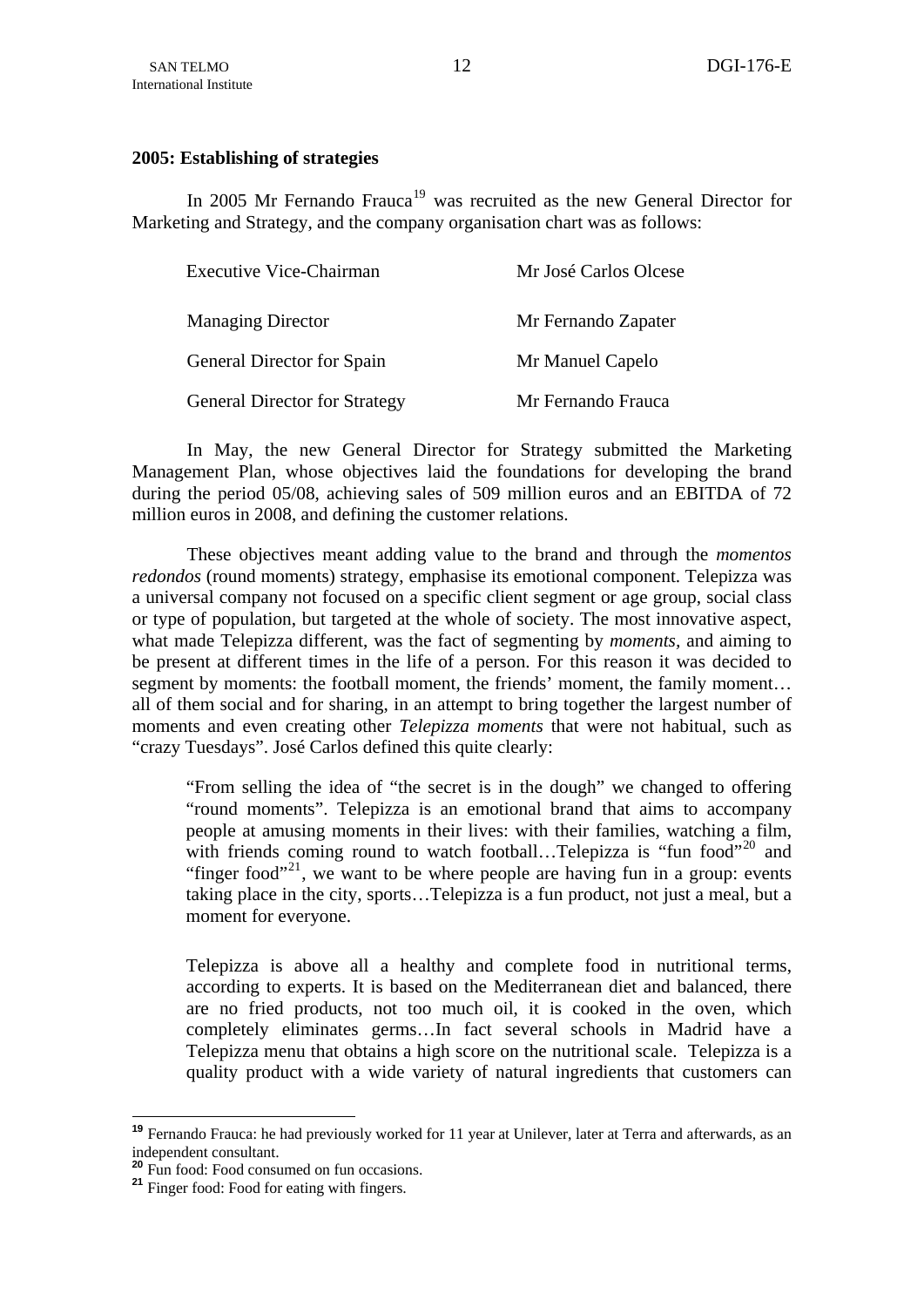choose, and fresh, recently baked dough which maintains all its nutritional properties. "Fast food" is eaten in restaurants, in the form of precooked products that is ready to eat in just 3 minutes, but Telepizza is eaten at home, and is a product that is tailored to the consumer's taste that takes 15 minutes to prepare.

Although it is true that we serve meals at times of need, we make things easy on occasions such as on Sunday nights when people come back late from the beach and the thought of having to cook supper is not appealing, or if you are alone in a hotel and want to eat something you would eat at home… our clients buy on impulse, as 73 per cent improvise the Telepizza moment, only 23 per cent plan to have it the same day and 4 per cent plan in advance; in addition, it's for eating at suppertime, as 92 per cent of orders are for suppers, and are usually placed at the weekend, and 67 per cent are eaten on Fridays, Saturdays and Sundays."

At the same time as the segmentation strategies were defined by the concept of moments, there was also segmentation using more traditional criteria: geographic in launching products and ingredients and regional events, age with the *Tribu Telepizza*, purchasing power with special price promotions. Since it was a universal campaign it had to have universal access, with the most appropriate economic option for each consumer.

The flier was the genuine element of the brand since it first started to be sold and had become the basic direct advertising tool. The flier reached millions of homes, providing clients with information about the store, prices, products, launches and promotions, as well as serving to remind consumers of the brand. Telepizza had gradually adapted and improved that tool in recent years but in 2005 a new strategy was implemented which was first used in the Spanish stores in October. The traditional flier was replaced by a leaflet with two new items: a menu of products containing information that was not subject to change and a flier containing information about new products, promotions, launches, etc., and the sending frequency was modified. All the advertising and promotion campaigns (TV, fliers, local marketing, gifts…) accounted for 16 per cent of sales.

In 2005 the traditional store model that had been developed through the small stores (60 per cent of traditional store investment) was improved, as well as the corner stores (the model within existing businesses, accounting for 30 per cent of the necessary investment for a traditional store) and that year, the module format (from 15 to 20 per cent of traditional store investment), allowing for greater flexibility in adapting to all locations at different times of consumption, such as on the beach during the summer. The break-even of stores in cities with less than 30,000 inhabitants was 30,000 euros per month.

The hotels line started the previous year continued to be consolidated, and at that time there were agreements with more than 450 hotels, with the aim of reaching 1,000 hotels in 2008. All this was done in order to be present at the greatest possible number of moments, both emotional or based on convenience.

Competition was becoming fiercer and fiercer in terms of restaurants and at home, even more so in the latter case due to progress made in preparing precooked foods. All types of restaurants competed with Telepizza, but the groups organised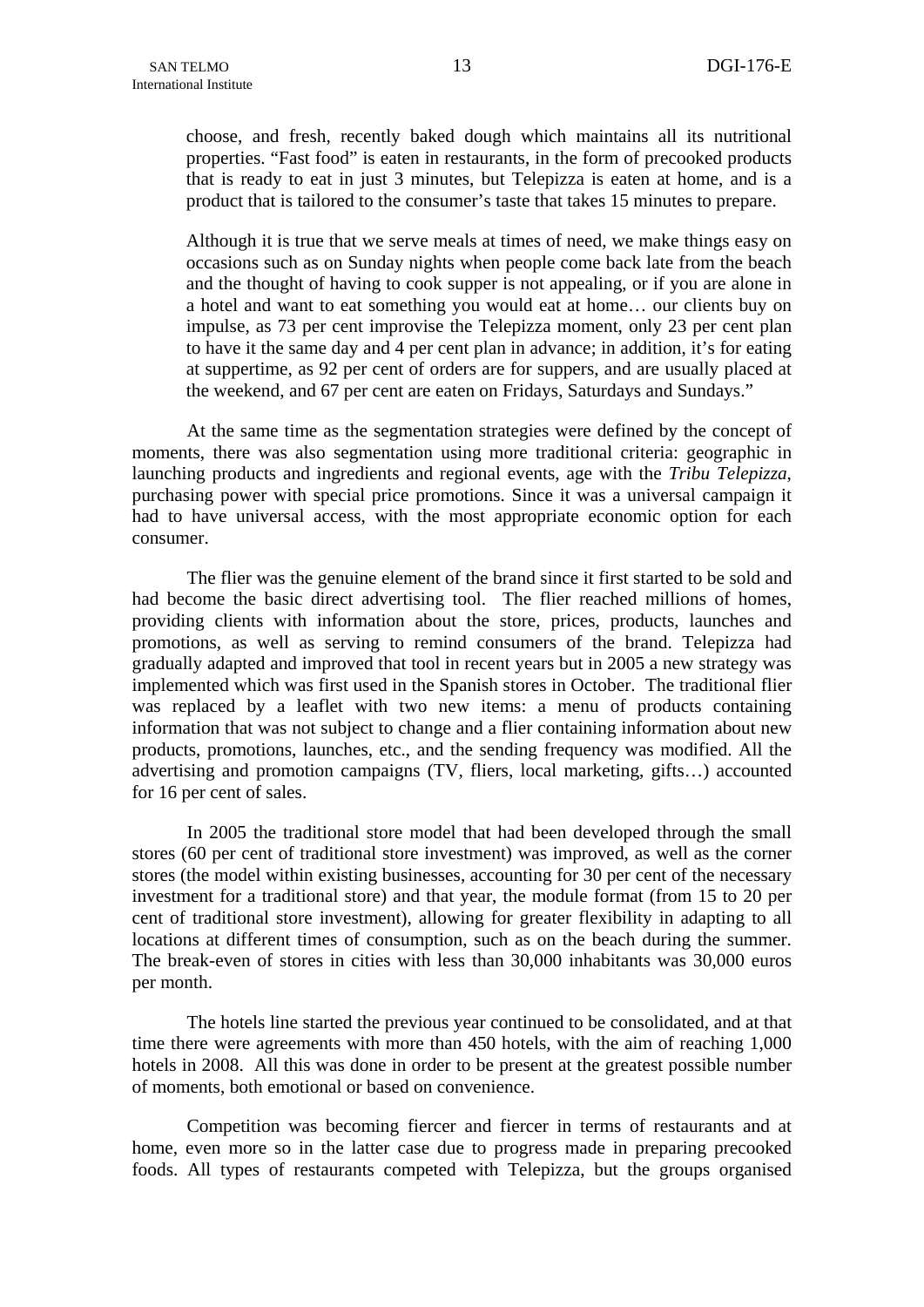<span id="page-15-0"></span>within the pizza segment included Pizza Hut, from the Zena group and Pizza Móvil, from the Ibersol group in Spain, which were focused largely on consumption on the premises. Telepizza's competitors in the *delivery[22](#page-15-0)* and *take away[23](#page-15-0)* sector were Chinese restaurants, small operators and Fast Food chains such as McDonalds or Burger King. The same occurred in the international scene: in addition to competing against highly fragmented operators, the company was competing with Pizza Hut, which, outside Spain, was becoming much stronger, especially with its restaurants; with Papa John's – 3,028 stores and an EBITDA of 54.64 million euros- which was focused on the product; and with Domino's Pizza -8,624 stores and an EBITDA of 144.35 million euros- , which was more similar to Telepizza -940 stores and an EBITDA of 76.11 million euros- as regards the *delivery* business model.

The industrial area continued to develop in accordance with the phases foreseen in the management plan. One of the most important products in 2005 was the prestretched pizza which, after a modest start-up, was converted into a key innovative product. Working with a ball of dough in stores was not all that positive in operative terms so it was decided to send the dough to the stores after stretching it to only a certain extent, in the shape of a round, which allowed for more efficient transport, a more uniform pizza and less preparation time. Following the success of this new idea, which consumers regarded in a positive light, a new production line was created in Daganzo which increased the production capacity and allowed the stores to be supplied 100 per cent.

At the end of the year, the company's main risks were: the situation in Poland and the fall in sales in Portugal, the increase in the cost of raw materials, the storeopening pace, the success of the call centre and the Shopping Centres model.

While the business continued to develop, Telepizza's management continued to search for new partners. During the second half of the year, Pedro Ballvé had talks with an Irish industrial group to analyse the possibility of launching a hostile takeover bid over the entire Telepizza share capital, which ended in failure.

## **FEBRUARY 2006: THE TAKEOVER BID**

On 28<sup>th</sup> February, the Ballvé group, together with the *private equity*<sup>[24](#page-15-0)</sup> from Permira, launched a hostile takeover bid over the whole of the Telepizza capital -265 million shares- offering a price of 2.15 euros per share; that same day, the stock exchange price was  $\bigoplus$ .88/share. Schedule 2 shows the evolution of the market listing of Telepizza from 1999 to 2005.

The Board, advised by the firm Lazard, issued the regulatory report, recommending the shareholders to agree to the bid, since it considered that the price offered was fair from the financial standpoint.

<sup>&</sup>lt;sup>22</sup> Delivery: Home delivery.

<sup>23</sup> Take Away: Business mode consisting of picking up the product at the store.<br><sup>24</sup> Private Equity: a venture capital firm.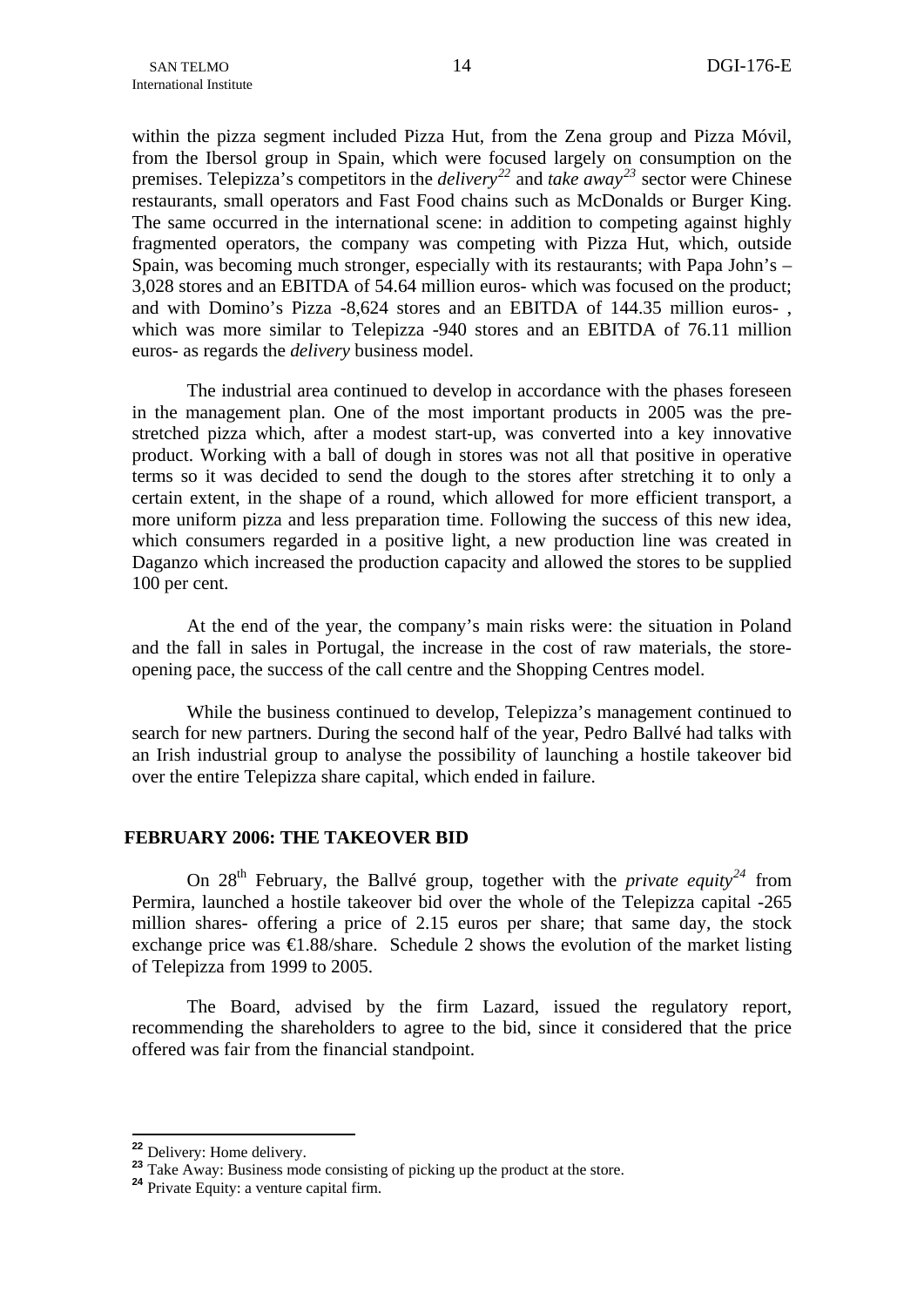<span id="page-16-0"></span>The following month, the Zena group, controlled by CVC, submitted a counter bid, offering  $\epsilon$ 2.40 and the same did the Portuguese group Ibersol<sup>[25](#page-16-0)</sup>, offering  $\epsilon$ 2.41: In both cases, the bid was subject to eliminating the statutory protection measures making it difficult to become a member of Board and hold the position of Chairman and raising the quorum for modifying the articles through eliminating that protective action.

The regulatory reports were issued on both bids and their effects were considered, not only for the company itself, but for the different interest groups forming part of it, such as shareholders, franchisees, employees, etc. It was concluded that though the prices offered were certainly fair from the financial standpoint, "*in relation to the other terms and conditions, the Board's opinion was negative considering the hostile nature of the bid, since the bidders, as competitors of the company, they represented contradictory interests that were opposed to the social interest of Telepizza, and also, the proposed integration processes would have negative consequences for each of the areas analysed".*

The Shareholders' Meeting agreed, by a large majority, not to eliminate the protective measures and both the groups making the counter bid eliminated those terms from their proposals. In July, the final phase of the sealed bid process took place.

The Ballvé –Permira group offered  $\epsilon$ 3.21 in this new bid, surpassing the other two –Grupo Zena had offered  $\epsilon$ 2.70 and Ibersol,  $\epsilon$ 2.45-, and so the bid was official launched and accepted by 86 per cent of the shareholders.

A short while later, an exclusion takeover bid was launched over all the shares and bonds that had not been included in the previous bid, at the same price as the previous one  $(3,21 \Leftrightarrow$ , as the first step to excluding the listing of the company. Following the closing of this process, only 3.14 per cent of the share capital remained in the hands of other shareholders, with the bidders controlling the remaining 97 per cent - Ballvé (50 per cent) and Permira (50 per cent).

A partnership agreement was signed with Permira in which it was agreed not to change the management team until the parameters established in the 100-day plan implemented after the entry of the new partner were fulfilled. Following the bid by Permira, the incentives referenced at the share value, the tool obliging the management team, were redeemed and a fixed plus variable package was established –depending on the EBITDA for the year – known as "Extra cheese".

During the process of finalising the bid, a strategy was designed and executed, proposing to the Shareholders Assembly a capital decrease through amortising the foregoing 3.14 per cent of the capital, for which it was necessary to have the majority vote of that group of minority shareholders. Participation in the Meeting was encouraged by paying a premium for attending and the necessary quorum was obtained to adopt the decision, meaning that the two majority groups managed to obtain control over 100 per cent of the share capital.

Finally, the company instruments used to launch the takeover bids were merged with Telepizza and the latter assumed the total debt obtained to finance the bids, in accordance with what was foreseen from the start, in the informative prospectus.

1

**<sup>25</sup>** Ibersol was the owner of the company Pizza Móvil.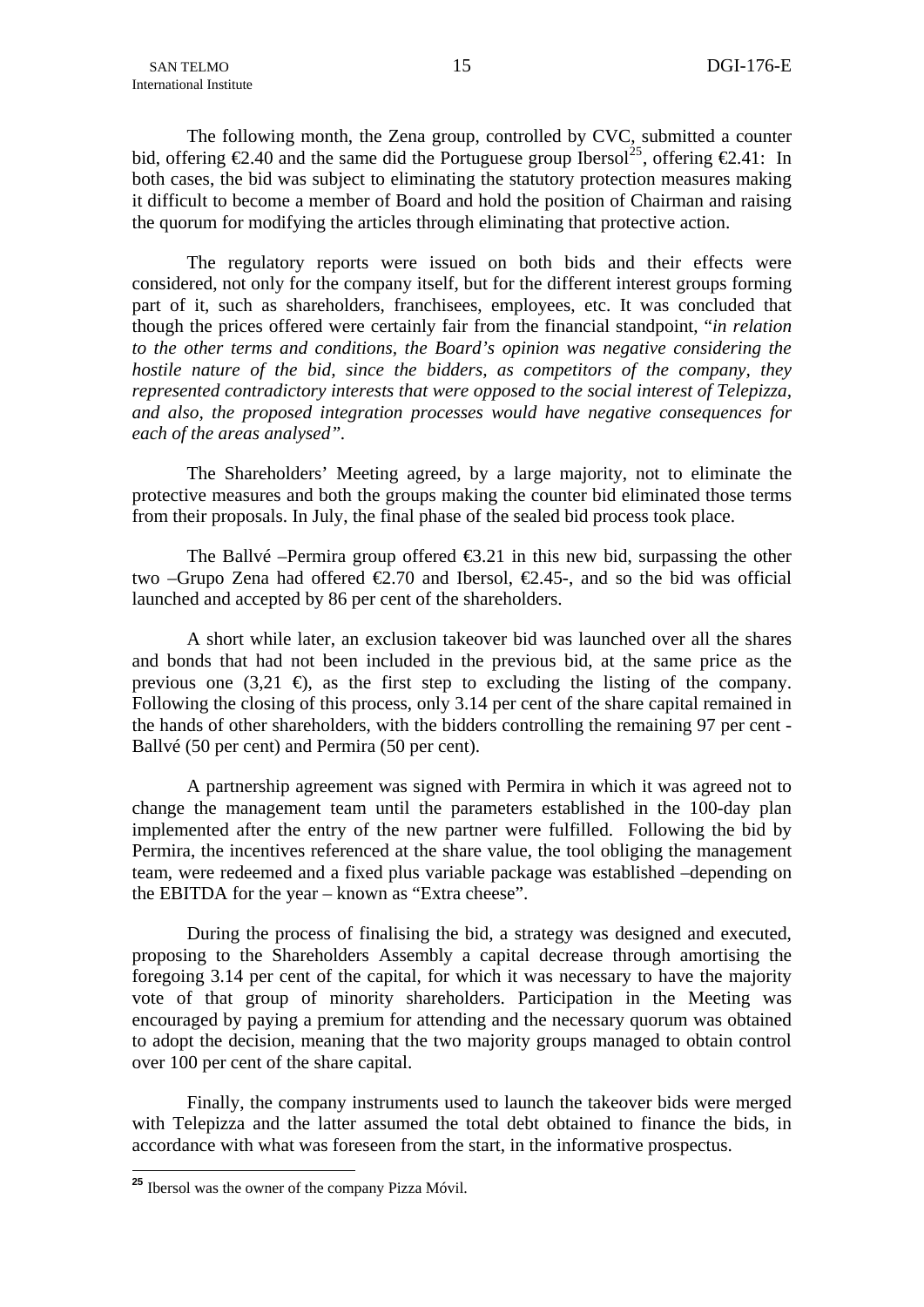## <span id="page-17-0"></span>**New activities**

With the incorporation of Permira into the Board of Telepizza, a 100-day plan was implemented, based on 4 key aspects: marketing, cost, international and franchises.

Several aspects were considered with respect to marketing: the campaigns, the CRM which made it possible to move from general to "one to one" marketing, the call centre to make the order-taking service more professional and the new store formats. As José Carlos Olcese explained:

"After several years of analysis, it was seen that the increase of 9.5 per cent in sales was obtained through an increase in orders of 4.5 per cent, an increase in the average ticket of 4.9 per cent and reduction of 1.2 per cent in the number of clients. The growth is located particularly in the *take away* channel, which represents 83 per cent of the increase in orders. The reasons for this growth are mainly due to the show-down in consumption outside the home, the revitalising of the Telepizza brand, the focus on the most profitable segments, the family, the reduction in the growth of refrigerated pizzas and the promotions we have made."

As foreseen in the 100-day plan, stores continued to be implanted in Shopping Centres, new points of sale were set up on Trasmediterránea ferries, in Cinesa<sup>[26](#page-17-0)</sup> cinemas, in zoos such as Barcelona Zoo or Faunia<sup>[27](#page-17-0)</sup>, in airports... Schedule 3 shows the evolution of shopping centres and the evolution of refrigerated pizzas in Spain.

With respect to cost control, the industrial department had to improve the management of margins, searching for synergies with Permira. It was agreed to develop a sale&lease-back process for all the real estate assets of the company, some 30 stores in Spain and the plant in Daganzo, to reduce the debt, even though the EBITDA was also reduced. At the same time, the company continued to buy franchise stores to achieve new stores of its own, which was much more profitable.

On the international scene, work continued to be done in countries in which the company was already present, and new countries with a potential for growth were studied.

## **2007- 2008: THE LAST YEARS**

## **Finlandia Project**

To ensure the proposals generated by the Strategy Director and his team could be quickly tested and reach the market sooner, it was decided to create a project that could serve as a laboratory for the proposals. As the area of Madrid was the one that was the most outdated, it was decided to let Frauca develop his proposals in that area. Thus, the Finlandia Project was started up for the area of Madrid with the aim of testing

<sup>&</sup>lt;sup>26</sup> Cinesa: Leading cinema theatre company in Spain with more than 392 screens.

<sup>27</sup> Faunia: a biological park (comprising a botanical garden and zoological park rolled into one), with a surface area of about 140,000 sq m near Madrid.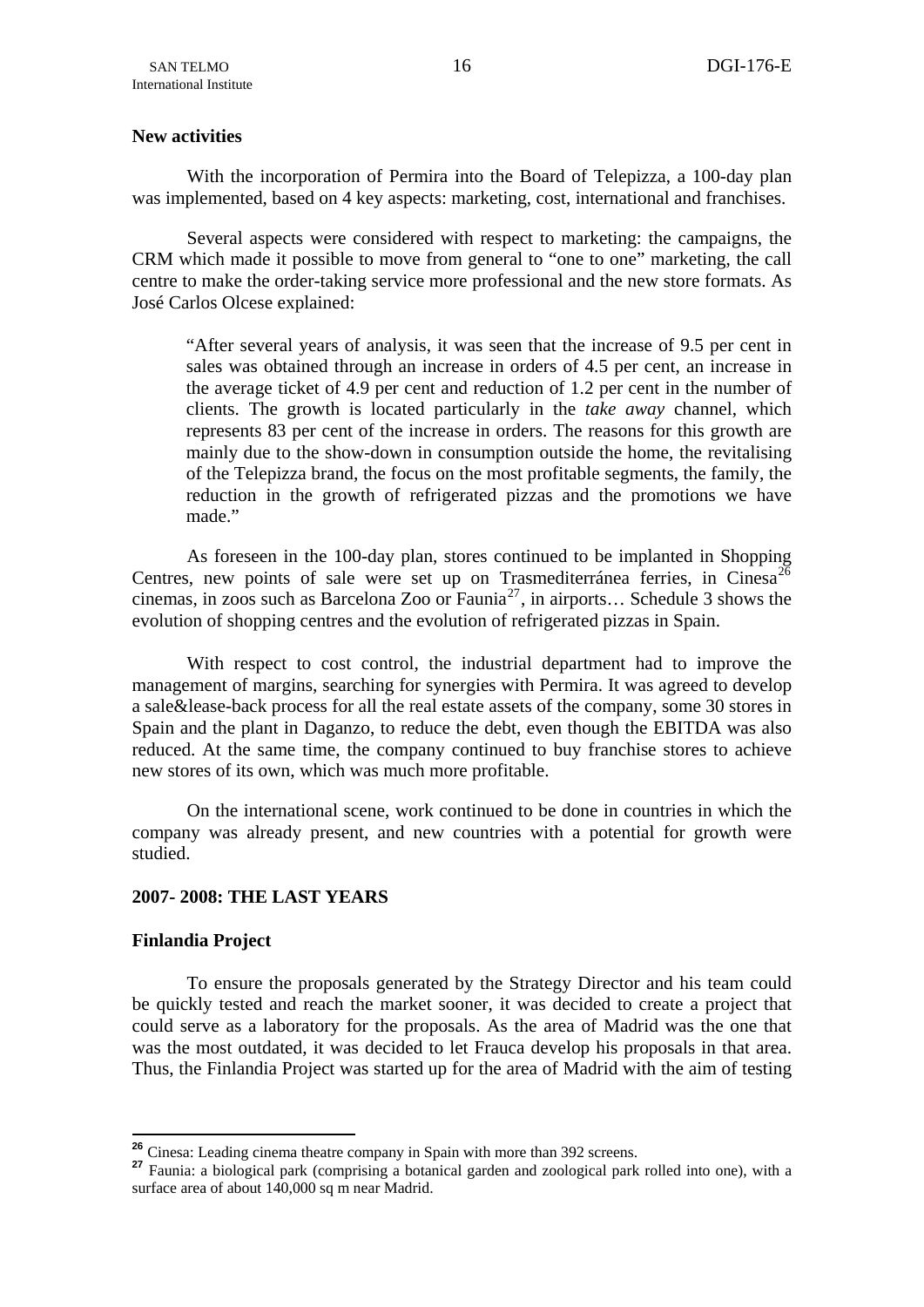certain procedures, technologies and innovative solutions in that area. This project aimed to identify the future company model.

30 different projects had been designed which were being tested, in an effort to obtain good results. For June 2008, it was planned that all those which had been successful would be put into operation in the other commercial zones.

The idea was to increase the EBITDA, supported by three basic pillars: cutting costs, increasing sales and increasing operating efficiency, with the last two being the most important in the project.

In the middle of 2008, progress had already been made in increasing sales, demonstrating that in stores in which some of the tools developed had been implemented, sales were increasing compared to the rest of Spain. This pillar encompassed the Call Centre, credit cards, gift cards, the Internet site, selling over the Internet, sms messages… All this was supported by new product launches, recovering the children's segment, local marketing in stores and establishing new channels for managing orders, to continue working on segmented marketing and client loyalty through the CRM. The CRM also allowed the company to increase customer loyalty by anticipating their conducts and redefining existing strategies and identifying new ones. Telepizza was reaching 11 million homes in Spain, and supplying 70 per cent of them in 2008, which, assuming 2.5 people in each home, adds up to 15 million consumers, 40 per cent of the Spanish population.

The marketing campaigns had to start allocating weight and play with all the different advertising tools, to make the fliers, TV and CRM complementary items, ensuring they did not advertise the same thing and that the messages were not incoherent or different but that each was adapted to its own function: images through TV, promotion through the flier and association with Telepizza through the CRM.

It was necessary to carry on working on all this, since this was an ongoing improvements process. However, the aspect in which the greatest effort had to be made from 2008 was the third pillar, increasing operating efficiency, by automating and eliminating tasks that did not bring added value, for which purpose it was necessary to continue developing the necessary technological tools. José Carlos Olcese made the following comment:

"The computer system, which was designed by the company itself, allows us to control and manage all the operations with maximum efficacy. Sending the dough and other material to the stores means making 1,200 deliveries a week, and so the logistics system must be fine-tuned, as occurs with the whole communications system, since for example, 500,000 people call Telepizza in just 2 hours during suppertime on Saturdays, to place their orders. The software and hardware systems are fully updated in both offices and stores, with homogeneous information systems in all countries and communication systems between Spain and the other countries have been improved, with a new Data Warehouse and CRM and the placing of orders through the website."

One of the most important steps consisted of eliminating time that does not generate value among the store managers and supervisors: creating timetables,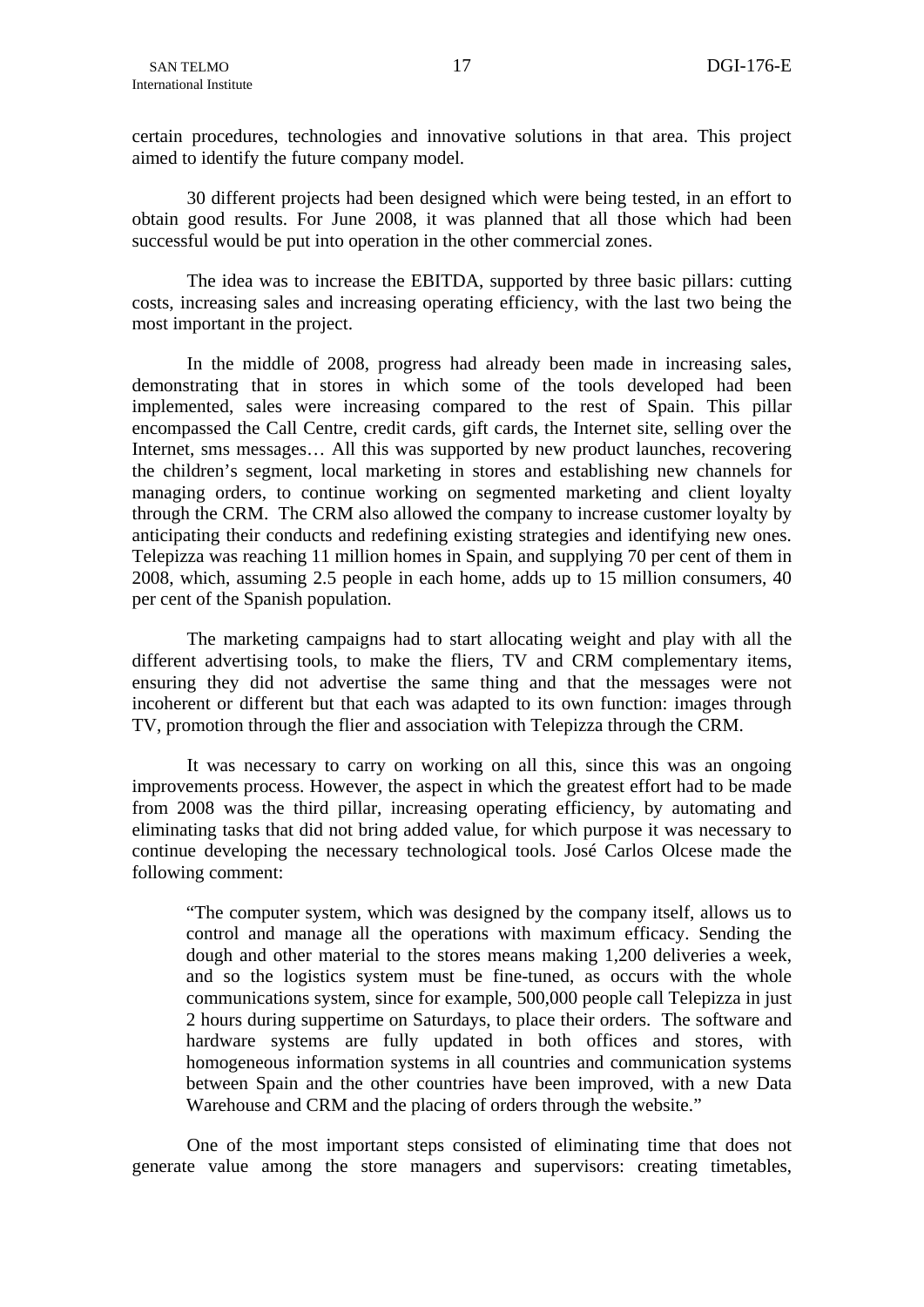controlling sales… i.e. just gathering information, since this was an activity that the information systems could do in real time with no effort. They were the ones who knew the profiles of the clients and had to take decisions to increase their sales. In this way, costs were cut, thereby increasing the possibilities of training employees and paying higher salaries.

Another activity was to redistribute resources in a better way: centralised storage of motorbikes, for use in the stores that needed them at each particular time; sharing of tasks and specialisation in stores, external auditors, including mobile teams to collaborate with the different stores whenever necessary. To achieve all this, it was necessary to homogenise the processes in the stores so that everyone knew how to act at each particular time. Another innovative solution in the process was to dispense the cheese and tomato in the factory, an aspect with respect to which differences were perceived among the stores. Through this improvement, the pizzas had just the right amount of these two basic ingredients, which also made the process faster in the stores, and this together with the progress made in the pre-stretched pizzas, made an important contribution to saving costs.

It was thought that this pillar was the most important, but to achieve success it was necessary to develop a highly advanced technology, which meant making investments. José Carlos Olcese summarises the evolution of the business as follows:

"Telepizza is a leader with a clear business activity that is now experiencing one of best moments in its existence. The situation we found when we arrived was quite different. The company went through hard time… but gradually, with effort and the hard work of a team of which I am very proud, we have managed to create a company with no operating debt that has millions of clients thanks to an excellent data-processing system, highly productive plants and a very efficient purchases department that has achieved positive results despite the increase in the price of flour and milk during the final months of 2007. Due to the increase in raw material prices, representing 30 per cent more of the product price, margins have been reduced and costs have to be controlled. Telepizza is the leader in its market in Spain, with 99.5 per cent of brand awareness. In addition, during the last two years we have gone from losses of 40 per cent among stores to 100 per cent of profitable stores."

On the other hand:

"The proportion of own stores and franchise stores sets Telepizza apart from its competitors, as this rate is 50/50, whereas the ratio among competitors is 75 of franchise stores to 25 own stores. Own stores are more profitable (15 per cent) for Telepizza than franchise stores (between 8 and 10 per cent). In 2007 we implemented a strategy for repurchasing franchise stores, provided a certain price/EBITDA ratio was fulfilled; specifically, the company has purchased the 15 stores owned by Di Boca, 5 franchise stores in Valladolid and two in Palencia."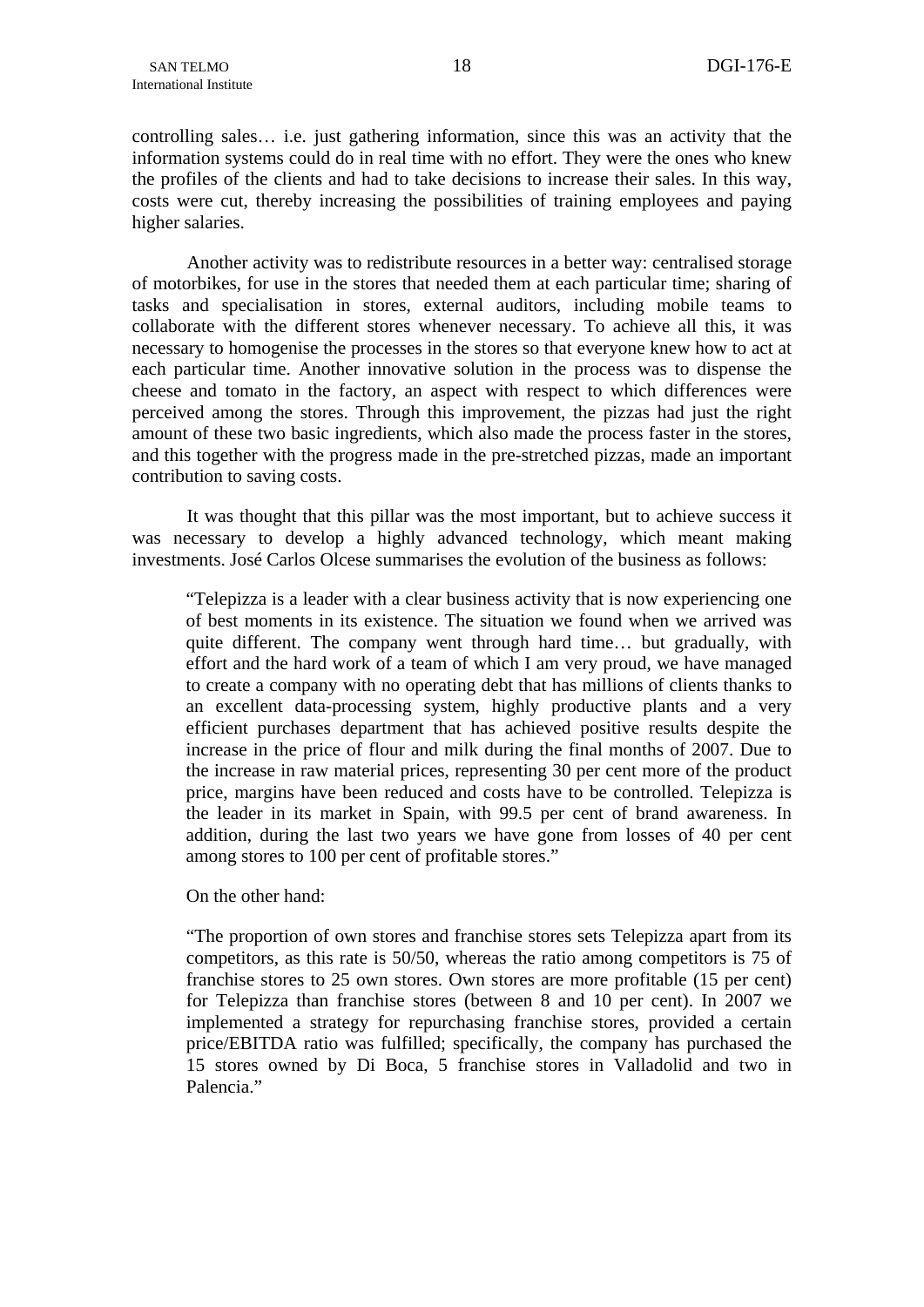## **International**

Telepizza only intended to enter and remain in those countries in which it was leader of its market. In September, the Board held a meeting in Warsaw to analyse in depth the situation of the business in Poland, where there were 87 "*classic"* stores and 8 Telepizza *easy* stores (smaller stores in cities with less than 70,000 inhabitants, focused on sales on the premises). After years of poor results, the General Director for Poland was relieved of his duties and the International Division Director, Jose María Fernández, played a much more important role in this business activity. He was responsible for the highly successful expansion and development of the business in Chile. At the beginning of 2008 a certain revitalisation was detected, and an extremely ambitious business plan was designed, requiring considerable investment.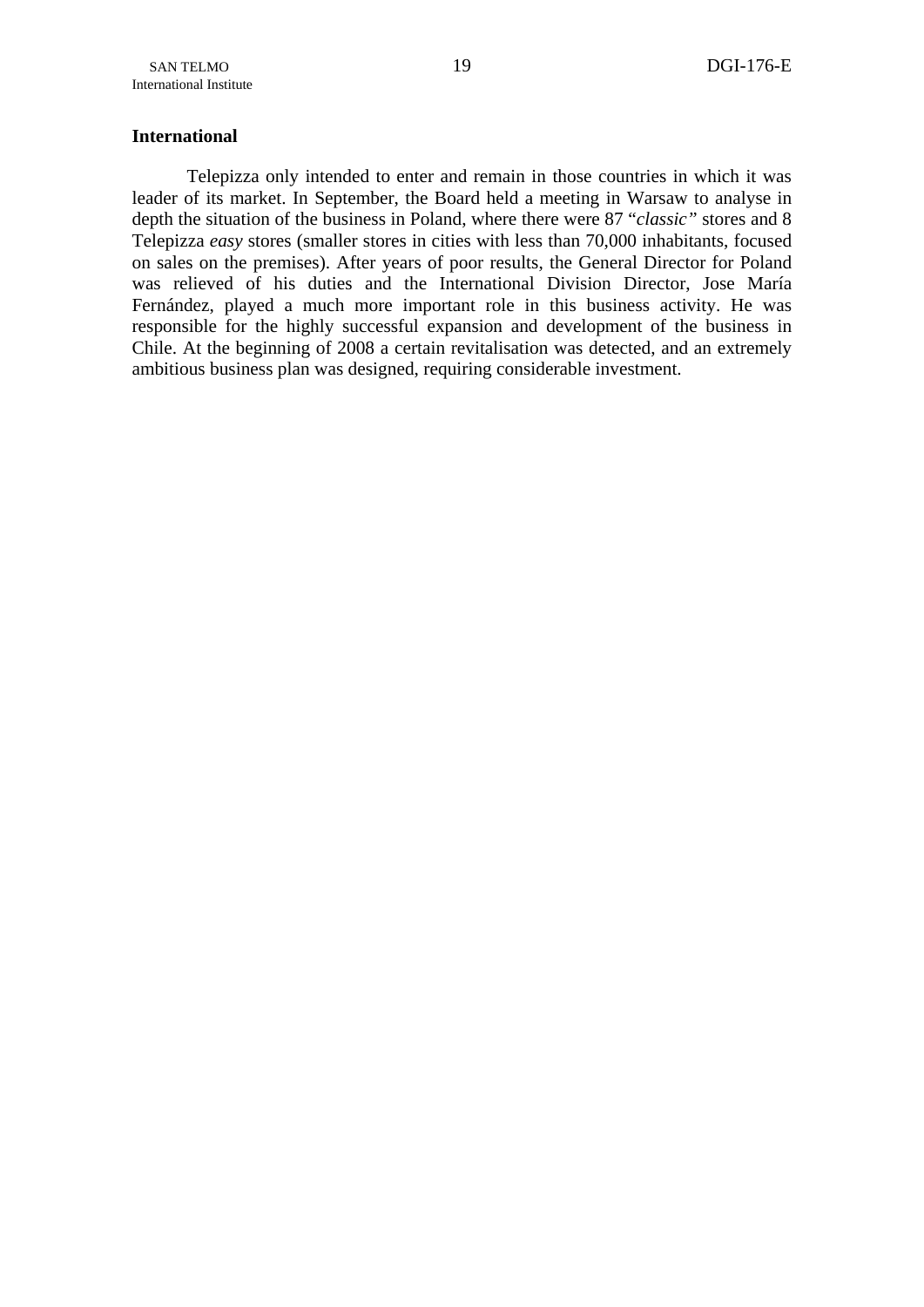# <span id="page-21-0"></span>**INTERVIEW WITH MR CARLOS MALLO[28](#page-21-0)**

# **Q. How did your relationship with "Telepizza" start? What was the plan for buying the company?**

A. I met Pedro in 2000 at a lunch meeting, and from the first moment he attracted my attention because he is a very respected business man and I value and admire him very much for the professional career that he's developed since he was very young. That's why, when he contacted me at the beginning of February 2006, I was interested in the proposal he had to make, not only because of the project, but also because of the people I was going to work with. Permira was the first to be considered due to their experience in the food and beverage industry, large business funds and the possibility of acting in a short period of time. We met all the requirements and they made us a very interesting business offer (share), with lots of possibilities and the opportunity to work alongside Pedro. The activity and characteristics of the Venture Capital Company Permira are outlined in Appendix I.

We only had four weeks to prepare for the transaction, something that we wouldn't have achieved without the work capability of all of us who were involved and the resources that José Carlos Olcese, Fernando Zapater and the rest of the Telepizza management provided us with to collect all the necessary information together. During this time due diligence was carried out, a business plan was elaborated and all the necessary funding was raised. We worked nonstop, even more than 18 hours a day, since a working day was very important. The key was working together.

# **Q. How did you get the funding?**

1

A. By analysing the market, we were sure that we only wanted a few banks to participate in the transaction so we decided on two, to be more precise. The banks to be chosen would be those showing the most interest in the company and the project, being capable of providing the funds. So, we chose the ING and the Royal Bank of Scotland (RBS) to work with us in the project. We had a lot of connections with these financial organisations. They knew Telepizza and Permira and they liked the transaction and the companies that were involved. We were lucky and we didn't have any problems with them, especially given that we only had 15 days to get the whole amount. They were supportive and their behaviour towards us was excellent when we had to make adjustments when competing with the other takeover bids.

<sup>&</sup>lt;sup>28</sup> Carlos Mallo: General Manager of Permira Spain and Portugal, and member of the Permira Board of Directors. Agricultural Engineer and holder of a Masters in the Instituto de Empresas, he started to work in the purchasing department of Continente until he was contracted by 3i (leader in Venture Capital) where he worked until 2003, when he started working for Permira. In April 2004 he set up a Permira office in Madrid.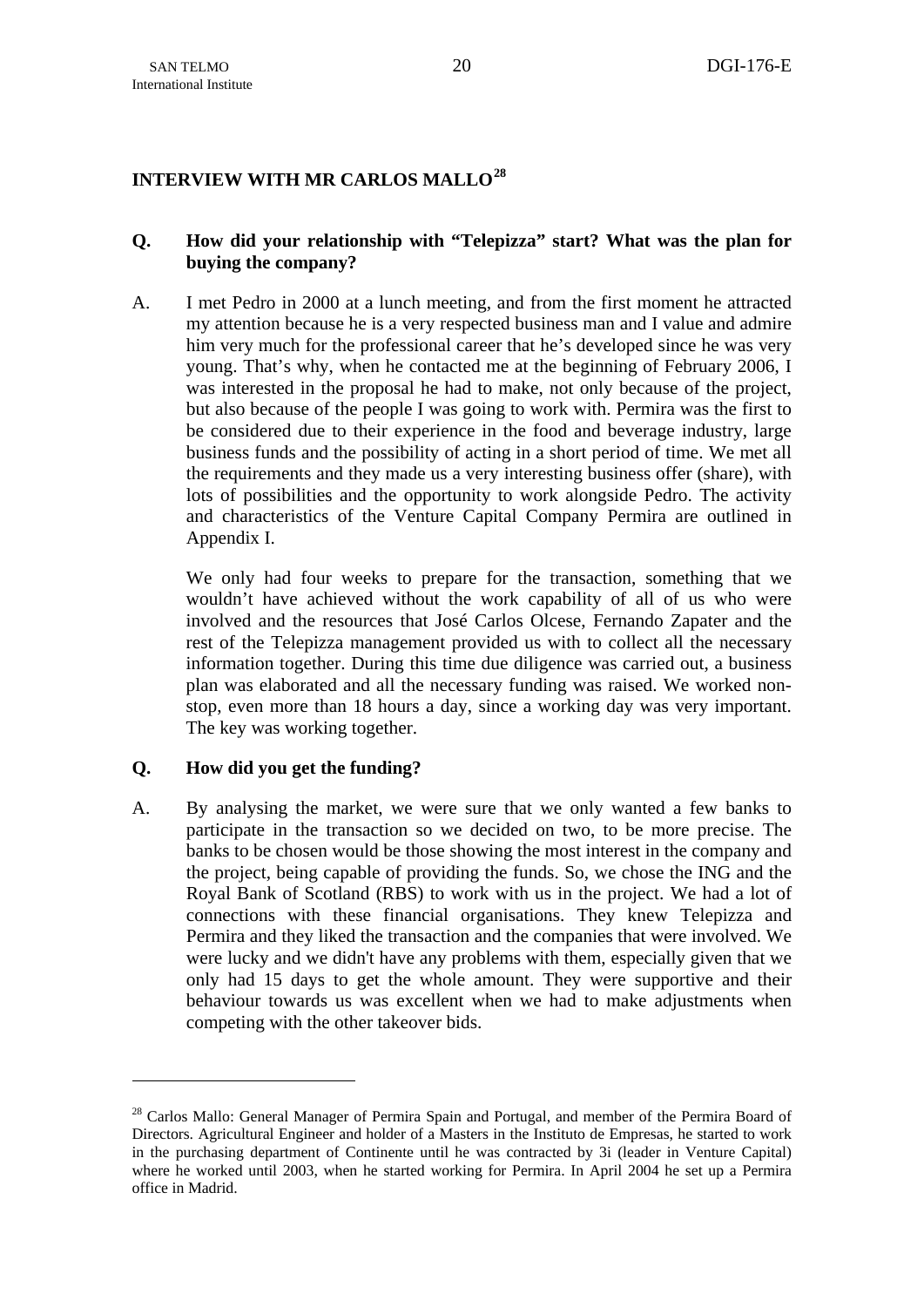## <span id="page-22-0"></span>**Q. What do the banks request in return?**

A. Banks that finance these kinds of operations do so based on their ability in generating future cash flow. The banks, together with Permira, adjust the money lending conditions to the specific circumstances, based on the cash flow for the next 10 years, by extrapolating 5 years the forecasting for 5 years that we establish. The funding comprises different stages: the first stage refers to the senior debt, which corresponds to 7 years. It's the payment that offers the most security, the first to be paid, and, therefore, the cheapest, since it has a lower uncertainty, which is, for example, at euribor  $+250$  basis points. In the eighth year, the second lien or second guarantee comes into play, with an annual coupon bond payment and euribor  $+350$  basis points. The Mezzanine debt follows in the ninth year whereby one part of the debt is paid in cash (coupon bond) and the remaining half is capitalised so that interest may be received throughout the year at the current euribor  $+900$  basis points. In the final year the payment in kind (PIK) loan applies whereby the entirety of the interest accrued is capitalised and which is the most expensive, at euribor  $+1100$  basis points.<sup>[29](#page-22-0)</sup>.

Pledge of assets is the real guarantee for banks and which is done in two events: when the borrower fails to make the payments and when they breach the covenants*[30](#page-22-0)*. Each quarter the company should make enough EBITDA for debts and cover interest which, if they are not met, will lead to, unless negotiated, the seizing of assets.

## **Q. Is it difficult to think of the long term situation of a Venture Capital company?**

A. I don't think so. It's true that the capex (capital expenditures)<sup>[31](#page-22-0)</sup> have already been considered in the business plans, and they have been calculated in accordance with the expected growth so that they don't limit the desired growth. However, if we would like to carry out certain operations, we will have to obtain extra funding from partners, banks…But, in my opinion, a strict financial discipline is produced, which is highly beneficial, and those strategic and profitable projects will succeed, by fully taking care of the investments. I don't think that investments will have a negative impact on growth. For example, I don't think that many businesses have programmed their capital expenditures to double their EBITDA over the next five years, which is something that has already been planned in Telepizza.

# **Q. How did you beat the rival bidders?**

1

A. The truth is that it was really hard. When we found out that Zena had put in a rival bid for  $\epsilon 2.40$  per share, and then later Ibersol for  $\epsilon 2.41$  per share, we were really surprised. The only option that remained, once we were clear that we still

<sup>&</sup>lt;sup>29</sup> These refer to the current rates during the time in which the transactions are carried out.<br><sup>30</sup> Covenants: series of indicators in the loan agreements that determine on different levels, how the debtors can function and manage financially.

<sup>&</sup>lt;sup>31</sup> Capex: initial investments, maintenance and improvements made to expand and replace assets.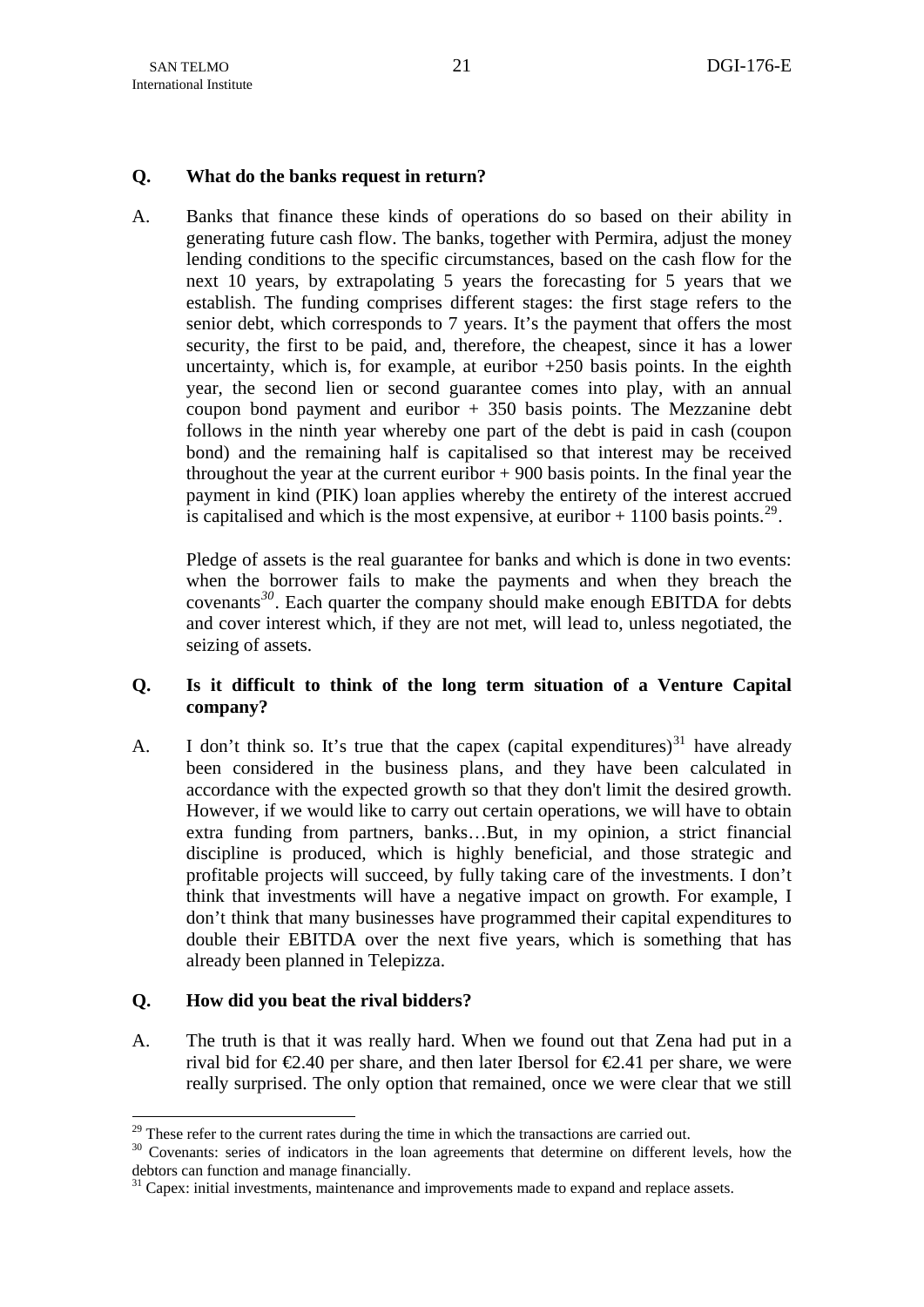wanted to go ahead, was to carry on working and keep quiet. However, despite a hard start, the worst part was our second revision of the business plan, and raising the funds that we needed. To have a better idea of the situation we were in, the LBO normally consisted of 3 Permira committees; however we had 5 meetings during those months, in which I explained the need to go on as it was a single asset, quite inflexible in moments of crisis, an excellent position in the market and a spectacular growth. But with all this, despite it being a very difficult experience, we came out stronger. A summary of the progression of the pizza segment in Spain from 1999 to 2005 has been included in appendix II.

# **Q. You drafted a 100 day plan at your entrance in Telepizza. What did it involve?**

A. With this plan, Permira tried to speed up and structure the achievement of the objectives outlined in the Business Plan. One of the first moves was to syndicate the debt and create an associate structure via the merging of the takeover bid instruments. Then we carried out a sales and lease back process of the factories and shops in order to reduce the debt. We were involved in the management team incentive plan and we collaborated with them in the business plan implementation. We're not claiming to be, nor are we, part of the management team, but an added value as investor.

## **Q. What are the main strengths of Telepìzza?**

A. Well, there are many. The company has a strong client base, based on sentimental reasons and on good moments. Furthermore, Telepizza is a company whose marketing has a lot of influence, a company that has an excellent network of shops and franchises, an excellent logistics network, unbeatable factories and a very innovative and competitive product. We must not forget its complete team, despite having experienced difficult times over the past years. Our aim is to double the EBITDA within 5 years time and we have advanced one year. The main financial and economic indicators from 1999 to 2007 appear in exhibit 4, and the 2006 and 2007 balance sheets appear in exhibit 5. The profit and loss statements for the last two years appear in exhibit 6.

## **Q. When will your association with Telepizza end?**

A. If the circumstances allow, we will leave from now to 5 years since we joint the company. The most probable ways of doing so are the following: a completely flexible flotation, selling to another Fund, and finally Permira selling a part of Telepizza to another manufacturer. We will be looking for a good return, meeting the concerns of Pedro and finding a partner that will be good for the future of Telepizza.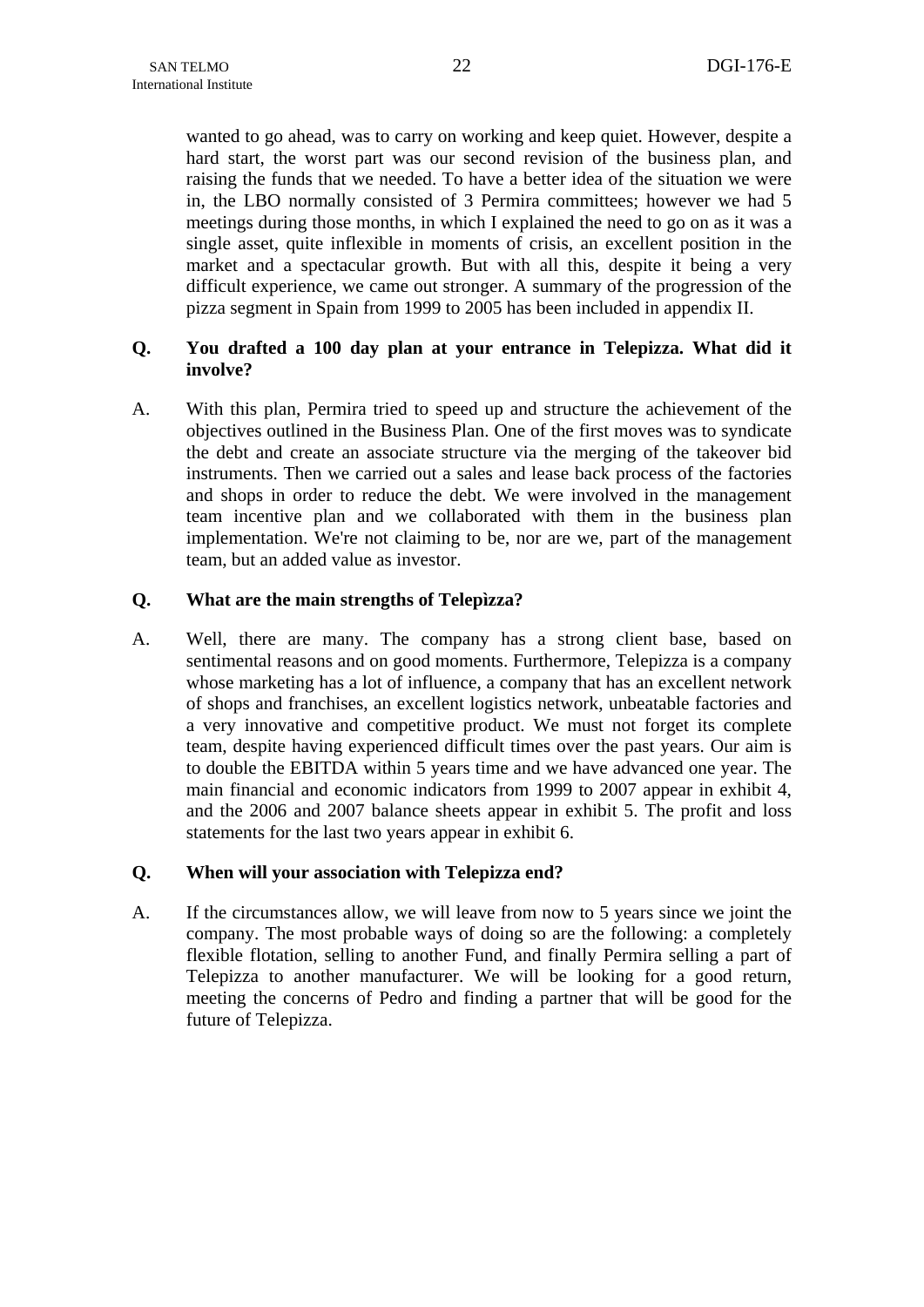1

# <span id="page-24-0"></span>**INTERVIEW WITH MR. PEDRO BALLVÉ: CHAIRMAN**

## **Q. Why, despite participating and managing many other projects, did you set out to acquire Telepizza?**

**A.** Though I had to manage Campofrío at an executive level, as well as being a member of various Board of Directors, my entrepreneurial calling has always influenced my decisions. It all started because, within the business practices of the family holding company, there was a sales project in the fast-food domain, although with a wider range, within the company Telechef Corporation. At that point, we had to make a decision regarding whether we wanted to continue investing to allow possible growth or to abandon the idea entirely, which coincided with the news that Fernández Pujals wanted to sell Telepizza, a reference company for Telechef. So, both projects ended up being carried out at the same time. Leopoldo Fernández Pujals sold his share of the company and we joined the firm (we bought 5 percent of the business at first) as reference shareholder and new Telepizza management team. I joined as the Chairman of the Board of Directors. The evolution of the Board of Directors from 1999 to 2007 is included in exhibit 7, and an interview held with the Board of Directors Secretary is included in appendix III.

## **Q. What stood out the most during the time in which Telepizza was listed on the Stock Exchange?**

A. As business professionals, we always looked for the best for the company, not for us as investors playing the Stock Market. To establish a stable and healthy base for growth, we had to endure decline in growth, restructuring, even losses, but more than anything , we had to confront the fact that the stock market didn't understand us, as well as and banks, since they were only looking for expansion and growth in the short term. The market didn't acknowledge the important decisions that we had to make for the future of the company and for solid growth based on the business and its profitability. Despite making conference calls $^{32}$  $^{32}$  $^{32}$ every three months, they didn't listen to our explanations.

## **Q. What would you highlight about the Telepizza management team?**

A. Currently, Telepizza's management team is one of the company's most valuable aspects. At first, we maintained the former team, but I later decided to put someone I trusted in charge of the company. The business needs someone that is present every day, since the results are known constantly, and the necessary steps need to be taken. That's why I chose José Carlos Olcese, a friend who is completely involved in our Project, with a lot of experience working in business. Then we needed to find someone with broad management experience, and we found that Fernando Zapater was the perfect person for that job. The rest of the management team was made up of experienced and very able professionals, such as Manolo Capelo and Fernando Frauca. So, the management team passed from

<sup>&</sup>lt;sup>32</sup> Conference call: a meeting with shareholders, investors and stock market analysers where the projects and outcomes of a company listed in the stock market are explained, as it must present its financial situation on a quarterly basis.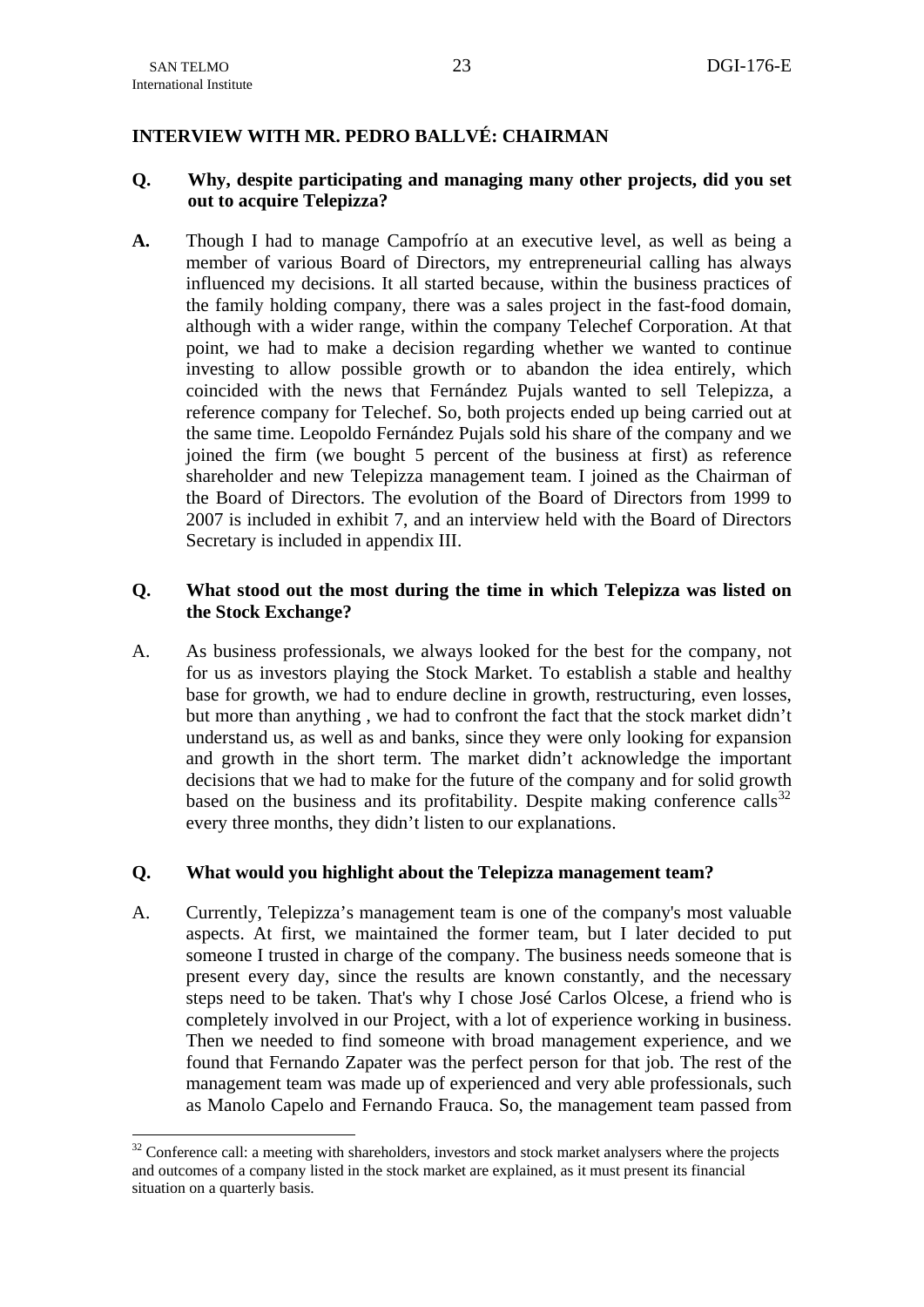being a management team adjusted to Fernández Pujals' perspective, to a totally professionalised team where the people are measured in accordance with their talents and the results they achieve.

## **Q. How do you keep a management team like that?**

A. At this level, the financial or money aspect is secondary. It's still an important aspect but the people that have this kind of management position look to take on more responsibilities, gain work autonomy, and have a bigger role in decision making processes thus allowing them to make suggestions regarding activities and refute proposals, as well as be more trusted. In this way they participate in the results of the company. We allow them to grow on a personal, professional and financial level.

# **Q. And after all this time, how is your relationship with Permira?**

A. We have a good professional relationship. For Permira, Telepizza is a company with a good potential, a good growth, an excellent management team, and the results back us, since we are one year ahead in accordance with the Business Plan forecast. Our capital expenditures are limited, which means that we have to reduce possible structural operations, however, they're enough to function.

## **Q. What are the options for the future with Permira?**

A. Permira withdrawing the company was one of the key points of the partnership agreement. Venture Capital companies don't stay within a company for very long. They simply seek to gain profits from a large investment. We reached an agreement whereby the entire decision making would be done together. In year 2000 Telepizza assets were worth 10 euros per share, and we could have left the company when it was highly profitable. But, at that moment, we showed our commitment to stay.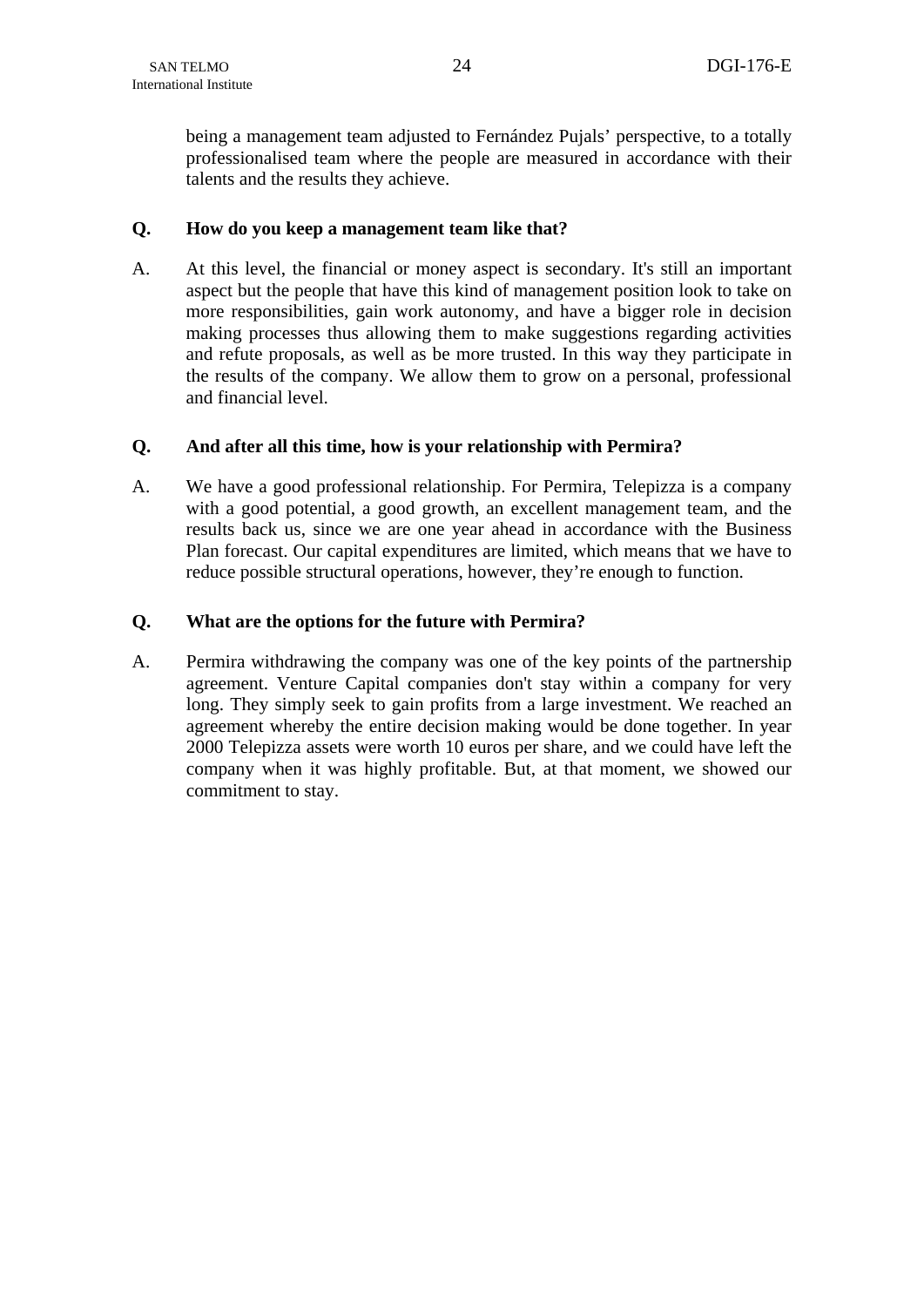## **EXHIBIT 1**

## **TELEPIZZA ACTIVITIES CARRIED OUT IN 1999 (BEFORE THE ENTRANCE OF BALLVÉ-OLCESE)**

<span id="page-26-0"></span>In 1999, the main strategy of the group was to strengthen Telepizza's presence on a national level. For this reason, some shops that had been purchased previously were opened and others converted to Telepizza shops, such as PizzaWorld and TeleGrill. Telepizza thus had 512 shops at the time in Spain. PizzaWorld was mainly found in Catalonia, where it was hugely popular, thus allowing the company to advertise on the local television. Furthermore, "Play Lands"<sup>[33](#page-26-0)</sup> were installed in 39 shops in order to improve the image of the company and obtain more customers.

Marketing was a fundamental pillar of the group strategy. They carried out various publicity campaigns to promote the launch of new products and any current promotions, broadcasting 17 new spots. They launched new products such as new speciality pizzas, desserts or pasta dishes. Furthermore, they carried out guaranteed gift campaigns to promote customer loyalty, and they designed new and more attractive fliers with clearer messages.

The logistics activity was important for the shop services, therefore Telepizza preferred to control the entire process thanks to the company Delivery Delta. The transport fleet was improved, thanks to a bi-temperature system, thus allowing the transportation of frozen and refrigerated products together. By doing so, they had managed to integrate this value chain so as not to depend upon external providers at such a strategic point. However, a company was subcontracted for the transportation of dry products as they were not considered as important.

Before the success of Telepizza, the Iraqi businessman Mr Zandi contacted the company to carry out a Telepizza business expansion project through the use of vending machines. Leopoldo Fernández Pujals loved the idea and the project was rapidly initiated.

International activity has become one of the key driving forces of the group. 1999 was a key year for international business as the company had 255 shops at that point. Growth of the company in countries where Telepizza was already operating (Portugal, Mexico, Chile, Poland), in combination with the opening of the same in three new countries (France, United Kingdom and Morocco) was going to contribute to the increase in influence of the international divisions of the chain.

In February 1999 the first shop in France was opened and a company in Morocco was founded called Tele Pizza Atlas, S.A., that started operating on the Moroccan market in November that same year. The English pizza chain "Hippo Pizza" was also bought for 1.75 million pounds (approximately 2.5 million euros) through the English subsidiary Telepizza UK Plc. Negotiations were carried out with regards to buying an English restaurant chain that is listed in the London Stock Market, however

1

<sup>&</sup>lt;sup>33</sup> Play Land: children play area with slides, plastic balls...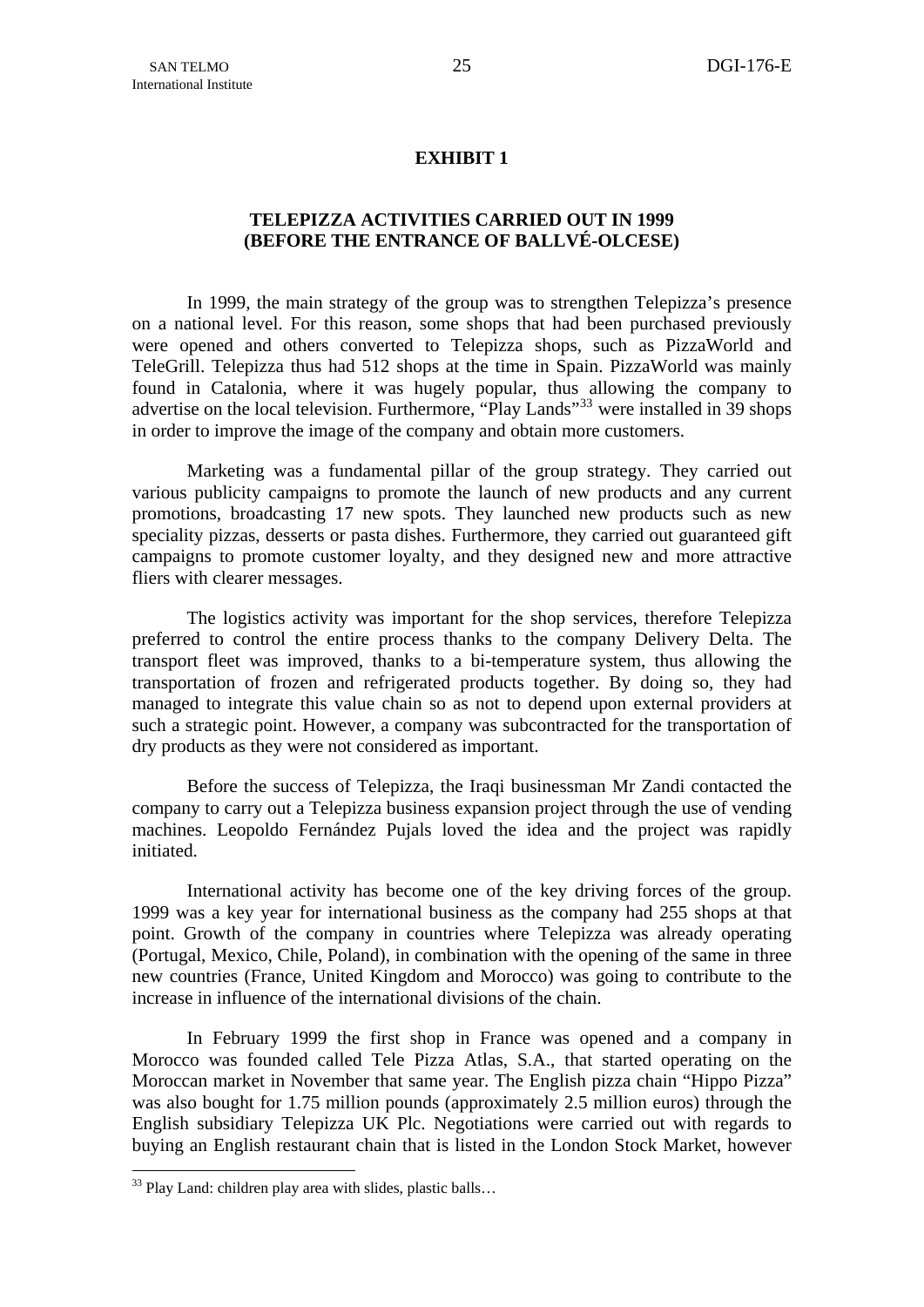an agreement was not reached. The "fast food" market in the United Kingdom was one of the most competitive in Europe due to the large variety and number of operators and due to the expenditure per capita of the consumers there being the highest. Furthermore, 50% of the home delivery services segment was controlled by independent companies that sold low quality products and whose delivery services were poor.

They strongly bet for Mexico, where that same year 70 shops were opened, with an increase in sales by 122.5 percent. It was considered a great opportunity for growth in the sector as well as due to the number of potential consumers that lived in Mexico. Telepizza was the third largest operator within the pizza sector in that country and the second for delivery services, although quite far from the main companies: Domino's Pizza, the leading company, and Papa John's.

In Portugal, a good rhythm of growth was also being experienced, although the planned number of openings was not as significant as that in other countries due to the presence of Telepizza, being the leading company in the pizza delivery segment, and due to the geographic and demographic limitations with an urban concentration of 34 percent.

The activity of the group in Chile was affected by the country's economical climate that got worse in the second quarter of the year. Furthermore, the geographical and logistical limitations of the country, with more than 2,600 km between the north and the south, made it difficult to provide delivery services in certain areas, thus contributing to a slower rhythm of growth in the number of shops.

In Poland, the "Fast Food" market was in full development in this sector, thus Telepizza had to take advantage of the situation, bearing in mind that it constituted a suitable platform for extending operations to other Eastern European countries.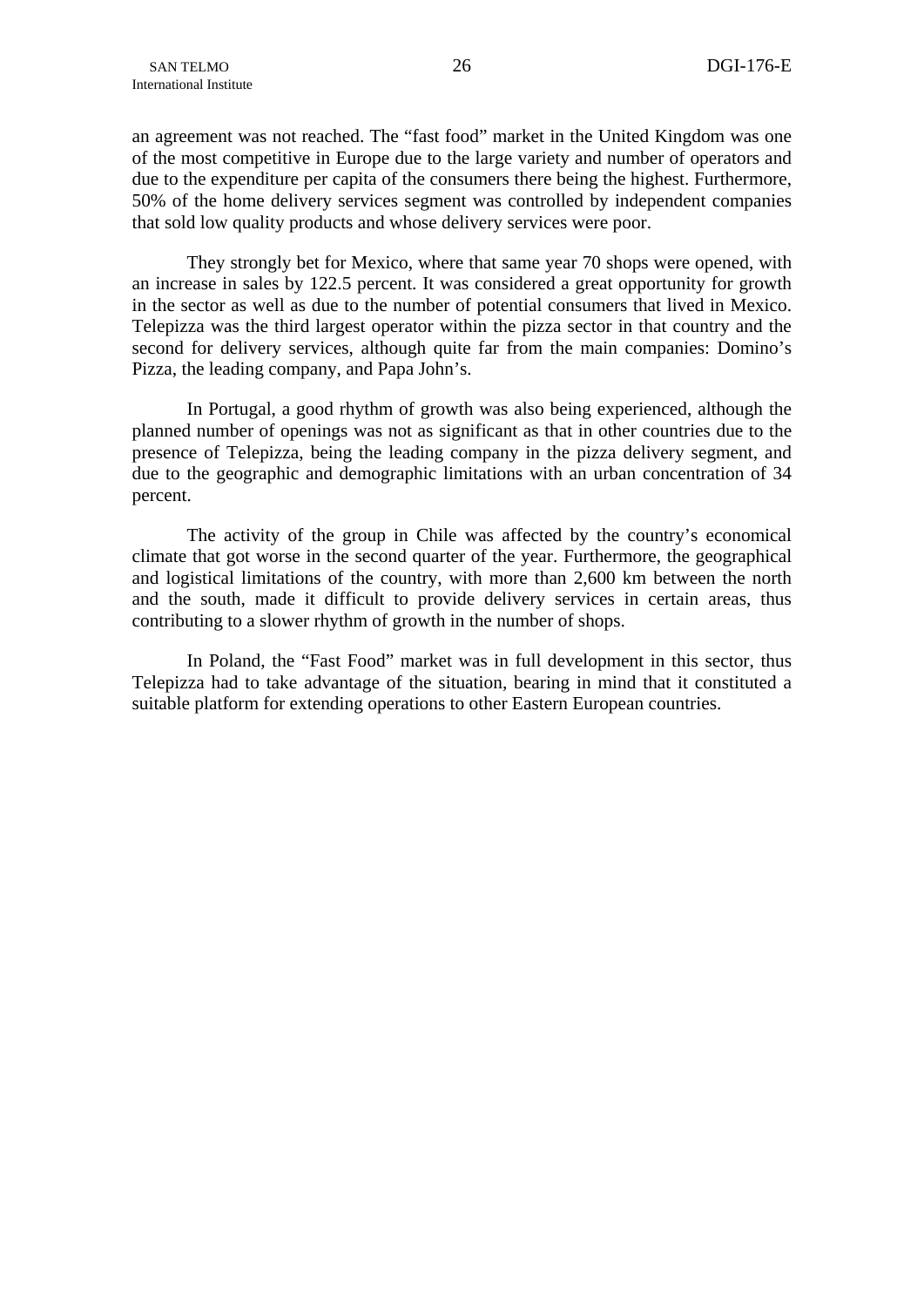## **EXHIBIT 2**

## **EVOLUTION OF TELEPIZZA IN STOCK MARKET**

|                                                    | 1999        | <b>2000</b> | 2001        | 2002        | 2003        | 2004        | 2005          |
|----------------------------------------------------|-------------|-------------|-------------|-------------|-------------|-------------|---------------|
| No of outstanding shares                           | 214,658,500 | 223,597,400 | 223,597,400 | 223,597,400 | 223,597,400 | 223,597,400 | 223,597,400** |
| Annual trading (millions of euros)                 | n.a.        | n.a.        | 871.76      | 228.26      | 382.62      | 447.65      | 769.52        |
| Annual trading (No of shares)                      | 421,283,918 | 610,108,945 | 371,696,778 | 185,736,075 | 314,282,788 | 295,348,544 | 438,676,491   |
| No of bargaining sessions                          | 250         | 250         | 250         | 250         | 250         | 251         | 256           |
| Average daily trading (millions of euros)          | n.a.        | n.a.        | 3.49        | 0.91        | 1.53        | 1.32        | 1.96          |
| Average daily trading (No of shares)               | n.a.        | n.a.        | 1,486,787   | 742,944     | 1,257,131   | 1,176,687   | 1,713,580     |
| Maximum share price                                | 10.54       | 10.60       | 3.45        | 1.78        | 1.52        | 1.74        | 2.01          |
| Average share price                                | 5.44        | 6.04        | 2.34        | 1.22        | 1.21        | 1.52        | 1.75          |
| Minimum share price                                | 4.00        | 2.50        | 1.16        | 0.74        | 0.73        | 1.24        | 1.52          |
| Final share price                                  | 4.20        | 2.52        | 1.74        | 0.75        | 1.23        | 1.50        | 1.86          |
| Stock market capitalisation (millions of euros)    | 901.57      | 563.46      | 389.06      | 167.70      | 275.02      | 335.40      | 415.89        |
| <b>EBITDA</b> per share (euros)                    | 0.21        | 0.02        | 0.24        | 0.25        | 0.22        | 0.23        | 0.24          |
| Adjusted EPS (adjusted net e*/No of shares)(euros) | 0.13        | 0.12        | 0.10        | 0.10        | 0.12        | 0.08        | 0.10          |
| Adjusted PER (closing price/adjusted EPS*)         | 32.30       | 21          | 17.96       | 7.55        | 10.19       | 17.87       | 17.98         |

\*The net earnings of the financial year have been adjusted to extraordinary income after tax with the aim of homogenising the data and so that it may be compared.

\*\*The first period for converting convertible bonds into Telepizza shares began on the 1<sup>st</sup> of December 2005. This conversion would give rise to an increase in shareholders' equity in 2006. The capital would thus amount to 795,077.66 euros, corresponding to 265,035.922 shares. As of the  $7<sup>th</sup>$  of February 2006, negotiations will open to businesses seeking to buy new shares. The shares that do not belong to the principal shareholders belonged to foreign investors.

Source: Telepizza records.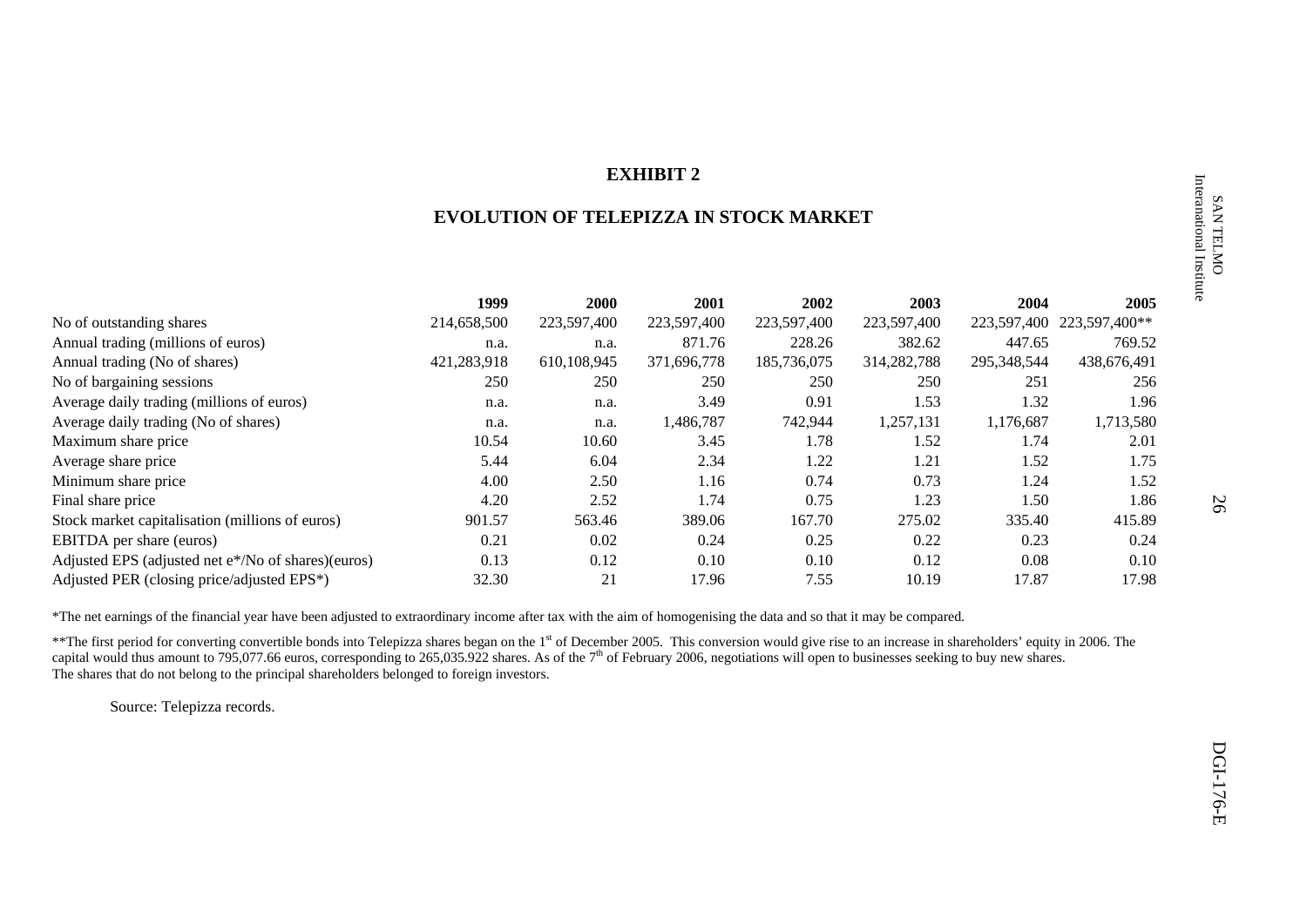## **EXHIBIT 3**

# **CHANGES IN THE NUMBER OF SHOPPING AND LEISURE CENTRES IN SPAIN**



**CHANGES IN REFRIGERATED PIZZA TRENDS 2001 – 2007 IN SPAIN (THOUSANDS OF TONS)** 



Source: Telepizza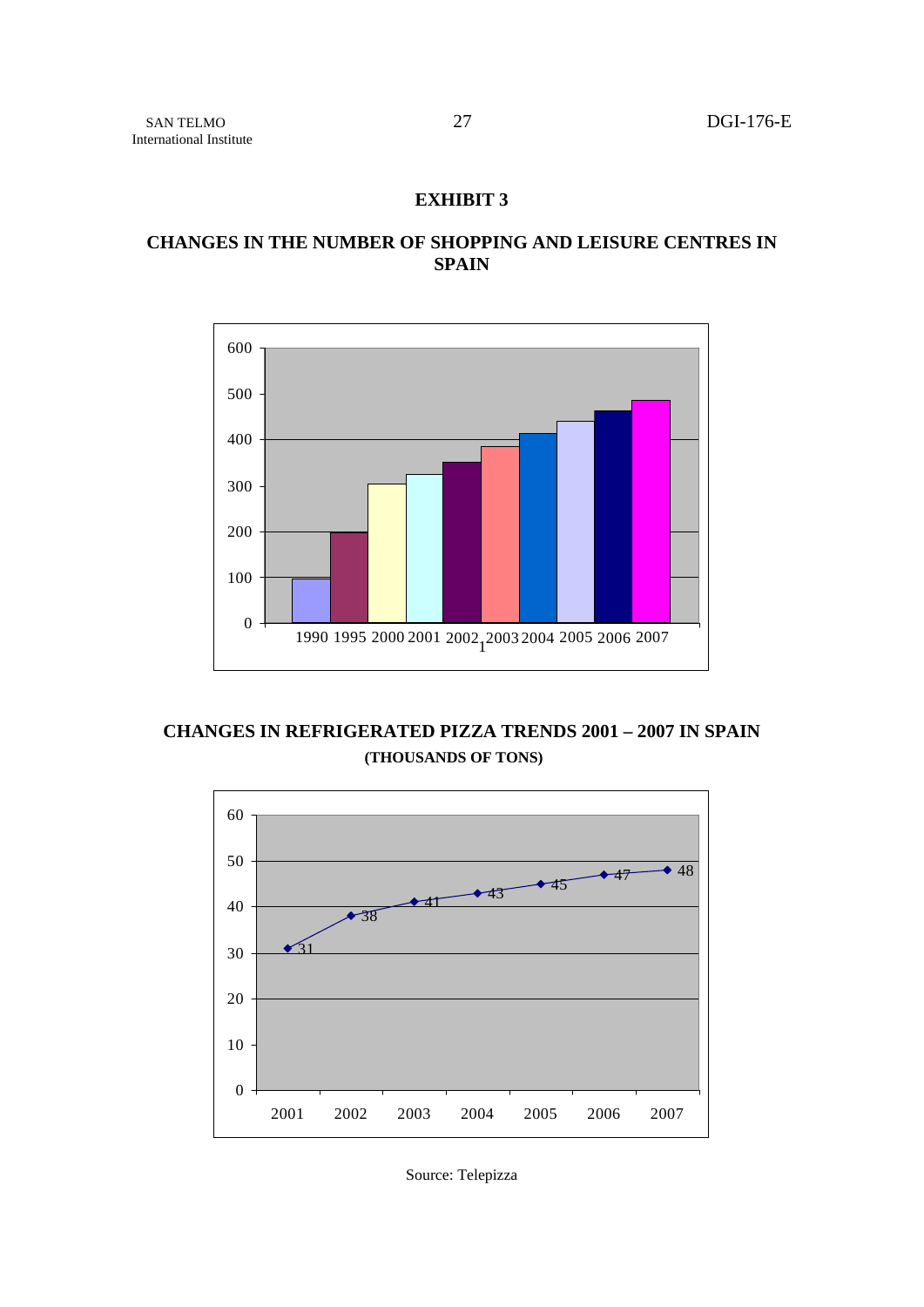# **EXHIBIT 4CHANGES IN KEY FINANCIAL INDICATORS**

#### **Income Statement\***

| <b>EXHIBIT 4</b><br><b>CHANGES IN KEY FINANCIAL INDICATORS</b> |        |                                                                                                                    |                                                                                                                                      |          |                                                                                                                                                                                                                                                                                                                                                    |                                                                                                                                                                      |           |          |                                                                                                                                                                                                               | Instituto Internacional<br>SAN TELMO |
|----------------------------------------------------------------|--------|--------------------------------------------------------------------------------------------------------------------|--------------------------------------------------------------------------------------------------------------------------------------|----------|----------------------------------------------------------------------------------------------------------------------------------------------------------------------------------------------------------------------------------------------------------------------------------------------------------------------------------------------------|----------------------------------------------------------------------------------------------------------------------------------------------------------------------|-----------|----------|---------------------------------------------------------------------------------------------------------------------------------------------------------------------------------------------------------------|--------------------------------------|
|                                                                |        |                                                                                                                    |                                                                                                                                      |          |                                                                                                                                                                                                                                                                                                                                                    |                                                                                                                                                                      |           |          |                                                                                                                                                                                                               |                                      |
| 1998                                                           | 1999   | 2000                                                                                                               | 2001                                                                                                                                 | 2002     | 2003                                                                                                                                                                                                                                                                                                                                               | 2004                                                                                                                                                                 | 2005***   | 2006     | 2007                                                                                                                                                                                                          |                                      |
| 249.64                                                         | 306.53 | 345.36                                                                                                             | 342.85                                                                                                                               | 301.12   | 291.02                                                                                                                                                                                                                                                                                                                                             | 288.54                                                                                                                                                               | 311.59    | 228.86   | 272.29                                                                                                                                                                                                        |                                      |
| 46.56                                                          | 54.93  | 51.71                                                                                                              | 53.16                                                                                                                                | 55.12    | 49.30                                                                                                                                                                                                                                                                                                                                              | 54.05                                                                                                                                                                | 53.63     | 39.81    | 51.63                                                                                                                                                                                                         |                                      |
| 33.53                                                          | 38.07  | 31.74                                                                                                              | 32.73                                                                                                                                | 35.10    | 30.29                                                                                                                                                                                                                                                                                                                                              | 36.15                                                                                                                                                                | 38.04     | 37.62    | $-0.28$                                                                                                                                                                                                       |                                      |
| 31.82                                                          | 35.23  | 25.61                                                                                                              | 24.22                                                                                                                                | 27.69    | 24.39                                                                                                                                                                                                                                                                                                                                              | 31.40                                                                                                                                                                | 35.68     | 28.13    | $-0.29$                                                                                                                                                                                                       |                                      |
| 0.34                                                           | 0.83   | $-14.18$                                                                                                           | $-18.793$                                                                                                                            | $-19.28$ | $-56.06$                                                                                                                                                                                                                                                                                                                                           | $-2.34$                                                                                                                                                              | 23.96     | $\sim$   | 1.80                                                                                                                                                                                                          |                                      |
| 32.16                                                          | 36.07  | 11.43                                                                                                              | 5.43                                                                                                                                 | 8.41     | $-31.67$                                                                                                                                                                                                                                                                                                                                           | 29.07                                                                                                                                                                | $-0.82$   | 29.92    | $-0.16$                                                                                                                                                                                                       |                                      |
| 21.89                                                          | 27.05  | 5.04                                                                                                               | 5.13                                                                                                                                 | 5.414    | $-13.635$                                                                                                                                                                                                                                                                                                                                          | 19.30                                                                                                                                                                | 23.13     | 27.83    | n.d.                                                                                                                                                                                                          |                                      |
|                                                                |        |                                                                                                                    |                                                                                                                                      |          |                                                                                                                                                                                                                                                                                                                                                    |                                                                                                                                                                      |           |          |                                                                                                                                                                                                               |                                      |
| 138.97                                                         | 197.51 | 252.81                                                                                                             | 268.29                                                                                                                               | 245.52   | 210.42                                                                                                                                                                                                                                                                                                                                             | 212.13                                                                                                                                                               | 202.24    | 181.36   | 899.57                                                                                                                                                                                                        | 28                                   |
| 56.57                                                          | 84.37  | 88.05                                                                                                              | 93.12                                                                                                                                | 83.11    | 60.45                                                                                                                                                                                                                                                                                                                                              | 75.34                                                                                                                                                                | 155.29    | 179.66   | 174.95                                                                                                                                                                                                        |                                      |
|                                                                |        |                                                                                                                    |                                                                                                                                      |          |                                                                                                                                                                                                                                                                                                                                                    |                                                                                                                                                                      |           |          |                                                                                                                                                                                                               |                                      |
| 52.71                                                          | 60.05  | 58.72                                                                                                              | 57.73                                                                                                                                | 58.23    | 59.83                                                                                                                                                                                                                                                                                                                                              | 69.54                                                                                                                                                                | 70.45     | 75.11    | 221.11                                                                                                                                                                                                        |                                      |
|                                                                |        |                                                                                                                    |                                                                                                                                      |          |                                                                                                                                                                                                                                                                                                                                                    |                                                                                                                                                                      |           |          |                                                                                                                                                                                                               | DGI-176-E                            |
|                                                                | 29.70  | 53.09<br>**Including 8.66 million euros of the quarterly financial information (QFI) that correspond to short term | 106.04<br>(1) Total operating assets. Assets minus company assets, minus treasury operations, minus temporary financial investments. | 117.44   | 104.18<br>*** From 2005, inclusive, the consolidated data have been prepared in accordance with the International Accounting Norms (IAC) adopted by the EU.<br>(3) Negative extraordinary profits due to Vending Pizza provisions and the expenses from previous financial years that have not been counted.<br>Source: Telepizza annual accounts. | 90.14<br>(2) Net borrowing: Long term bank debts plus short term bank debts, minus company shares, minus treasury operations, minus temporary financial investments. | $67,25**$ | $-23.49$ | $-80.21$<br>(4) Due to counting the extraordinary expenses amounting to 27 million euros for some shops in Spain and other countries, staff reductions, closing factories in Mexico, expenses and provisions. | 496.92                               |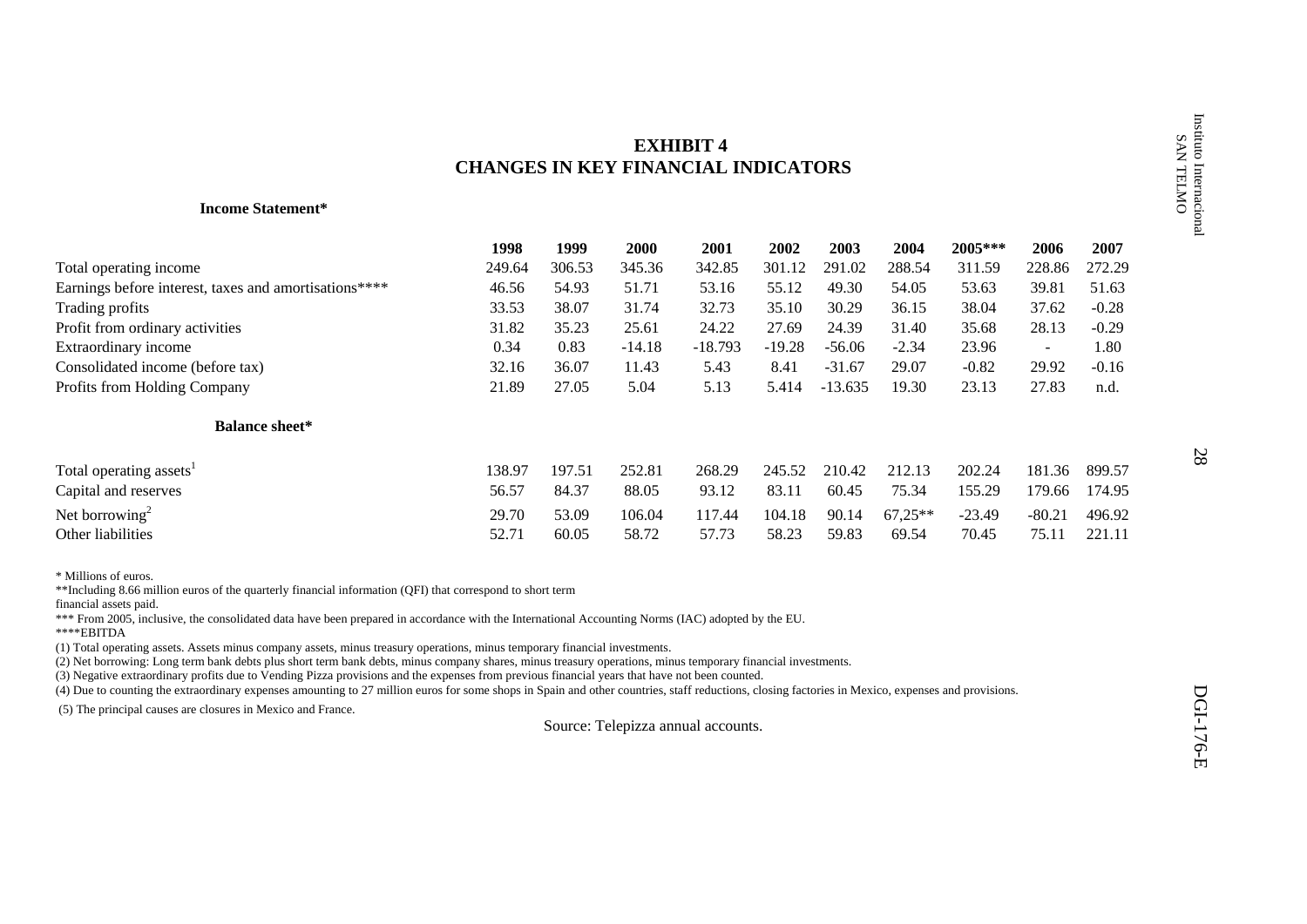# **EXHIBIT 5 CONSOLIDATED BALANCE OF TELEPIZZA, S.A. AND DEPENDENT COMPANIES**

## (IN THOUSANDS OF EUROS)

| <b>TOTAL LIABILITIES</b>                         | 930,676           | 240,159          |
|--------------------------------------------------|-------------------|------------------|
| debts)                                           | 121,654           | 80,513           |
| <b>Accounts payable (short term</b>              |                   |                  |
| Accruals and prepayments                         | 1                 |                  |
| Other non-accounts payable                       | 13,436            | 16,779           |
| Trade accounts payable                           | 32,274            | 34,408           |
| Debts with group companies                       | 68,801            | 26,974           |
| <b>Bank</b> loans                                | 7,142             | 582              |
| Issue of debentures and other negotiable stock   |                   | 1.769            |
| Other accounts payable                           | 106,600           | 455              |
| <b>Bank</b> loans                                | 520,889           |                  |
| Provisions for liabilities and charges           | 4,196             | 5,626            |
| Deferred income                                  | 2,381             | 2,844            |
| <b>SHAREHOLDERS EQUITY</b>                       | 174,956           | 150,721          |
| Losses in financial year                         | $-12,275$         | 18,701           |
| Reservations                                     | 3,228             | 57,172           |
| Subscribed capital<br>Share premium              | 7,717<br>176,286  | 7,951<br>66,897  |
| <b>LIABILITIES</b>                               | 2007              | 2006             |
| <b>TOTAL ASSETS</b>                              | 930,676           | 240,159          |
|                                                  |                   |                  |
| TOTAL CURRENT ASSETS                             | 62,685            | 115,449          |
| Accruals and prepayments                         | 2,468             | 1,747            |
| Cash account                                     | 4,066             | 2,360            |
| Short term financial investments                 | 27,039            | 75,173           |
| Accounts receivable                              | 23,805            | 31,973           |
| Stock                                            | 5,307             | 4,196            |
| Deferred expenses                                | 17,910            | 50               |
| <b>TOTAL FIXED ASSETS</b>                        | 850,081           | 124,660          |
|                                                  |                   |                  |
| Debtors due to long term operations              | 565               | 643              |
| Financial fixed assets                           | 136,973           | 56,562           |
| Intangible fixed assets<br>Tangible fixed assets | 671,369<br>39,202 | 16,413<br>49,950 |
| Start-up expenses                                | 1,972             | 1,092            |
| <b>ASSETS</b>                                    | 2007              | <u>2006</u>      |
|                                                  |                   |                  |

Source: Telepizza Annual Accounts.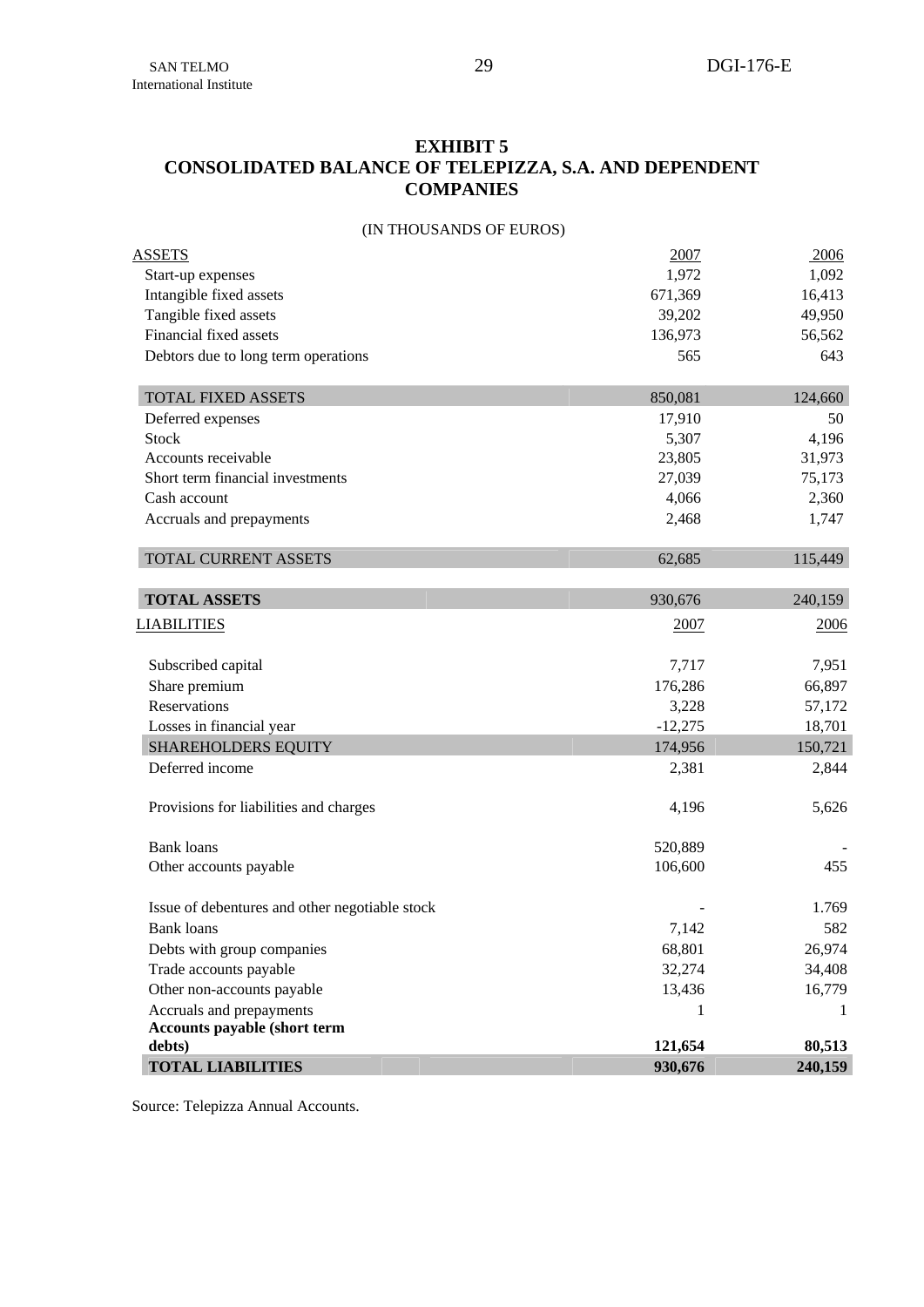## **EXHIBIT 6 CONSOLIDATED INCOME STATEMENT OF TELEPIZZA, S.A. AND DEPENDENT COMPANIES**

## (IN THOUSANDS OF EUROS)

|                                                          | 2007    | 2006    |
|----------------------------------------------------------|---------|---------|
| <b>COSTS</b>                                             |         |         |
| Supplies                                                 | 69,769  | 63,028  |
| Variation of work in progress and semi-finished products |         | 11      |
| Personnel expenses                                       | 83,247  | 69,300  |
| Provisions for depreciation of fixed assets              | 52,639  | 11,385  |
| Variation of operating provisions                        | 331     | 79      |
| Other operating expenses                                 | 69,110  | 56,633  |
| Total operating expenses                                 | 275,096 | 200,436 |
| <b>Operating profit</b>                                  |         | 28,432  |
| Financial and similar expenses                           | 10,921  | 1,422   |
| <b>Exchange losses</b>                                   | 201     | 9       |
| Total financial expenses                                 | 11,122  | 1,431   |
| Financial profits                                        |         | 2,819   |
| Profit from ordinary activities                          |         | 31,251  |
| Variation of provisions for financial fixed assets       | $-560$  | 934     |
| Losses on fixed assets                                   | 701     | 348     |
| Extraordinary expenses                                   | 387     | 832     |
| Expenses and loss from previous years                    | 50      | 160     |
| Total losses and extraordinary expenses                  | 578     | 2,274   |
| <b>Extraordinary profit</b>                              | 1,807   |         |
| Financial year profits before tax                        |         | 29,922  |
| <b>Corporation Tax</b>                                   | 10,663  | 11,221  |
| <b>Financial year profits</b>                            |         | 18,701  |

Source: Telepizza Annual Accounts.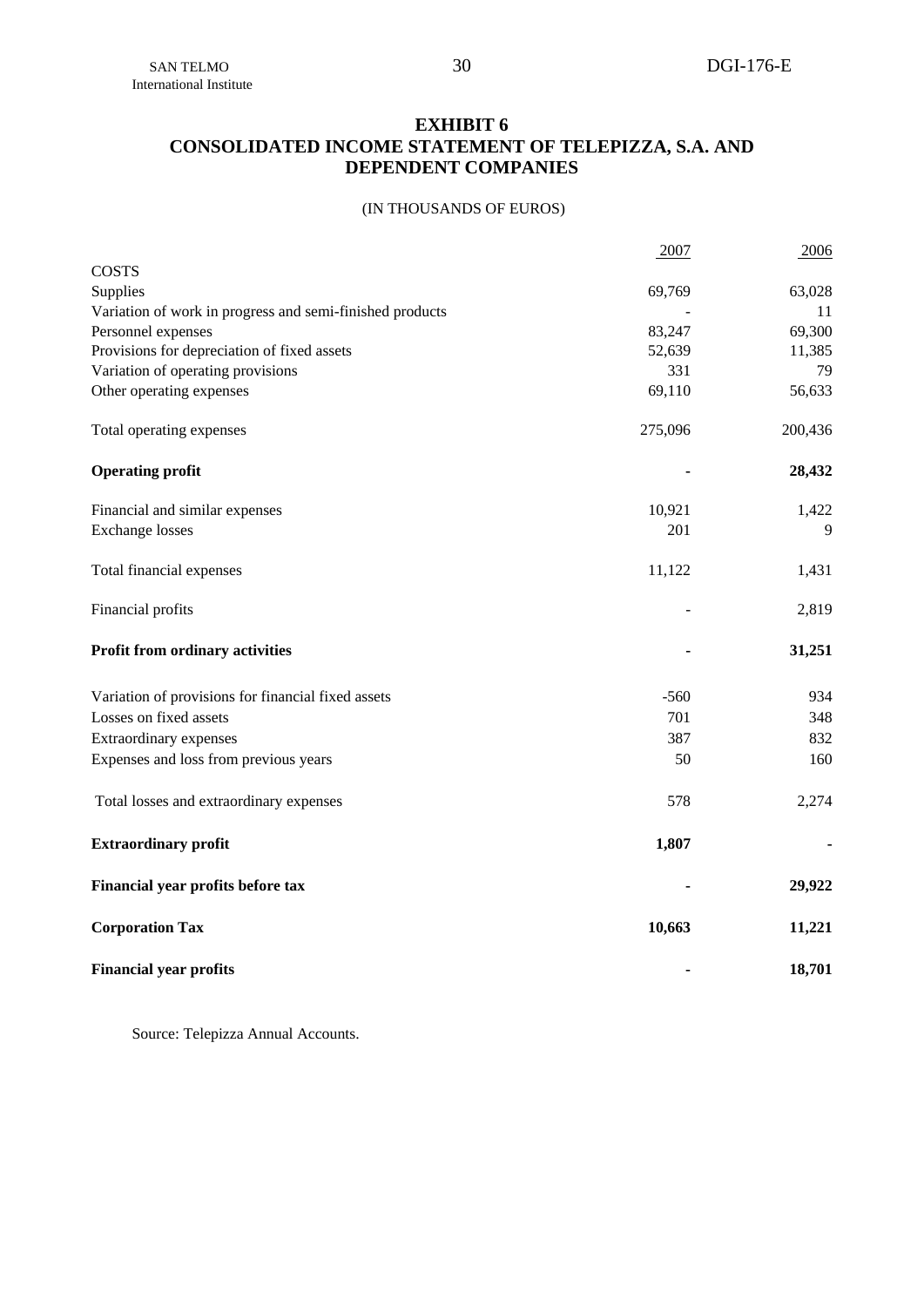# **EXHIBIT 6 (Continued) CONSOLIDATED INCOME STATEMENT OF TELEPIZZA, S.A. AND DEPENDENT COMPANIES**

(IN THOUSANDS OF EUROS)

|                                                            | 2007    | 2006    |
|------------------------------------------------------------|---------|---------|
| <b>INCOME</b>                                              |         |         |
| Net sales                                                  | 260,441 | 216,968 |
| Casual income and other current management costs           | 11,855  | 11,900  |
| Total operating income                                     | 272,296 | 228,868 |
| <b>Operating losses</b>                                    | 2,800   |         |
| Income from shareholdings                                  | 5,650   | 1,334   |
| Income from tradable shares                                | 3,884   | 1,254   |
| Other interest and similar income                          | 884     | 1,662   |
| Gain on Exchange                                           | 85      |         |
| Total financial income                                     | 10,503  | 4,250   |
| <b>Financial losses</b>                                    | 619     |         |
| Loss from ordinary activities                              | 2,940   |         |
| Profits from disposal of tangible fixed assets             | 1,361   | 36      |
| Capital subsidies transferred to the financial year profit | 463     | 421     |
| Extraordinary income                                       | 440     | 451     |
| Income and profit from previous years                      | 121     | 37      |
| Total profit and extraordinary income                      | 2,385   | 945     |
| <b>Extraordinary losses</b>                                |         | 1,329   |
| Losses from financial year before tax                      | 1,612   |         |
| Losses in financial year                                   | 12,275  |         |

Source: Telepizza Annual Accounts.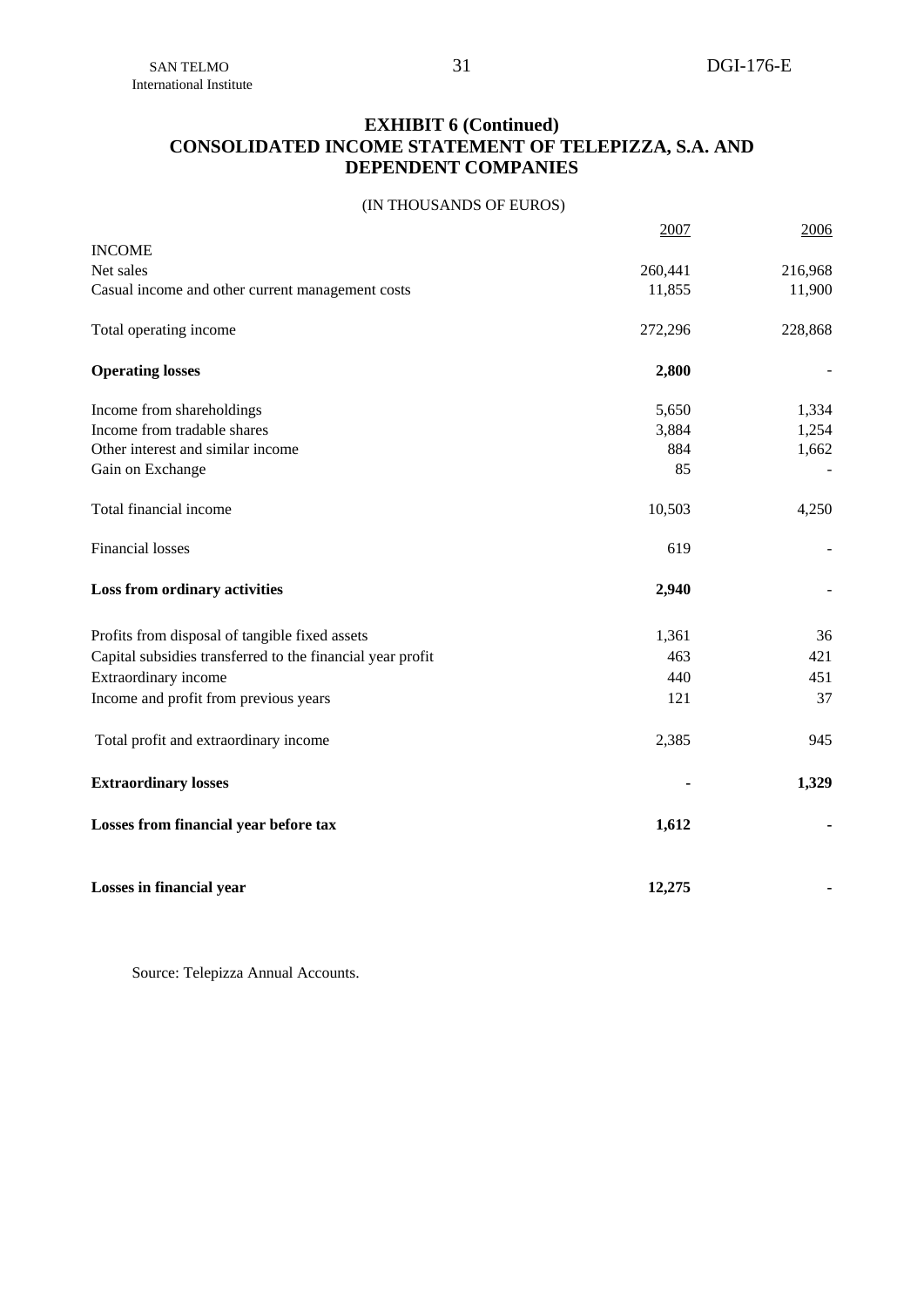#### **EXHIBIT 7**

## **DEVELOPMENT OF THE BOARD OF DIRECTORS 1999-2007**

<span id="page-34-0"></span>With the arrival of Ballvé and Olcese, the first changes began to be noticed on the Telepizza Board of Directors. Firstly Mr Fernández Pujals stepped down from the board, as did the Executive Secretary Mr José Ortiz and Board member Mr de Arespacochaga. In their place, Mr Pedro Ballvé was named as President and Mr Claudio Boada, General Manager of Lehman Brothers Spain and Mr Guillermo de la Dehesa, Board member of the Banco Pastor and Unión Fenosa were named as Board members. Mr Javier Gaspar was named as Secretary of the Board. Mr Carlos López Casas (Managing Director), Mr Antonio Catalán, Director of the NH group and another three board members remained. However, at the next council meeting, the Board Member Mr Azcargorta resigned and was replaced by Mr Raniero Vani D'Archirafi, former Italian ambassador in Spain and President of the RCS Group<sup>[34](#page-34-0)</sup>.

The General Shareholders Meeting was held in April 2000 and certain modifications to the articles of association were agreed upon for their adaptation into the *Code for Good Corporate Governance.* The modifications to the share option plans were approved, as was the naming of the new members of the board, the brothers José Carlos and Aldo Olcese, and creating a new International Strategic Development Committee at the same time.

During this same month, a new Internal Conduct Regulation was approved to replace the previous one and which complied with NSMC (National Share Market Commission) guidelines. During the spring of 2000, Telefónica became a Telepizza shareholder with 4.88 percent. In June, the board member Mr Lozano was replaced by Mr Rafael Hernández, named by Telefónica.

At the end of 2000, the board agreed to hold an annual meeting for self assessment purposes, a practice which continued during subsequent years following responses from a questionnaire prepared by the Secretary of the Board.

Changes to the Board continued to happen. Throughout 2002, the Board member Mr Boada tendered his resignation and was replaced by the Secretary of the Board, Mr Gaspar. Telefónica's designated board member, Mr Hernández García, was replaced by Mr Alberto Horcajo, the Chief Executive of Atento.

The board agreed the publication of a separate report (together with the annual report) relating to Audit Commission activities and the compliance and review of the 23 recommendations of the Olivencia Code<sup>[35](#page-34-0)</sup>, although at this point this action was not as necessary as it later became. From this year on, a separate report was always presented to the Council which related to the compliance of the recommendations from the Code of Good Corporate Governance.

<sup>&</sup>lt;sup>34</sup> Grupo RCS: Italian group of media companies.

<sup>&</sup>lt;sup>35</sup> Olivencia Code: A series of recommendations set up in 1997 by the Ministry of the Treasury with the basic aim of promoting transparency in Spanish companies.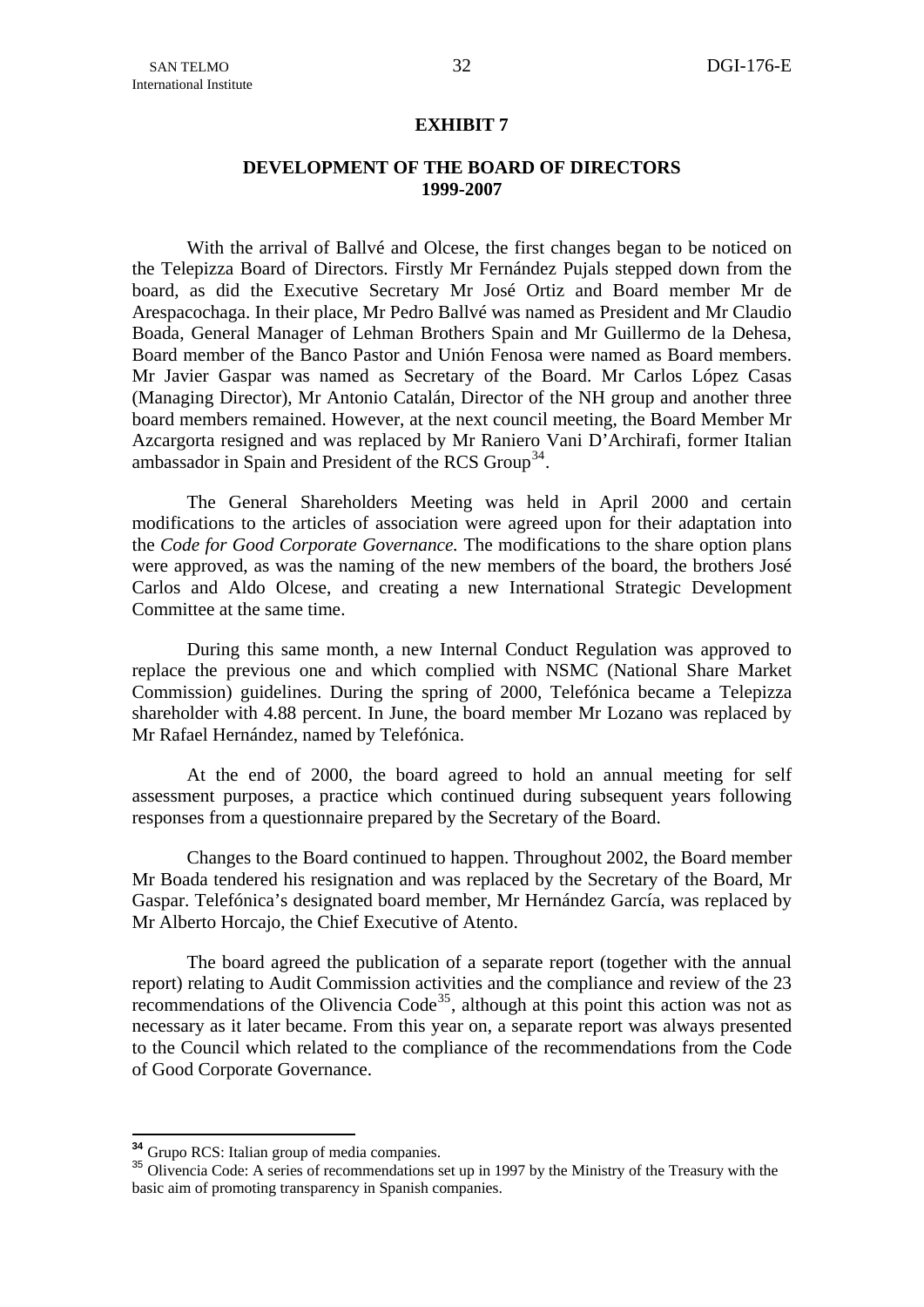In 2004 the Board agreed for the first time ever that the company would fix their share price at  $\epsilon 0.04$  (this received 50% approval in the June Council of 2004 and the remaining 50% in the January Council in 2005). This meant a payout of 47% with regards the results from 2004.

The Board agreed that in each monthly session, a report would be produced with specific indicators relating to the development of sales (growth of sales, net growth, growth of orders and net orders, growth of the average cost of an order, number of clients, number of new clients, variation of clients, percentage of launches/orders, comparison with previous launches and percentage of new clients, launches/new clients).

In January 2006, the Board agreed to increase the registered capital to issue new exchangeable shares for the debentures converted during December 2005. The Ballvé group converted all the debentures which it had underwritten and it increased its share acquisition to 11%.

Following the public takeover bid in September 2006, all board members resigned and an extraordinary council was called where statutes were modified and a new Board was chosen, made up of three representatives from each of the two groups: Mr Pedro Ballvé, Mr Fernando and Jose Carlos Olcese and Mr Carlos Mallo, Managing Director of Permira in Spain, and two more representatives from the Venture Capital company, namely Mr Francesco de Mojana and Mr José Múgica, as well as Mr Javier Gaspar as legal advisor.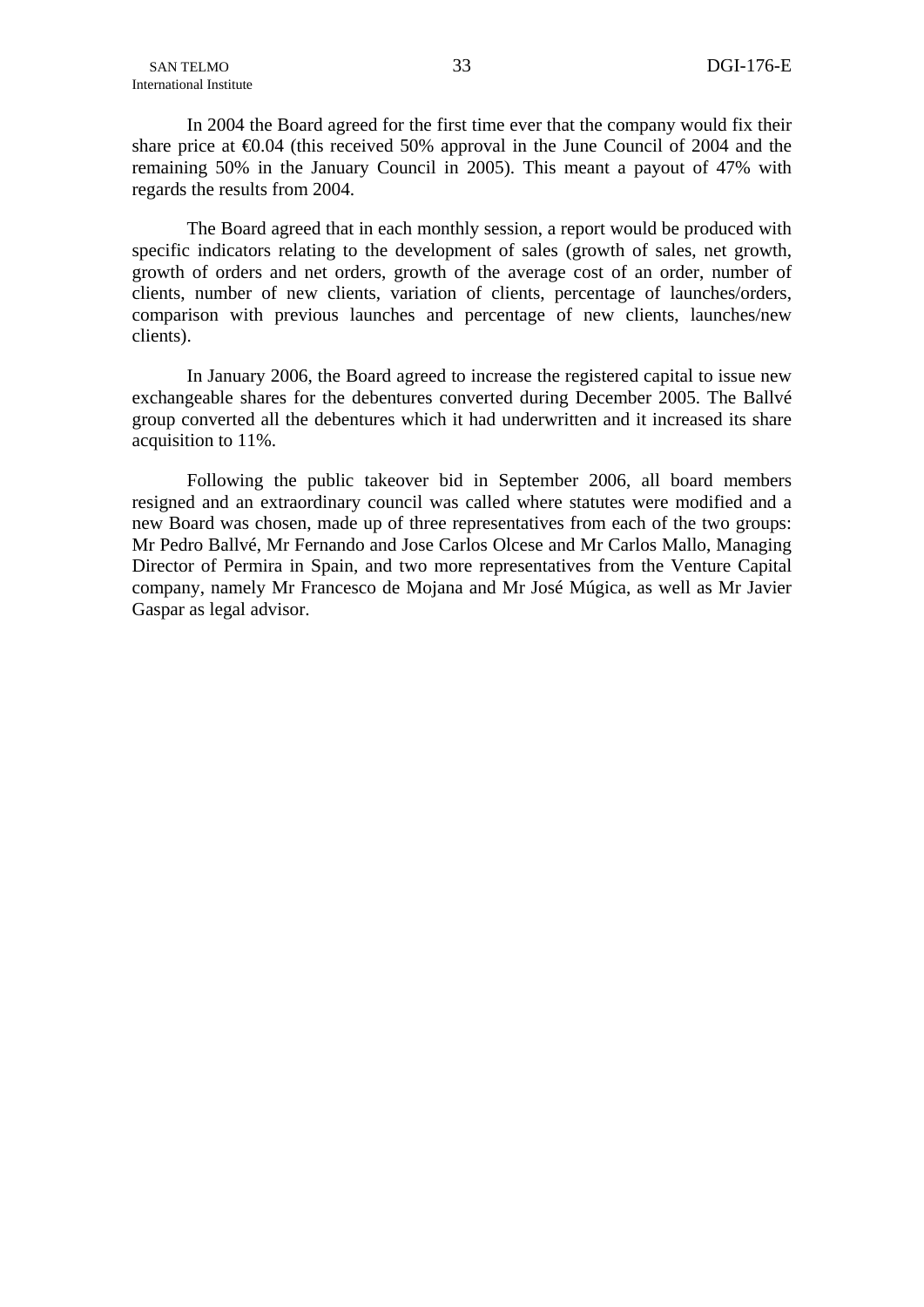## **APPENDIX I**

## **PERMIRA: VENTURE CAPITAL COMPANY**

<span id="page-36-0"></span>Permira is a leading European-based venture capital company. Permira has 19 funds totalling approximately 22 billion Euro that have been raised since 1985. These funds have been invested in some 300 transactions in over 15 different countries, in companies across a variety of [sectors](http://www.permira.com/en/sector/sectorfocus.html) and [geographies,](http://www.permira.com/permira/en/dealtype.jsp) at all stages of the business lifecycle. Among the thirty different companies involved are Ferretti, Intelsat, Seat Pagine Gialle and TDC.

The Permira team is made up of 130 professionals and comprises individuals from more than 20 different nationalities (3% Spanish, 3% Japanese, 6% American, 7% French, 13% Italian, 32% British, 22% German and the remainder from various other nationalities) based in their 10 offices around the world (London, Frankfurt, Luxembourg, Milan, Madrid, Guernsey, New York, San Francisco, Tokyo and Hong Kong), each counting with a deep local or sectorial expertise. On every deal, they involve professionals from multiple offices in order to bring the right blend of local experience, industry knowledge and transaction expertise to the Permira funds.

The Permira office was opened in Spain in April 2004 and comprised of a professional and specialised team. Very soon they began to carry out huge deals of great importance for the company. The first of these was in December of that year, with Dinosol, the largest venture capital deal in history, due to the amount of invested capital; and in September 2005, the Cortefiel deal, one of the first stock market exclusions, and the most recent in September 2006 with Telepizza.

Their competitors in Spain are CVC and Apax, whilst on a worldwide scale their number of competitors is larger: KKR, Blackstone, TPG, Carlyle, etc, all of whom, as is the case with Permira, are dedicated primarily to carrying out significant  $LBOs<sup>36</sup>$  $LBOs<sup>36</sup>$  $LBOs<sup>36</sup>$ .

Permira is a worldwide business with European origins and although all their competitors are involved in leveraged buyouts, there are significant strategic nuances between them. The majority of the Permira team is from the consultancy or industry sectors, they are not limited to being financiers alone. They create industrial values. Their strong points are their prominent geographical presence, which allows them to have a local knowledge of the different deals and the working culture in each market, knowledge of each of the different sectors in which they are involved, namely the consumer sector,  $TMT^{37}$  $TMT^{37}$  $TMT^{37}$ , the chemical and industrial sector, products and services... There are also specialised team members within the company; financiers, accountants, consultants, etc. This means that they can offer a worldwide service and that all their processes and operations are perfectly clear.

<u>.</u>

**<sup>36</sup>** LBO Leveraged Buyouts: purchasing operation financially stuck. **<sup>37</sup>** Technology, Media and Telecoms.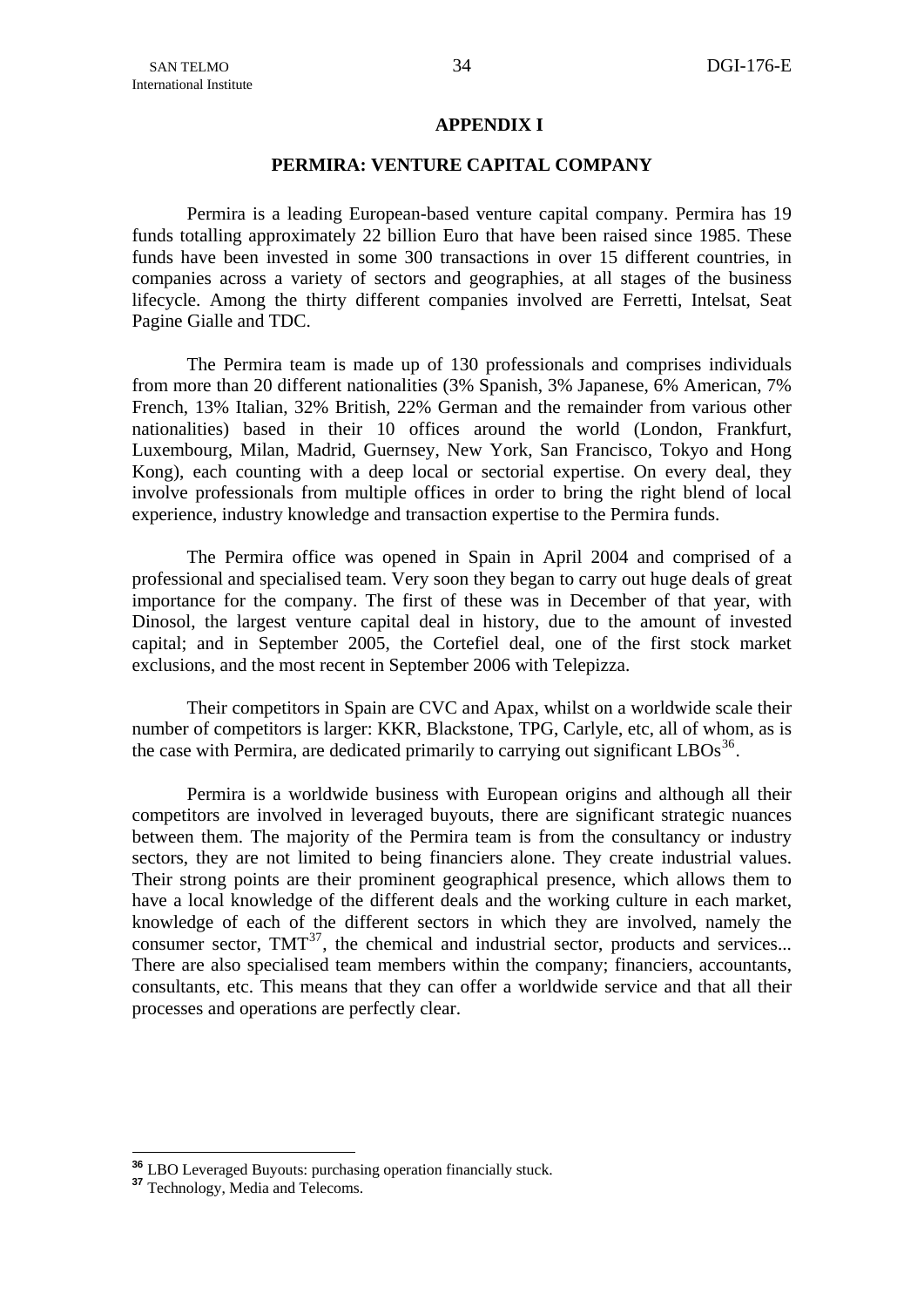Permira has specialized funds, differentiated by two criteria. The first criterion is the type of product; pure venture capital, buyout of medium-sized companies, for capital increases and for large deals. The second criterion is the division of the funds by sectors. In 2007, Permira carried out 4 of the largest investments in the venture capital sector, with an investment of  $\epsilon$ 3.4 billion, making  $\epsilon$ 3.5 billion.

Permira was involved in the following sectors: the chemical sector, the consumer sector, the industrial sector, products and services sector and Technology, Media and Telecoms (TMT).

They had more than 30 companies in their portfolio, such as:

Aearo Technologies, Grupo Ferretti, Intelsat, Rodestock, Takko, Telepizza, Acromas, Arysta Lifescience, Birds Eye Iglo, BorsodChem, Cognis, Cortefiel, Debitel, Dinosol, Feescale Semiconductor, Gala Coral, Galaxy Entertainment, Jet Aviation, Maxeda, New Look, Principal Hayley Group, ProSiebenSat, Provini, Seat pagine Gialle, Sisal, TDC and Valentino Fashion Group.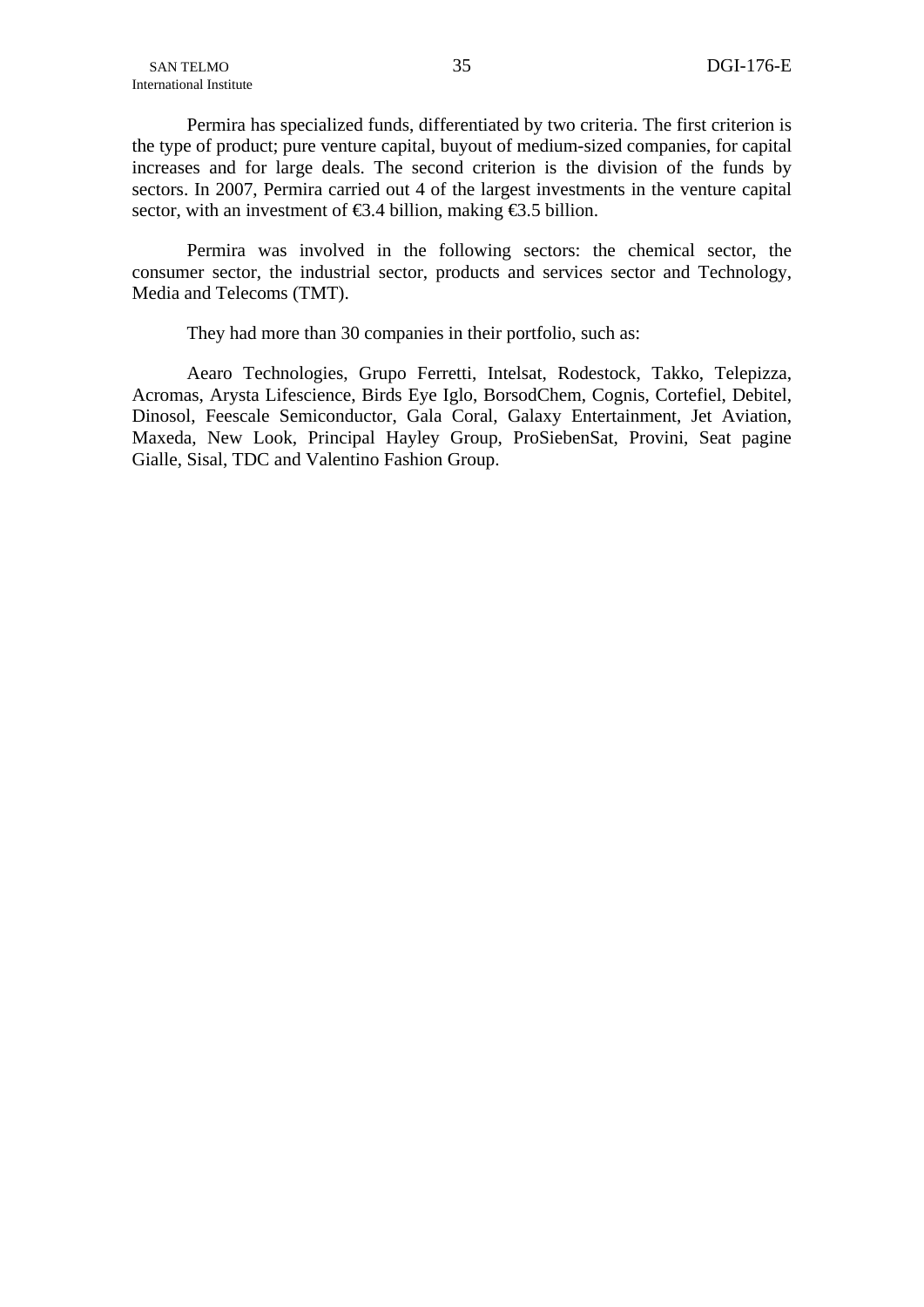## **APPENDIX II**

## **THE PIZZA SECTOR IN SPAIN FROM 1999 TO 2005**

 In 1999, the fast food market in Spain was in its second decade of development, having registered 17% growth that year. The areas which have seen the most positive performance have been the hamburger and sandwich sectors, driven by the expansion of the different chains (mainly sandwiches) and the dynamism of tourist demand.

 The habit of eating out of the house also grew, although consumption in the home, predominantly in the pizza sector, was also significant. At the same time, there began to be an important demand for ready-made sandwiches and hamburgers that could be eaten at home, and at this point in time there were almost no operators who did home deliveries.

 The pizza sector, although it experienced 9% growth, lower than the other sectors, continued to lead the market with a 39.2% share. The table below shows the market share in this segment from 1999 to 2005.

#### **Market Share in the Pizza Sector in Spain\***

# **(percentages)**

|                                   | 1999  | 2000  | 2001  | 2002        | 2003  | 2004  | 2005  |  |
|-----------------------------------|-------|-------|-------|-------------|-------|-------|-------|--|
| Telepizza Group 59.80 62.10       |       |       | 60.00 | 60.60       | 61.60 | 61.90 | 62.80 |  |
| Second Operator 11.20 11.10 15.90 |       |       |       | 14.10 14.20 |       | 14.40 | 14.40 |  |
| Other                             | 29.00 | 26.80 | 24.10 | 25.30 24.20 |       | 23.70 | 22.80 |  |

Source: DBK

\*Includes sold in-shop, delivery and for collection.

Thanks to the North American fast food market survey, in its fifth decade of development, a negative correlation was seen between economic growth and the growth of the pizza sector; in periods of economic boom the growth of the pizza sector was lower.

A study carried out in Spain on a panel of consumers revealed that this type of food was becoming more and more present in the daily habits of the consumer. It was seen that half of Spaniards over the age of 10 consumed fast food approximately once a month, with an average spend in the region of  $\Theta$ . A growing concern was noted for food quality and health, with Telepizza coming out as the most valued brand with regards consumer confidence, quality and being family oriented.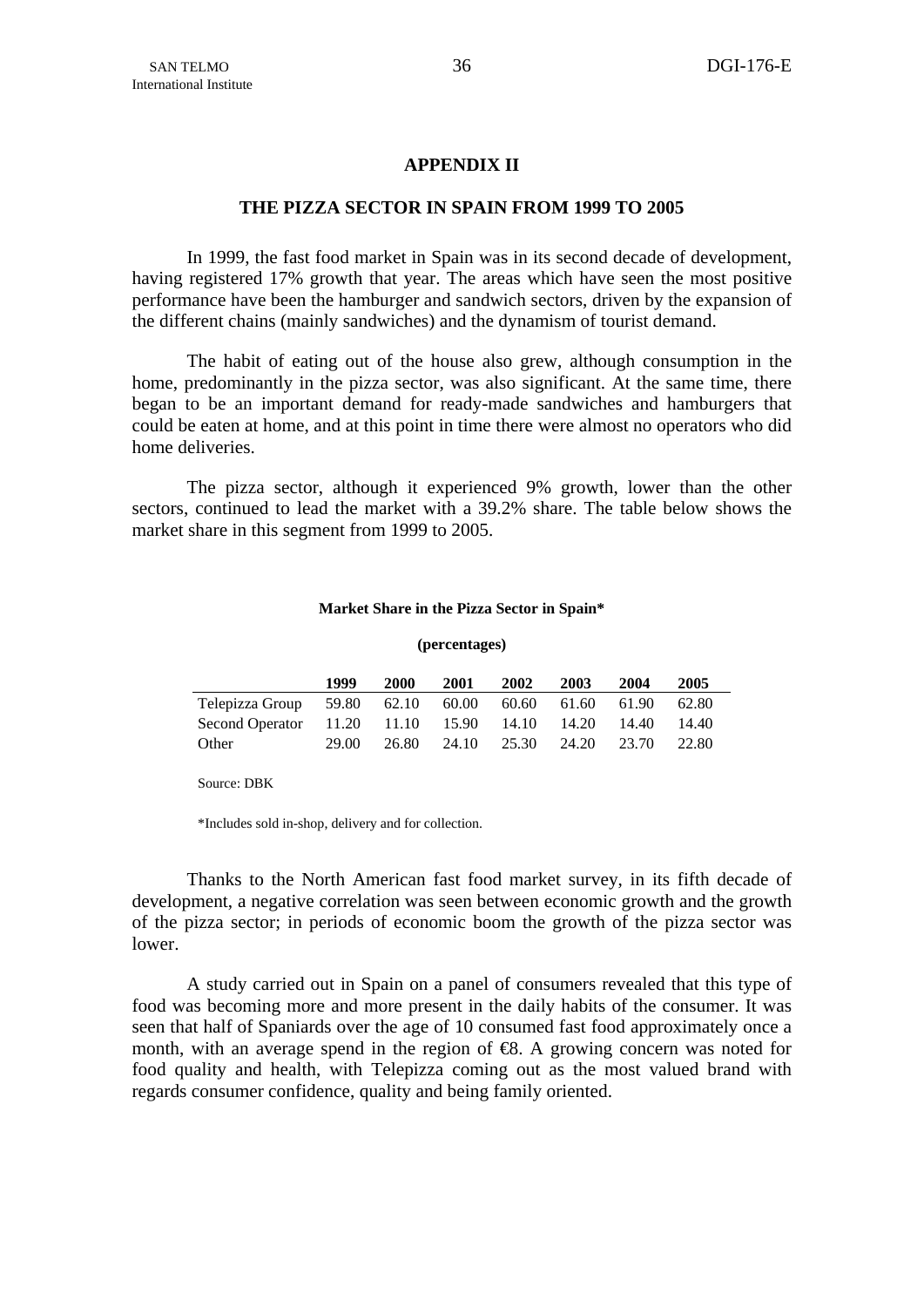In the year 2000, the fast food market continued to be one of the most dynamic sectors in the Spanish economy. The pizza sector was the area which saw the worst overall performance, although it continued to be a market leader with regards value, with 39.1% market share. Higher growth was seen in the eating-out consumer section, due to the country's good economic situation.

During the last quarter of 2000 the disease Bovine Spongiform Encephalopathy (Mad Cow Disease) came to light, mainly affecting the hamburger chains.

The market in which Telepizza is embedded is changing every year; women are becoming more involved in the labour market which leaves less time for cooking and leads to a greater need for ready-made foods; there is an increase in the number of oneperson households; suburban areas are growing and there is an increase in rural immigration, and there have been changes to the importance of free time being spent whereas the home was becoming a central point for cohabitation and a place to enjoy such free-time.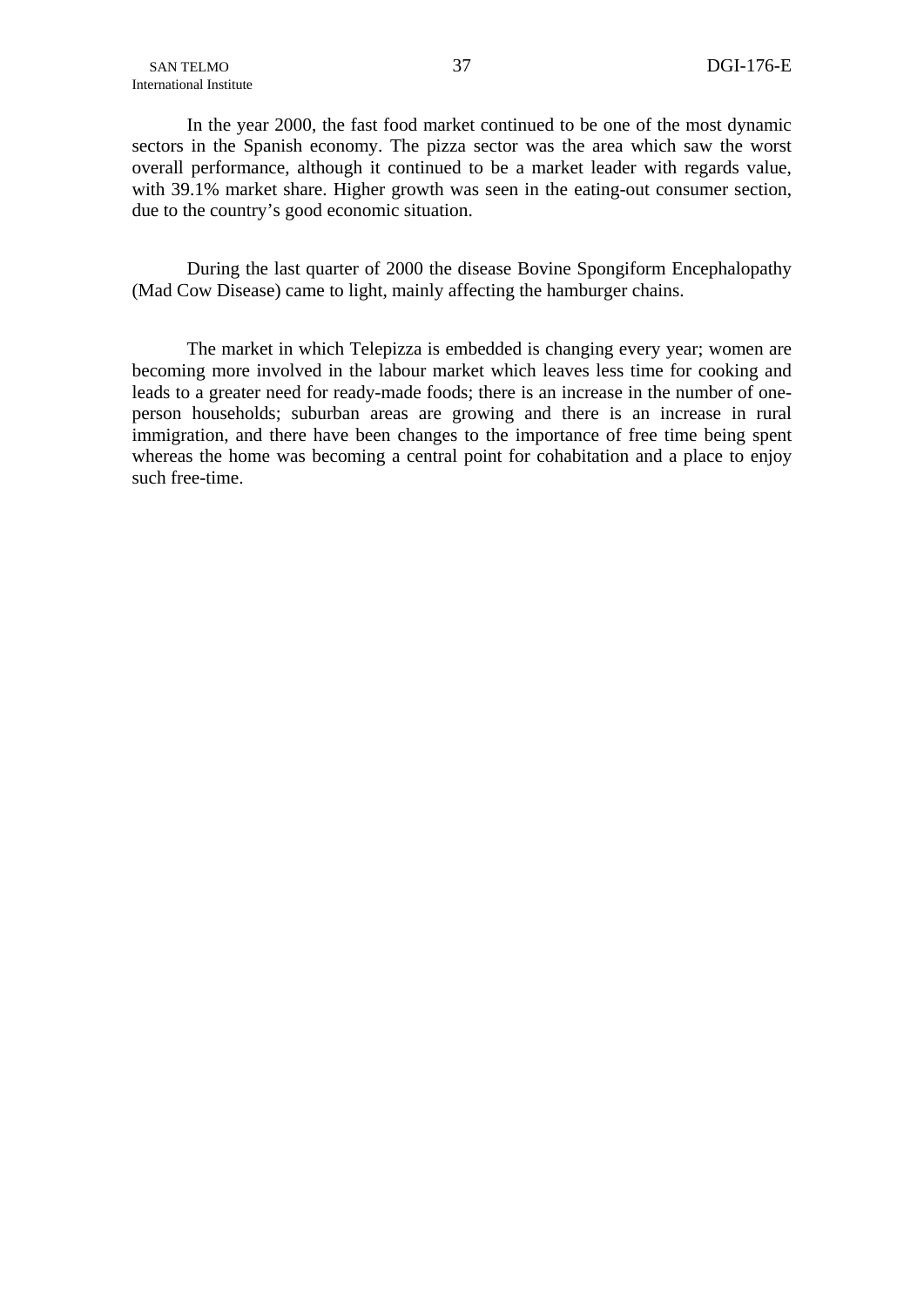1

# **APPENDIX 3**

# <span id="page-40-0"></span>**INTERVIEW WITH MR JAVIER GASPAR[38](#page-40-0): SECRETARY OF THE BOARD OF DIRECTORS, AND QUESTIONS FROM THE 2004 TELEPIZZA BOARD SELF-ASSESSMENT QUESTIONNAIRE WITH ITS RESULTS**

# **Q. You joined the Telepizza Board of Directors in 1996 along with Mr Pedro Ballvé. Had you previously worked with him? If so, what did you work on together?**

A. Yes, I have been working for the Ballvé family since 1979 in the various companies which they have shares in, except Campofrío, which has always relied on its own internal legal consultancy.

More specifically, I have worked as a lawyer and company secretary for the Carball and Uniball family-held holding companies, including companies specialising in real estate such as Cuybal, mining companies such as Moltumi, Internet Service Providers such as Servicom and hotel and catering companies including *Proyectos de Hostelería* and Telechef. I was the chief legal adviser and company secretary for all of these companies.

## **Q. Which have been your main responsibilities within Telepizza?**

A. My responsibility as Director of the Telepizza legal consultancy was to manage the department, which was made up of a variable number (between 10 and 12), of internal lawyers, both in the national and international divisions. As Secretary of the Board of Directors and Committees, my responsibilities included taking minutes, providing legal advice for the directors, ensuring that the agreements complied with the legislation, coordinating communications with the CNMV (National Commission of Market Values), producing and communicating the relevant facts, monitoring the meetings of the company departments, and notarising and registering the Departmental and Board agreements. The development of the Board of Directors from 1999 to 2007 is included in exhibit 7.

## **Q. What legal aspects should be noted regarding the acquisition of Telepizza in 1999?**

A. The most relevant legal aspect is that, as Telepizza is a listed company, and Fernández Pujals maintains a share of 30.2% in the company, Pedro Ballvé had to buy the entire block of shares in order to control the management of the company (something which Fernández Pujals had also stated as a requirement). Pedro Ballvé and his team, the owners of Telechef, did not have sufficient economic means to do this, thus they had to rely on Lehman Brothers. Pedro and his partners acquired approximately 5 percent, and the investments company

<sup>&</sup>lt;sup>38</sup> Javier Gaspar: Secretary of the Telepizza Board of Directors since 1999. Active member of the ICAM (Madrid Lawyers´ Association) since 1979. Graduate of Law from the Universidad Complutense de Madrid. Graduate of Politics and Sociology from the Universidad Complutense de Madrid. Partner in the firm VCGH Abogados, specialists in Commercial Law.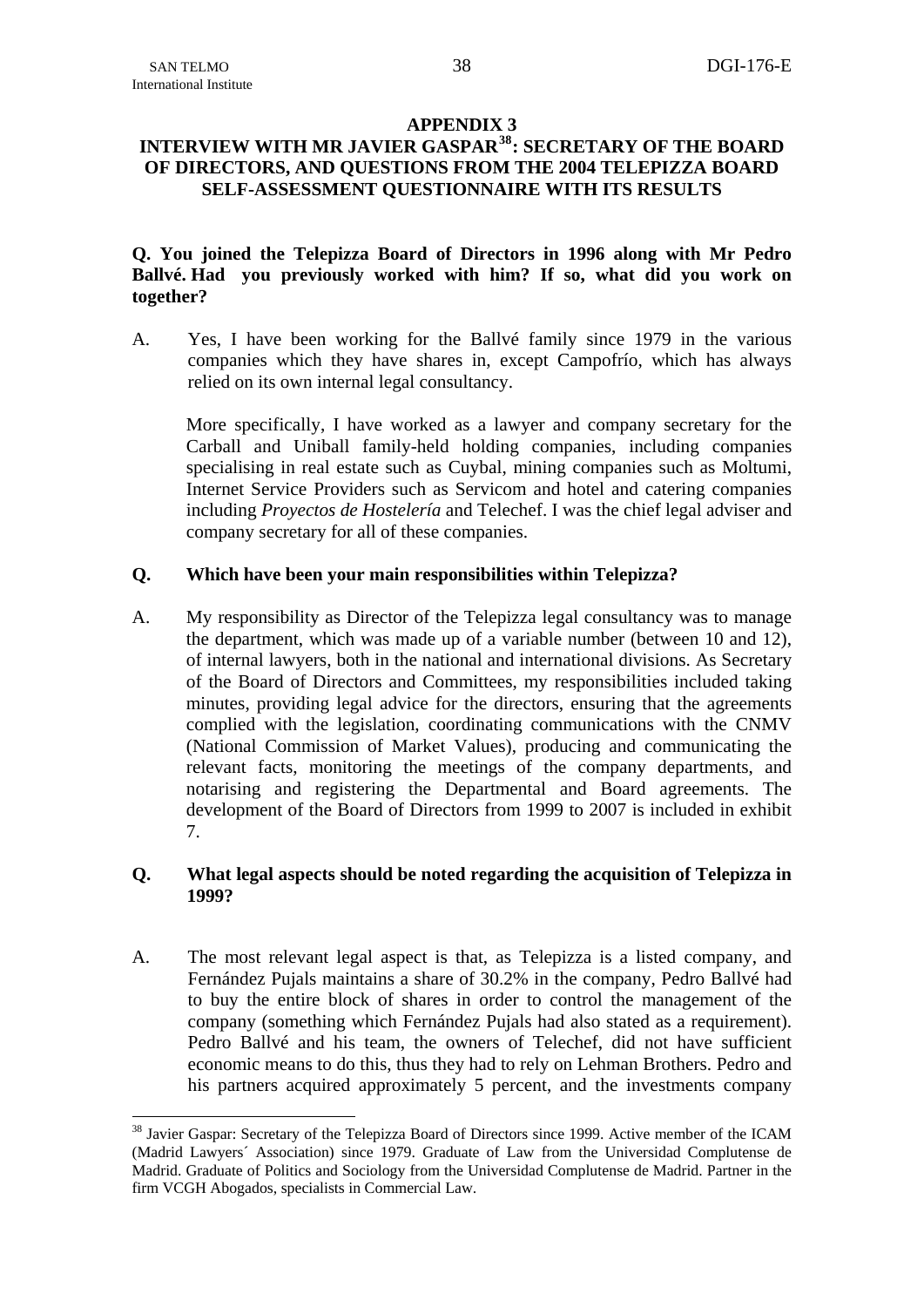1

<span id="page-41-0"></span>invested the rest in the market. This made the property exchange and desired management viable. A Board of Directors was subsequently appointed which was principally made up of independent Directors, both nominated by Fernández Pujals, before he left the company, and appointed by Pedro Ballvé.

## **Q. How was the valuation of the merger of Telepizza and Telechef carried out?**

A. From the beginning, the integration of Telechef established something fundamental for the new shareholders. The Ballvé-Olcese group was initially not interested in acquiring a share in Telepizza, although it had been negotiating the integration of the two chains with Fernández Pujals during the course of the previous year. Although Telechef was very small in comparison with Telepizza, it was thought that there could be a collaborative joining of the two companies, and that the Telechef products could be incorporated into the Telepizza shops. Thus, on appointing Pedro as President, the transaction was initiated with a capital increase. In order to allow this increase to take place, the Ballvé-Olcese group added the Telechef shares to those of Telepizza, thus allowing them to increase their shares in the company.

The transaction had certain special characteristics and difficulties as the Ballvé-Olcese group were also the owners of Telechef and so they were unable to vote in favour of the expansion. It was therefore necessary to illustrate the benefits of the transaction to the rest of the directors. A series of procedures was established to safeguard the independence of the company, including the creation of a special *ad hoc* committee called "Committee for the integration of Telechef", which was not made up of any directors representing substantial shareholders<sup>[39](#page-41-0)</sup>, and which led the process and took charge of contracting independent experts to carry out the valuations. It is notable that the directors representing substantial shareholders abstained in order not to interfere with the process. In addition, there were no opposing votes, nor abstentions and the opposing vote from within the department were insignificant and did not challenge the shares.

# **Q. What legal obligations did the stock market require?**

A. It created substantial additional work for the legal department, firstly because it required communication with the CNMV regarding any relevant facts which occurred within the company. There had to be a constant and fluid dialogue. In addition, since 2001-2002, the regulations require an increase in the information offered to the markets, such as corporate governance reports and other documents which considerably increase the volume of work. But most important is the fact that being listed determines how business decisions are made. Unfortunately, they depend on the reaction of analysts, journalists, and all those who follow the share price. Thus, decisions which may or may not be made, which may be postponed or brought forward are influenced more by the effect which they would have on the stock market rather than by the ordinary management of the company. For example, the new management team in

<sup>&</sup>lt;sup>39</sup> Directors representing substantial shareholders: they enter the Board of Directors as they own or represent the owners of shareholdings of the Company with capacity for influencing by themselves or after agreement with other, in the control of the Company.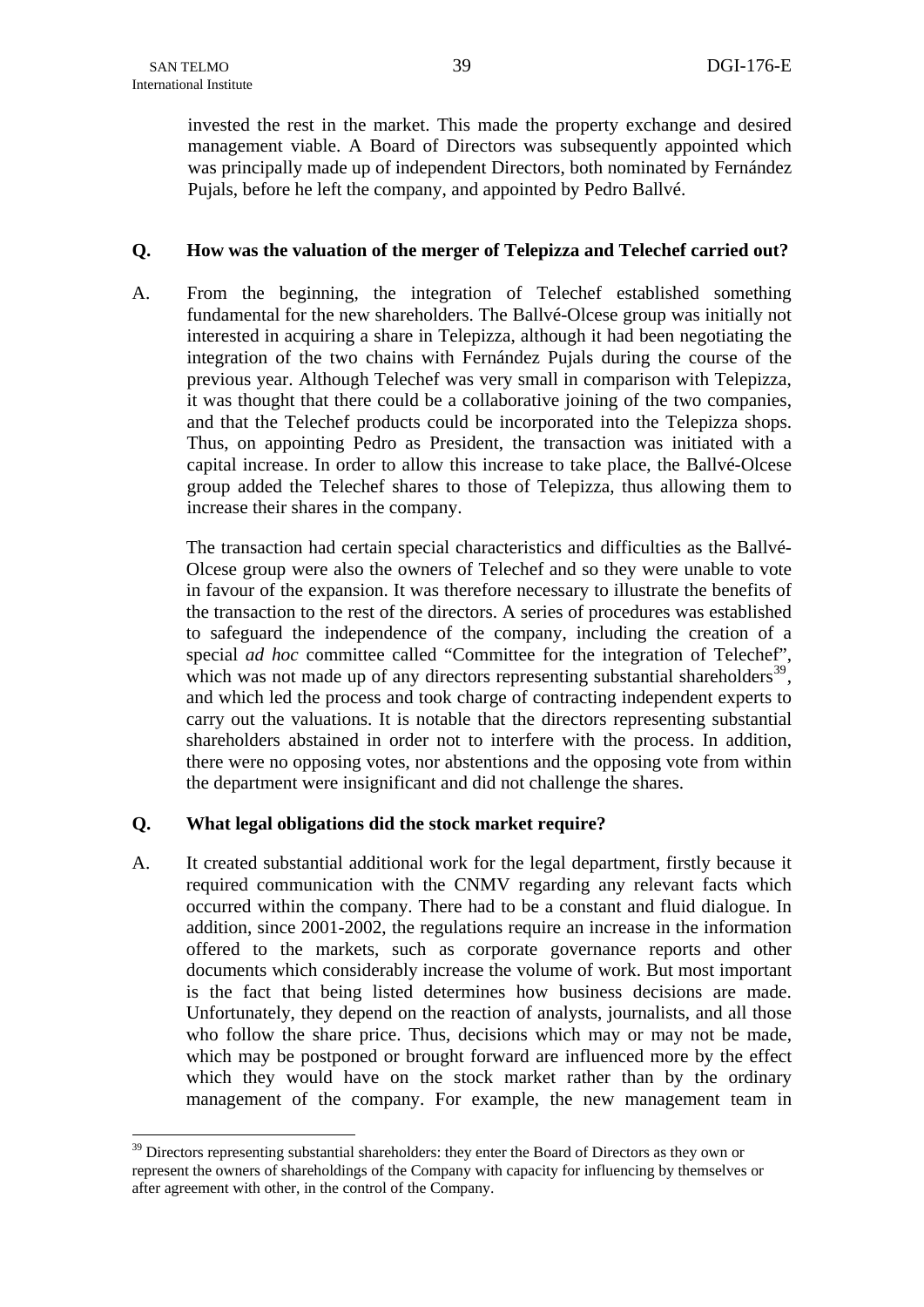Telepizza realised from the beginning that continuing operations in different companies was not beneficial for the company, but the decision to end operations in these countries took a long time, as the consequence of ceasing operations would have had a substantial impact on the shares.

# **Q. Which contributions have the legal department made to the relationship with the franchises?**

A. There have not been substantial changes made to the Telepizza franchise model over the years, although there have been different phases and aims. There have been times when the initiative of the franchised shop predominated, and other times when the situation was the reverse. The reality is that the Telepizza owned shops are more profitable than the franchised shops as all the profits from the former go to Telepizza. Nowadays, since the take-over bid went ahead, the company policy is to support the shops and the purchase of the franchises. However, independently of the different phases, the franchise contract has always been very similar. What have actually changed are the terms of the contract, as it is a constantly changing document and almost every year new modifications are introduced which are not capricious, but a result of legislative modifications, or jurisprudence criterion, and the experience of the company itself. However, it is notable that there have been practically no disputes, especially judicial disputes, with the exception of Pizza World and the Telepizza Franchise Association, but each case has been resolved without too many problems.

## **Q. What can you say about the negotiation attempts with venture capital companies in 2003?**

A. Since 2003 or 2004 they began to consider the possibility of some type of business operation by establishing contact with different banking entities and venture capital companies. However, for various reasons, none of these alternatives materialised. These reasons included the financial situation of Telepizza, which had become delicate as a consequence of the difficulties in renewing a syndicated loan. This financial situation played a role in determining the possibilities for this type of operation. At all times there was a thorough provision of information, the relevant data protection documents were signed, data rooms were organised where the interested parties could access the information and the directors were informed of every operation. No operations took place until the transaction with Permira in February 2006.

# **Q. What stands out from the take-over bid process in 2006?**

A. The take-over bid preparations began in the first few days of February 2006 as, amongst other reasons, an exclusivity agreement ended in January with a company with which there had been previous negotiations, but due to financial difficulties it never took place. Dialogue began with Permira very quickly, and within three or four weeks we were in a position to present the prospectus and launch the operation. A relevant legal fact was that we only had 72 hours to present the prospectus to the CNMV. Until then, we had to observe a strict confidentiality code; however, there must have been some leak and the market started to become aware of the take-over bid. The Sunday night prior to the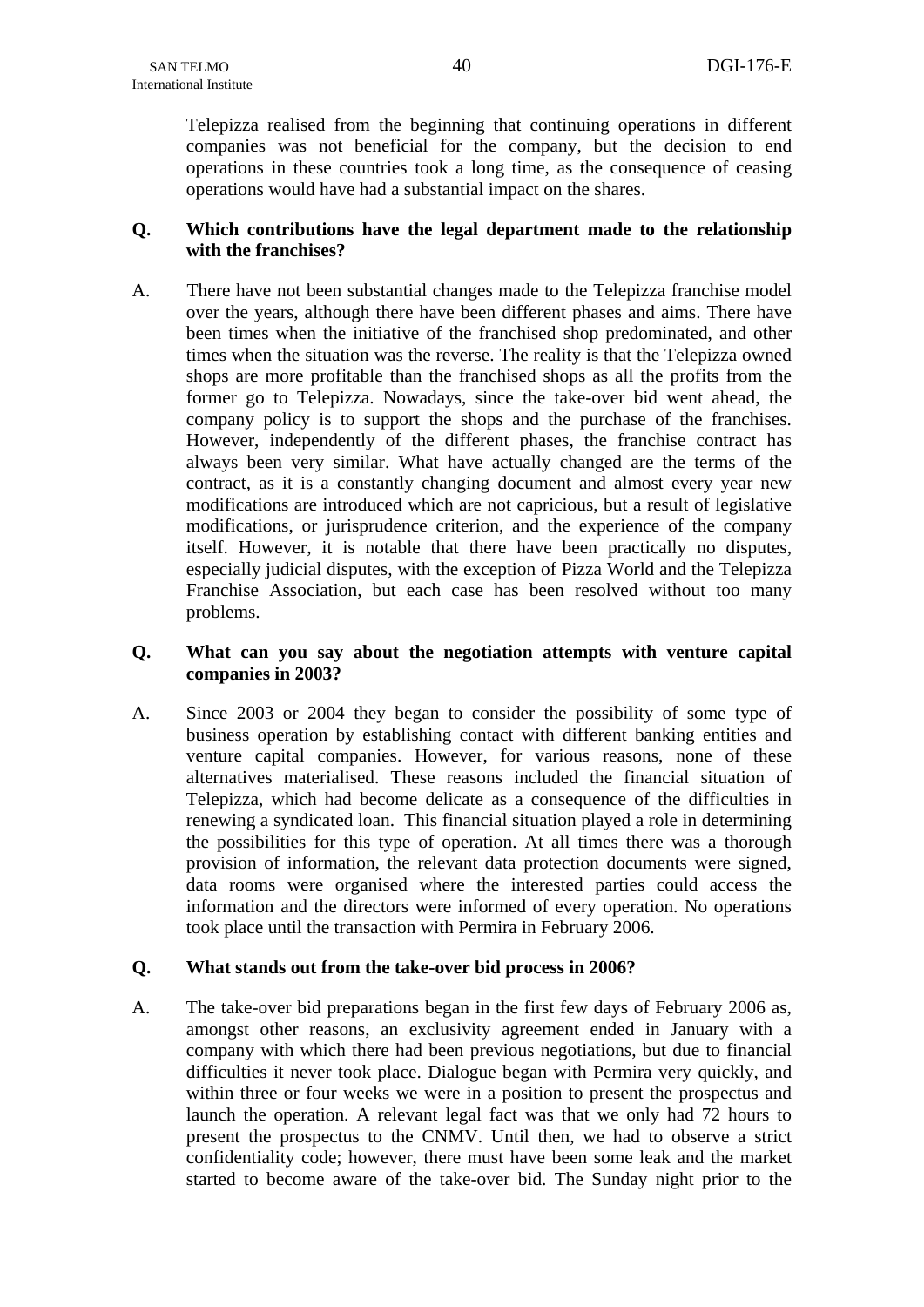launch of the take-over bid we explained our intentions to the CNMV. If the share prices were to rapidly increase, this would have had a great impact on the company. We then agreed something with the CNMV which until then had never been done: the publication of breaking news which would announce that in the next few hours a take-over bid would be presented, in such a way that the resultant fluctuations in the share price would not affect the offer price. The condition imposed was that the offer was signed within a period of 48 hours to avoid a situation of uncertainty.

From then on, there was a single process where groups, which may have expressed a certain interest in the operation and those which had previously held talks, entered into the action. The question is why they didn't do so before when the share price was even lower. But the reality was that they launched rival takeover bids, thus opening the remaining stages. The most relevant legal aspect was that, even when Zena and Ibersol incorporated a significant improvement in price, the Board, with abstentions from the directors representing substantial shareholders, gave a verdict on the take-over bids, and having taken all the interests into account, not just those of the shareholders, they considered that the bids were counter-productive for the company.

Another notable element was the difficulty in completely excluding the company from the stock market, given the fragmentation of the shareholders, which ended with the repayment of the shares in an extraordinary meeting with the existing legal difficulties.

## **Q. Which was your role as Secretary when Zena and Ibersol launched their rival take-over bids?**

A. When the two rival take-over bids were launched, I arranged a meeting of the members of the board and briefed them on our stance regarding the rival takeover bids, advising the members of the board on their obligations and responsibilities. I produced the necessary communication documents regarding the board reports on the three take-over bids; I advised the board to call an extraordinary meeting to vote on the lifting of the statutory protections which the two rival bidders demanded, obtaining the necessary quorum for this vote, and finally, I organised the meeting of the directors. I discussed with the rival bidders and the CNMV about the bidders´ access to non-public Telepizza information; I advised the Board on what they could and could not facilitate in their role as competitors and I set up a data room to allow them to access the information.

## **Q. What are the most important aspects which a partnership agreement with a company like Permira should contain?**

A. There are two fundamental aspects: first, its participation in the management of the company, to what extent, how often and in what way it can intervene. In Telepizza it was agreed that as long as Permira´s expectations were met in accordance with its business plan, the board of directors would continue as decided by the management team. If the results began to drop, Permira would have a greater intervention. The second aspect concerns the procedures for leaving the company. Venture capital companies look to leave the company after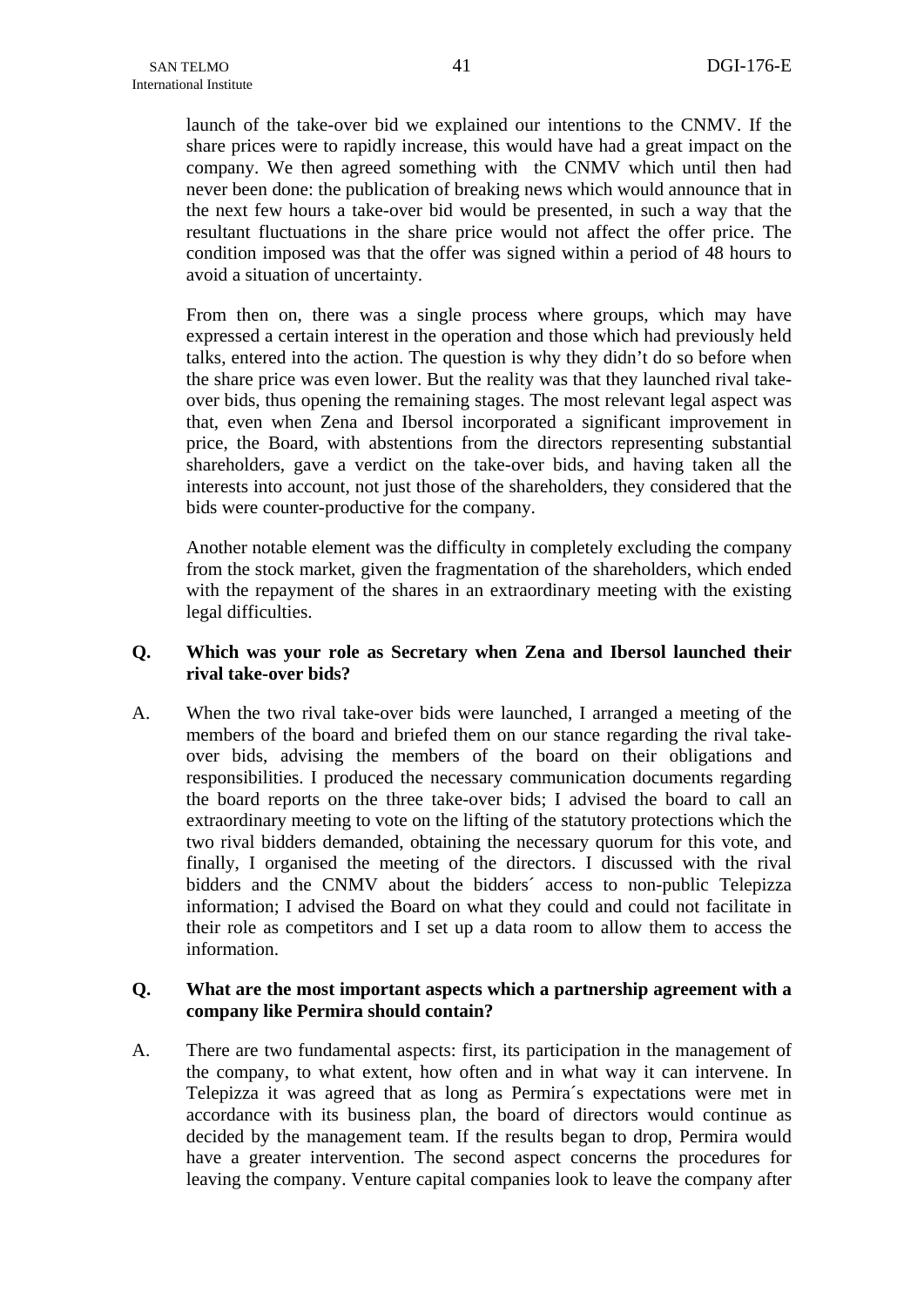four or five years and the main shareholder may have another interest. There are clauses through which the main shareholder reserves the right to buy the venture capital if it is being sold. The venture capital company has the legal authority to demand, if necessary, upon leaving the company, that the main shareholder also leaves the company in order to sell the entire block of shares. In the case of Telepizza there are three hypothetical situations: a new public offering, the purchase by an industrial group, or the purchase by a new venture capital company. This will depend on the wishes of both parties and the market situation at the time.

## **Q. How have all these changes affected the Board?**

A. Prior to the arrival of Permira, the appointment and departure of the directors happened for natural reasons: too much work, changes in the management teams of the shareholder companies... but never for reasons which were out of the ordinary. Since the investment from Permira, the number of directors is much lower, but the meetings are still very interactive involving a lot of debate, which makes them very productive. However, since leaving the stock market, the selfassessments, which were very useful as they allowed the directors to take stock of the situation and to improve each year, are no longer carried out. Although having said this, the Board of Directors´ meetings continue to be as important. Exhibit 8 contains the questions from a Telepizza Board of Directors´ selfassessment questionnaire and the results.

## **Q. Which are the main changes to the Statutes which have been made during this period of time?**

A. The most relevant statutory changes were those which were required by the legislation for listed companies in relation to the statutory proof of the Board Committees, its functioning and responsibilities. Also those regarding the regulation of the Board and the Department and as regards the possibility of redistributing company shares amongst the directors and senior executives. Finally, following the success of the take-over bid, the protective statutes, which Zena and Ibersol had wanted to remove when they launched their take-over bid, disappeared. The aforementioned statutes stated, without restricting the voting rights, that in order to become a director a person must have a certain number of shares unless he/she was unanimously elected, and the President of the company must have previously served a certain period of time as a director. Moreover, it was very difficult to achieve the necessary quorum for the elimination of these practices.

# **Q. Which do you consider to be your principal achievements during your career at Telepizza?**

A. I feel that my main achievements have been: the management and execution of the integration process of Telechef; the creation of a contentious internal legal department which avoids the externalisation of civil actions therefore saving money and providing greater efficiency; the participation in the design of the legal strategy to resolve tensions with franchises in 2003, reaching a global agreement with a collective which represented 90 percent of the establishment, and successfully litigating with the rebelling franchises. The installation and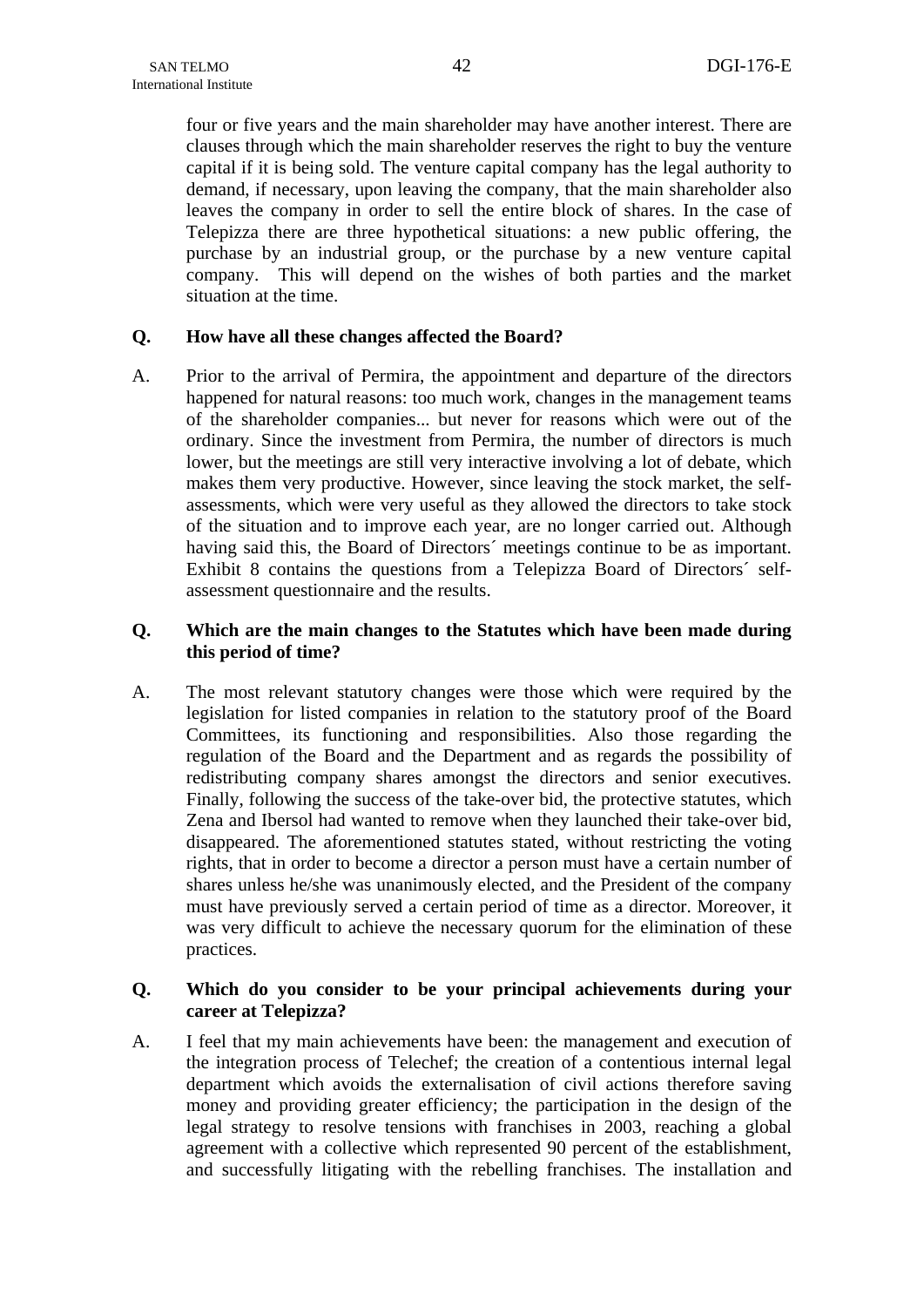design of a self-assessment process for the Board; the production and publication of a report on the Auditing and Compliance Committee, providing the market with an account of the degree of compliance with the corporate governance rules of the Olivencia Committee, although this was not mandatory and in this respect we were almost pioneers. Additionally, achieving very good results in the levels of compliance with the Corporate Governance Rules in different indices and analyses of the Corporate Government; the direct intervention in the closure and exit process from the non viable countries (United Kingdom, Mexico, France and Morocco); the intervention in the design and execution of the issuing of the convertible obligations in 2004; departmental organisation and the acquisition of the necessary attendance quorum as well as the delegations of the necessary votes; the participation in the negotiations with Permira and in the production of the prospectus for the take-over bid, as well as in the different legal vicissitudes generated by the process, and the organisation and briefing of the departments which had to give an opinion on the three take-over bids.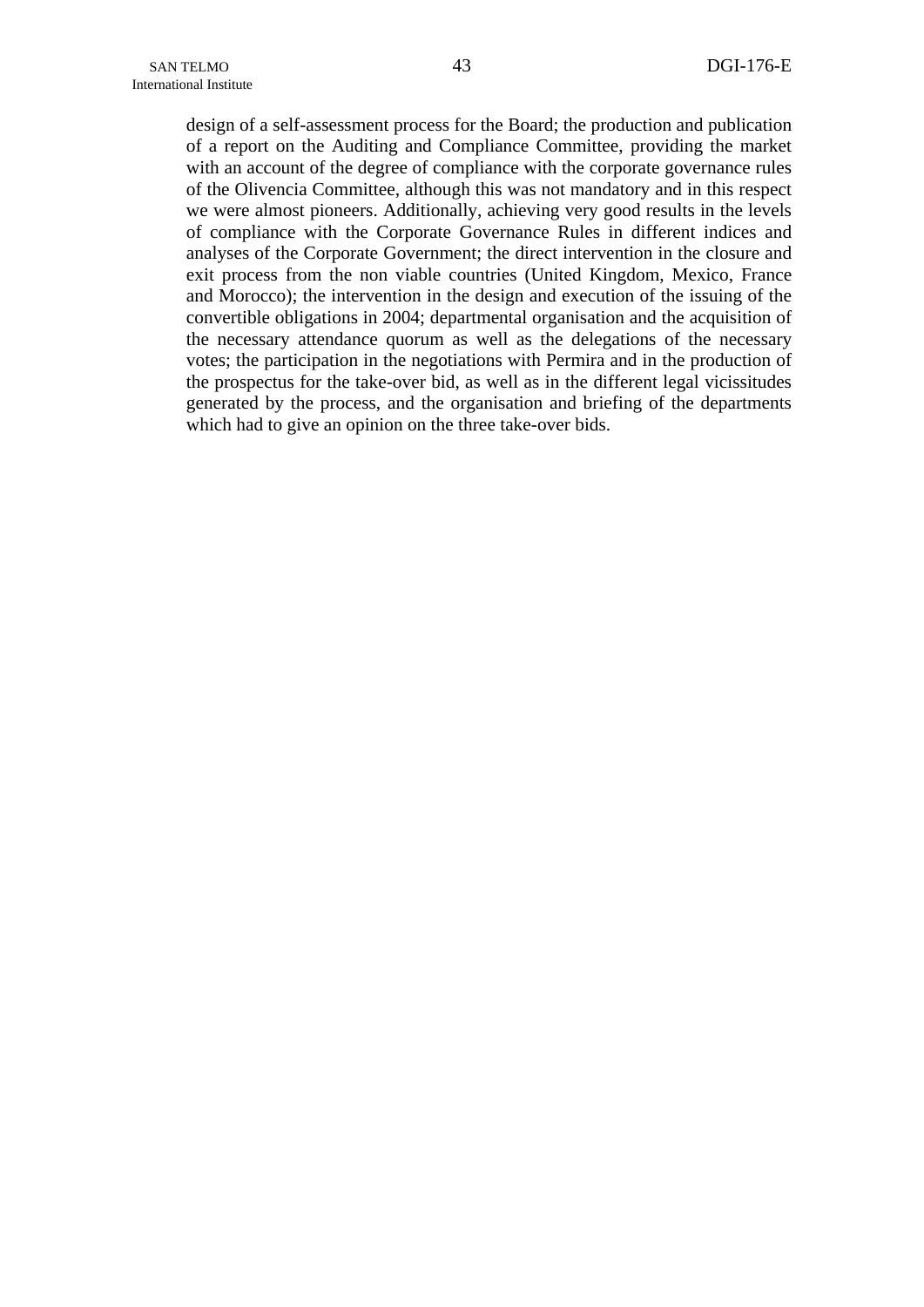1

## **1.1. Number of Board Meetings**

<span id="page-46-0"></span>TelePizza had been holding an average of  $7^{40}$  $7^{40}$  $7^{40}$  Board meetings a year. The Directors consider the number of Board meetings to be adequate.

## **1.2. Duration of the Board Meetings**

The meetings of the TelePizza Board tended to last between 2 and 3 hours<sup>[41](#page-46-0)</sup>. The Directors consider the duration of the sessions to be adequate. Although, the idea of a "less formal" lunch following some of the Board meetings has been suggested.

## **1.3.- Information Received by the Directors**

According to the S.S Report 25 percent of Spanish companies did not send any information to their Directors prior to the meetings, and of those which did, like Telepizza, 81 percent sent information of a financial nature, 78 percent sent information regarding the company activity, 62 percent regarding investments and 35 percent regarding alliances. The Directors continue to complain about the need to receive information in advance of the meetings, especially financial information, although in general information regarding all relevant issues.

## **1.4.- Appointments and Remuneration Committee**

The S.S Report considered the Appointments and Remuneration Committee to be useful in 69 percent of the cases and not useful in 31 percent of the cases. In the later case it was not considered to be useful as all it did was approve the Executive Directors´ proposals. All the Directors thought that this Committee's activity was useful, but they complained that it was only there to confirm the appointments and was not used in an advisory capacity.

## **1.5.- Succession Plan for the Senior Positions in the Company**

Only 8 percent of the companies analysed in the S.S. Report had a succession plan for the senior posts although 92 percent of those without such a plan stated that they should in fact have one. The Board was divided over the need to approve a succession plan for the senior posts.

<sup>&</sup>lt;sup>40</sup> According to the Spencer Stuart Report on the Boards of Directors in Spain in 2004 (henceforth S.S Report) The annual average for Board meetings was 9 times per year and the statistical mode (most frequently occurring value) was 12 times per year.

<sup>&</sup>lt;sup>41</sup> According to the S.S Report the duration of the Board meetings of the Spanish companies varied between 2 hours (22%), 3 hours (47%) and 4 hours (22%), with the modal value being 3 hours.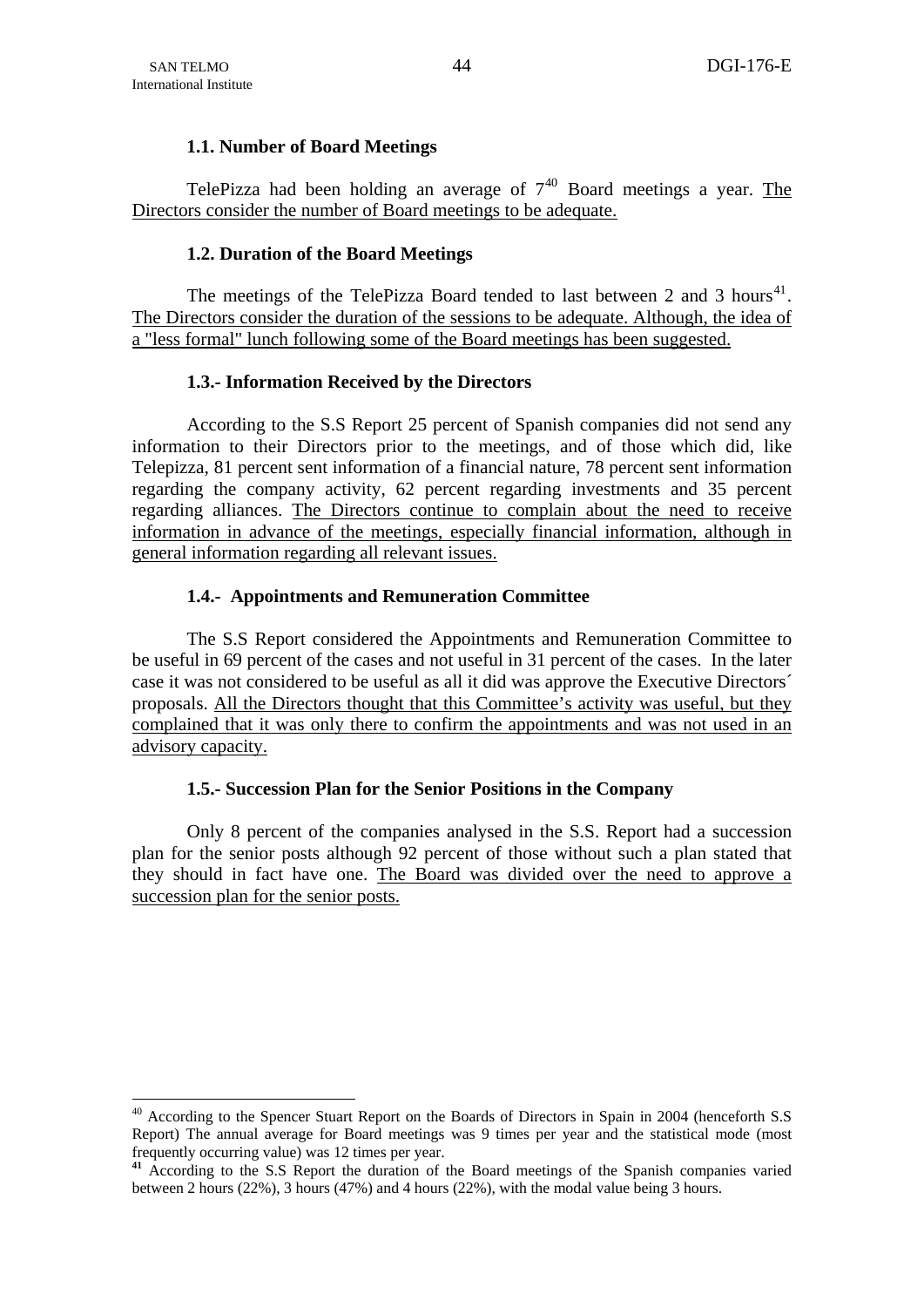## **1.6.- Assessment of the Top Executives**

58 percent of the companies analysed in the S.S. Report stated that they would assess the top executives, even if in the majority of the cases this assessment would only take place in the form of the approval of the annual bonus by the Appointments and Remuneration Committee, which is what happens in TelePizza. The majority of the Directors needed a more detailed assessment of the performance of the top executives.

## **1.7.- Self-assessment of the Board**

There was frequent self-assessment of the Board in companies which were listed on the New York and London stock markets, but it was not a widespread practice in our country where only 19 percent of the Boards carried out self-assessment such as TelePizza had been doing since the year 2000. Almost all the Boards felt that the content of the annual self-assessment questionnaire was adequate, although they requested more questions regarding the functioning of the Committees.

## **1.8.- Election of the Independent Directors**

93 percent of the independent Directors in the companies analysed by the S.S. Report had been appointed following the proposal of the President and/or a shareholder representing substantial shares. Only 14 percent of the companies appointed their independent Directors through a previously established system without influence from the President and/or the substantial shareholders. The Directors were divided over the installation of a preestablished system for the appointment of Independent Directors.

## **1.9.- Quality of the Participation of the Independent Directors**

According to the S.S. Report, the quality of the participation of the independent Directors was considered, in 42 percent of the cases as passive, in 28 percent as active and in 30 percent as very active. The Directors unanimously considered that the quality of the participation in Telepizza was active.

# **1.10.- Remuneration of the Directors**

52 percent of the external Directors of the companies analysed in the S.S. Report felt that their remuneration was not adequate. In the majority of cases, the Board considered that the remuneration was adequate.

# **1.11.- Duration of the Independent Directors´ Term of Office**

In 74 percent of the companies analysed in the S.S. Report, the term of office of the Directors was the maximum allowed by law (5 years), although recently the different Codes of Corporate Governance advocated ways to limit the continued reelection of the independent Directors. Almost all the Directors felt that the aforementioned procedure was advisable.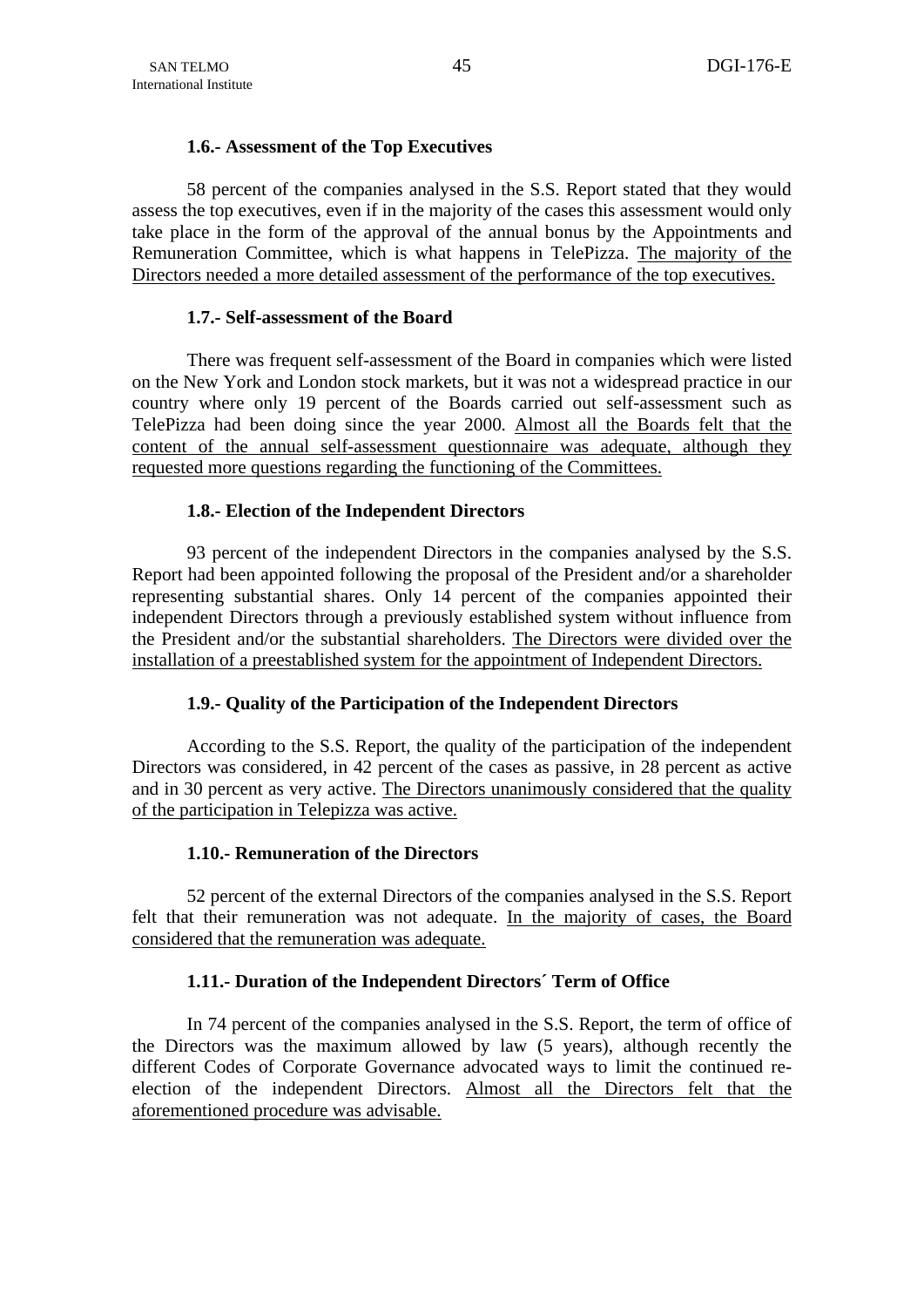# **1.12.- Audit Committee**

<span id="page-48-0"></span>The Audit Committee for TelePizza almost exclusively dealt with the supervision of the financial states and annual accounts, supervision of the internal auditor and proposals for the appointment and renewal of the external auditor. The Corporate Governance rules required the Audit Committee (in the absence of a Risk Committee) to revise the risk management systems, establish a risk management and assessment policy and to periodically revise, with the internal auditor, the significant risks and compromises out of the balance sheet. The whole Board thought that it was appropriate to include the duties of the Risk Committee amongst the functions of the Audit Committee.

# **1.13.- Sustainability Report[42](#page-48-0)**

Until that time, TelePizza had not published a separate report with any information which addressed the questions in its annual report. The Board considered that the publication of a sustainability report was appropriate.

## **1.14.- Website**

1

TelePizza had included all the information required by the current regulations on its company Website. There were also a growing number of companies, following international trends which included the opinions and recommendations of company analysts in an easily accessible format. TelePizza did not include this information on their website. The majority of the Directors felt that it was appropriate to expand the content of the website in this area, even after studying the costs which this would incur.

## **1.15.- Strategy and Investment Committee**

The powers of the Strategy Committee include the power to submit proposals to the Board regarding the strategic lines and plans of the company. Since its establishment, the fundamental activities of the Strategy Committee have consisted of the reception of reports and presentations on behalf of the company's management staff. The recommendations of the codes and reports of the Corporate Governance insisted that the strategic planning of the companies must originate from the proposals submitted to the Board by the aforementioned Committee. The Directors, almost unanimously, felt that the more active role was appropriate for the Strategic Committee. It was shown by the Directors that, in order for the S.C. to develop this role, it was necessary to spend more time on it and to obtain more information.

 $42$  The number of listed companied in Spain which annually published a sustainability report (along with the annual information) has been increasing, involved, to mainly the environmental issues, proceedings linked to social responsibility, risk treatment and the policy of third party relationships (suppliers, clients, analysts, investors, etc).